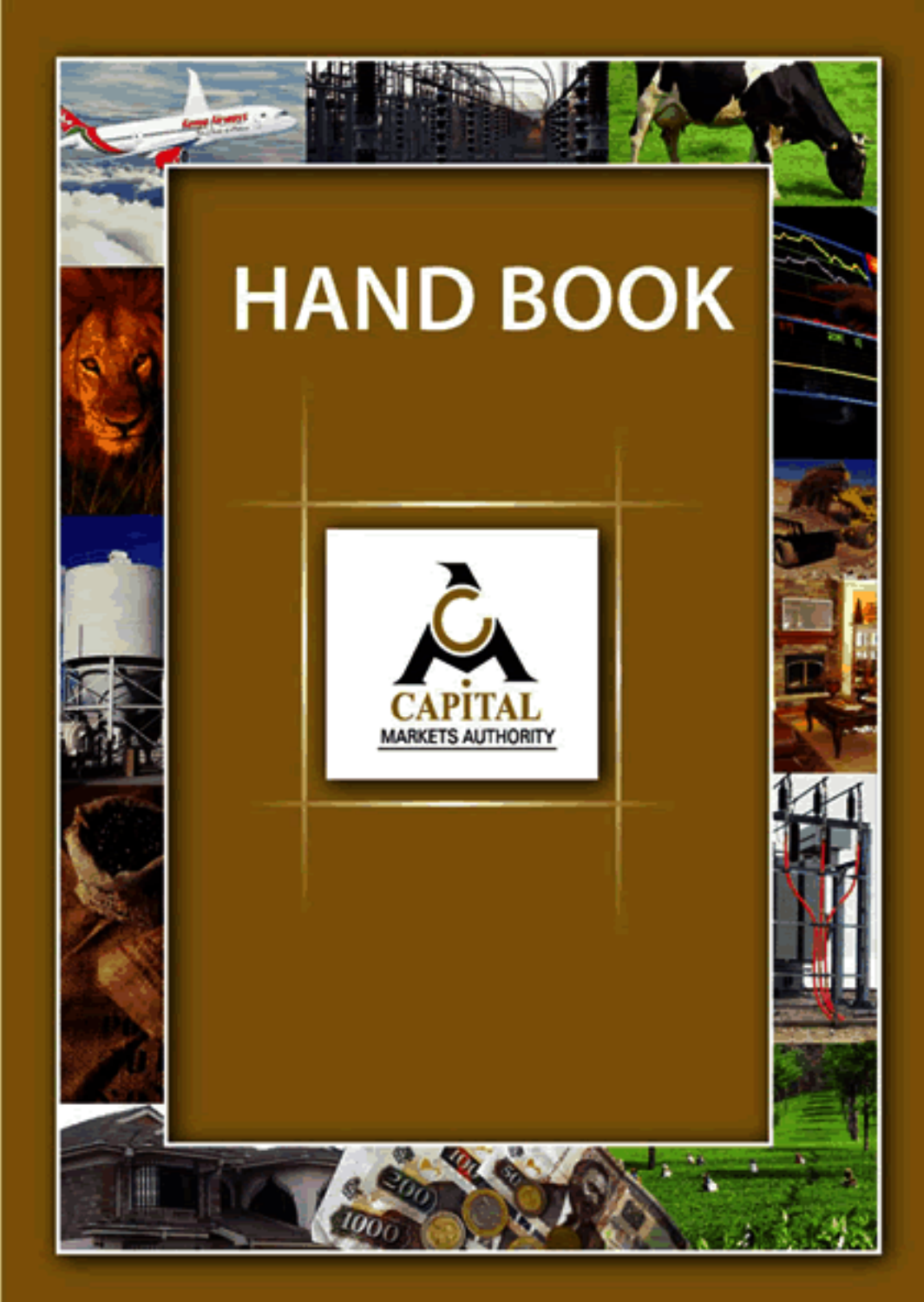# FORWARD

This CMA Handbook is the first of its kind to be produced by the Capital Markets Authority. In this handbook we have attempted to define in simple terms some of the capital markets concepts and procedures with a view to giving the reader an easy and enjoyable readership. We have also given a glance view of the Authority's background as well the mission, objectives, vision and core values. This is meant to bring out clearly the role of the Authority in regulating and supervising the capital markets industry in Kenya.

As a regulatory institution it is important that our regulatory framework, which we use to ensure that there is orderliness, fairness, efficiency and security in the capital markets industry is understood by both the current and potential players in the capital markets. We have therefore elaborated the same in this hand book. Again, in this Handbook we have also defined the intermediaries that have been licensed by the Authority to offer various services within the industry and the requirements for setting them up. We have also mentioned the range of products that are offered within our market and also the requirements for issuing them.

Corporate Governance the world over has become an increasingly important aspect in the corporate scene. The running of organizations especially those that area listed at the stock exchanges has become of great concern both to regulators and to the general public. The Authority recognizes this fact, and in this Handbook therefore, we have highlighted some of the critical issues that need to be observed in adherence to corporate governance by those responsible in the day to day running of organizations as well as the rights and obligations of the shareholder.

This Handbook is particularly meant to address the needs of both beginners in the capital markets industry as well as those of other interested parties. It is also important to point out that the development of this Handbook is in recognition of the fact that we, at the Capital Markets Authority have a great responsibility of educating the public on issues of the capital markets industry. Indeed this hand book is part of our investor education and awareness initiatives.

In conclusion we want to say that the capital markets industry is a knowledge based industry, and therefore the provision of adequate and accurate information is critical to deepening the capital markets; a fact, which we fully recognize at the Authority. We therefore hope that this Handbook will provide you with simple understanding of some of the capital markets issues and give you the necessary head-start as you participate in these markets.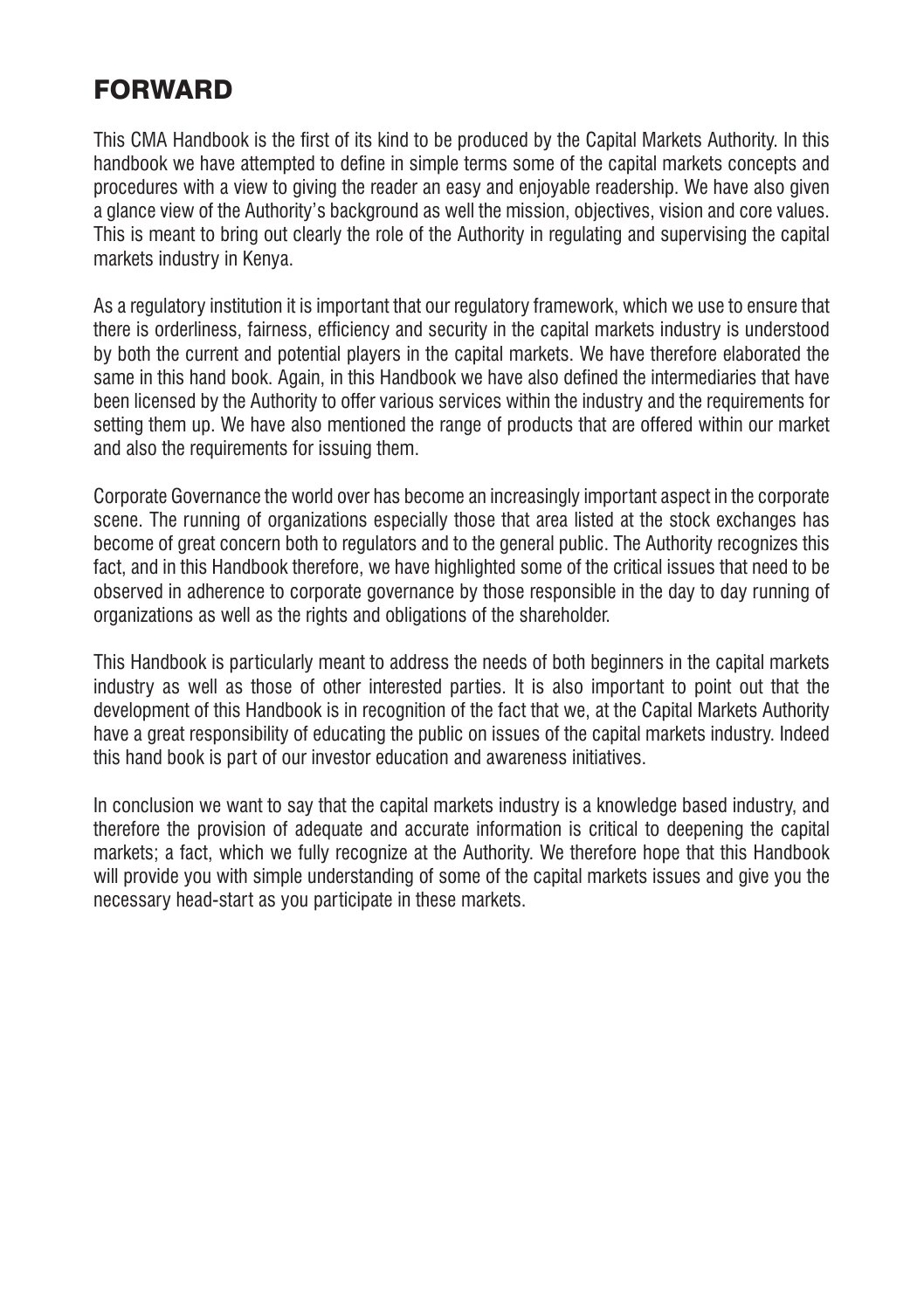# **TABLE OF CONTENTS**

| TABLE OF CONTENTS |  |
|-------------------|--|

### **CHAPTER 1**

### **CHAPTER 2**

### **CHAPTER 3**

# **Pages**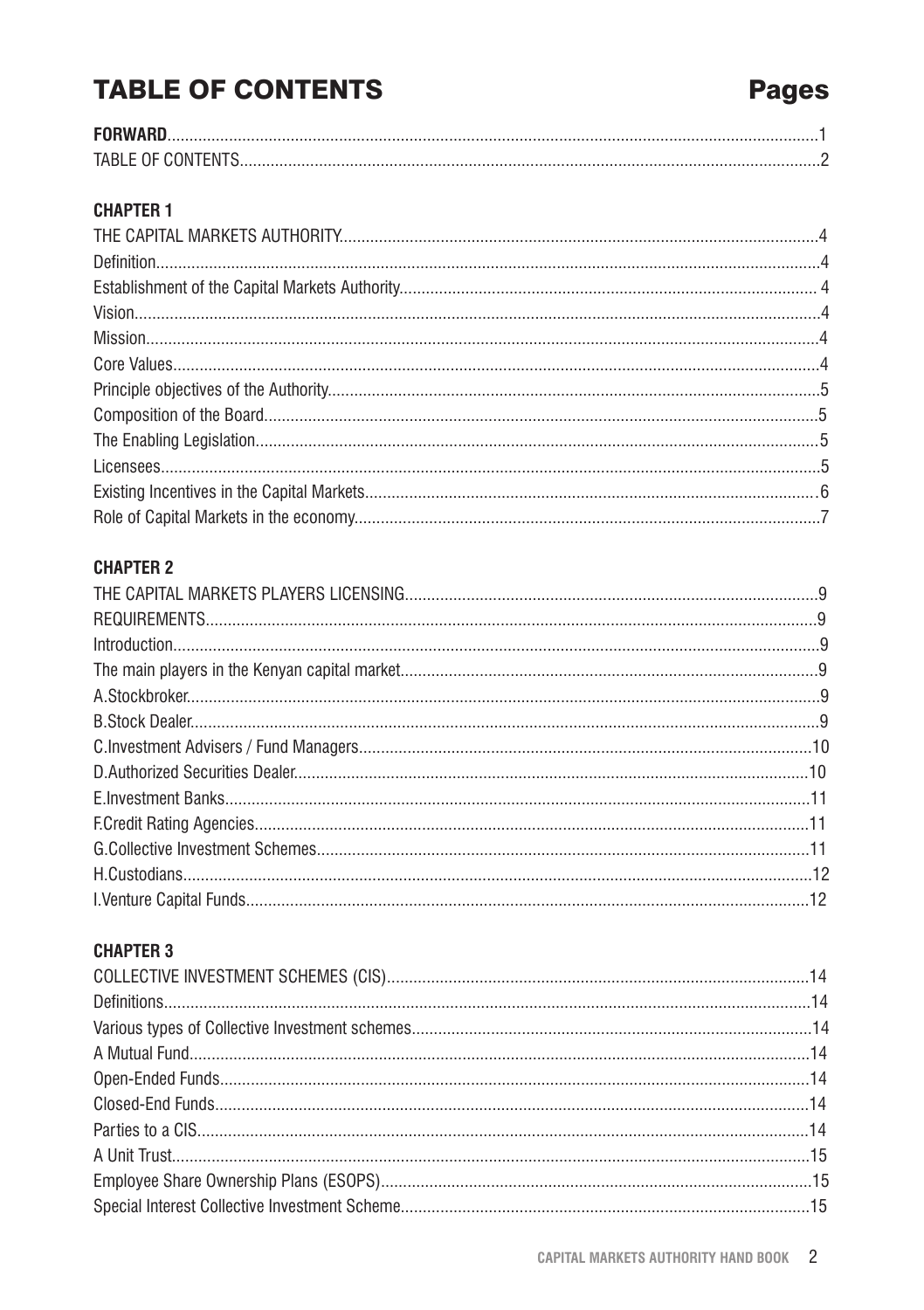### **CHAPTER 4**

| THE CAPITAL MARKETS REQUIREMENTS FOR ALL OFFERS. AND LISTING OF SECURITIES TO THE PUBLIC IN KENYA  18 |  |
|-------------------------------------------------------------------------------------------------------|--|
|                                                                                                       |  |
|                                                                                                       |  |
|                                                                                                       |  |

### **CHAPTER 5**

### **CHAPTER 6**

|--|--|--|--|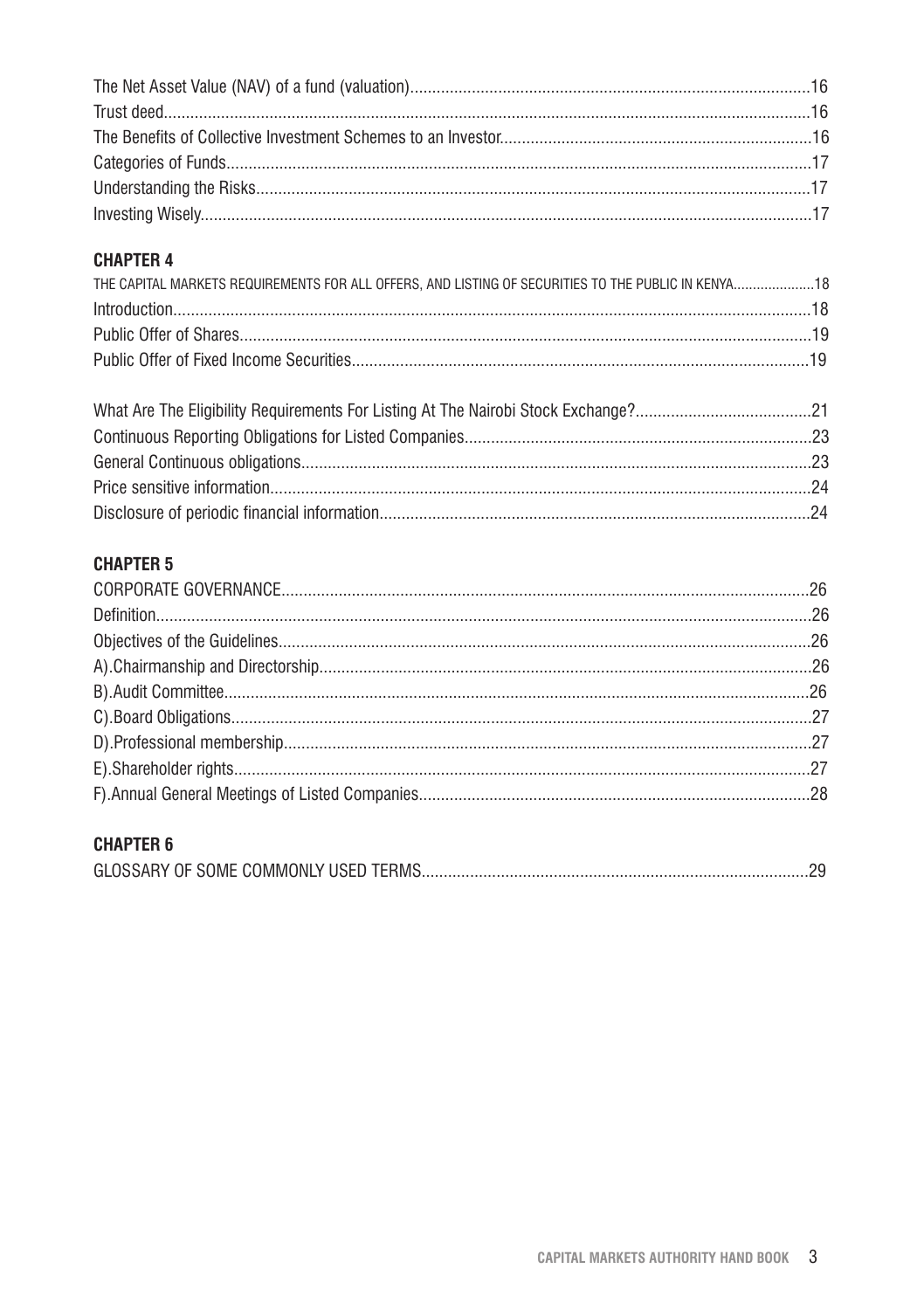# CHAPTER 1

# THE CAPITAL MARKETS AUTHORITY

### **Definition**

The Capital Markets Authority (CMA) was set up in 1989 through an Act of Parliament Cap. 485A Laws of Kenya. The CMA, which is a body corporate with perpetual succession and a common seal, was constituted and inaugurated in 1990. The CMA is a statutory agency charged with the prime responsibility of regulating the development of orderly, fair and efficient capital markets in Kenya. It licenses and supervises market intermediaries, conducts on-site and off-site market surveillance and enforces compliance, and promotes market integrity and investor confidence.

### **Establishment of the Capital Markets Authority**

In the 1980s the Government of Kenya realized the need to design and implement policy reforms to foster sustainable economic development with an efficient and stable financial system. In particular, it set out to enhance the role of the private sector in the economy, reduce the demands of public enterprises on the exchequer, rationalize the operations of the public enterprise sector to broaden the base of ownership and enhance capital market development. It had become evident that the commercial banks could not support and sustain a desirable economic development because they could not offer the necessary long-term credit.

In 1984, a study on the Development of Money and Capital Markets in Kenya was jointly undertaken by the Central Bank of Kenya and the International Finance Corporation with the objectives of making recommendations on measures that would ensure active development and strengthening of the financial sector. This became a blueprint for structural reforms in the financial markets. The Government further re-affirmed its commitment to the creation of a regulatory body for the capital markets in the 1986 Sessional Paper on "Economic Management of Renewed Growth".

In November 1988, the Government set up Capital Markets Development Advisory Council and charged it with the role of working out the necessary modalities including the drafting of a bill to establish the Capital Markets Authority (the Authority).

In November1989, the bill was passed in parliament and subsequently received Presidential assent (The Capital Markets Authority was set up in 1989 through an Act Parliament (Cap 485A, Laws of Kenya). The Authority was eventually constituted in January 1990 and inaugurated on 7th March 1990. The Authority is a body corporate with perpetual succession and a common seal.

### **Vision**

The Vision of the Authority is to be a trusted and professional regulator and promoter of deep and vibrant capital markets in Kenya.

### **Mission**

The mission of the Authority is to facilitate the development of orderly, fair and efficient capital markets in Kenya through effective regulation that encourages innovation and safeguards market integrity.

### **Core Values**

- Integrity
- Transparency
- Accountability
- Responsiveness
- Teamwork
- Innovativeness
- Efficiency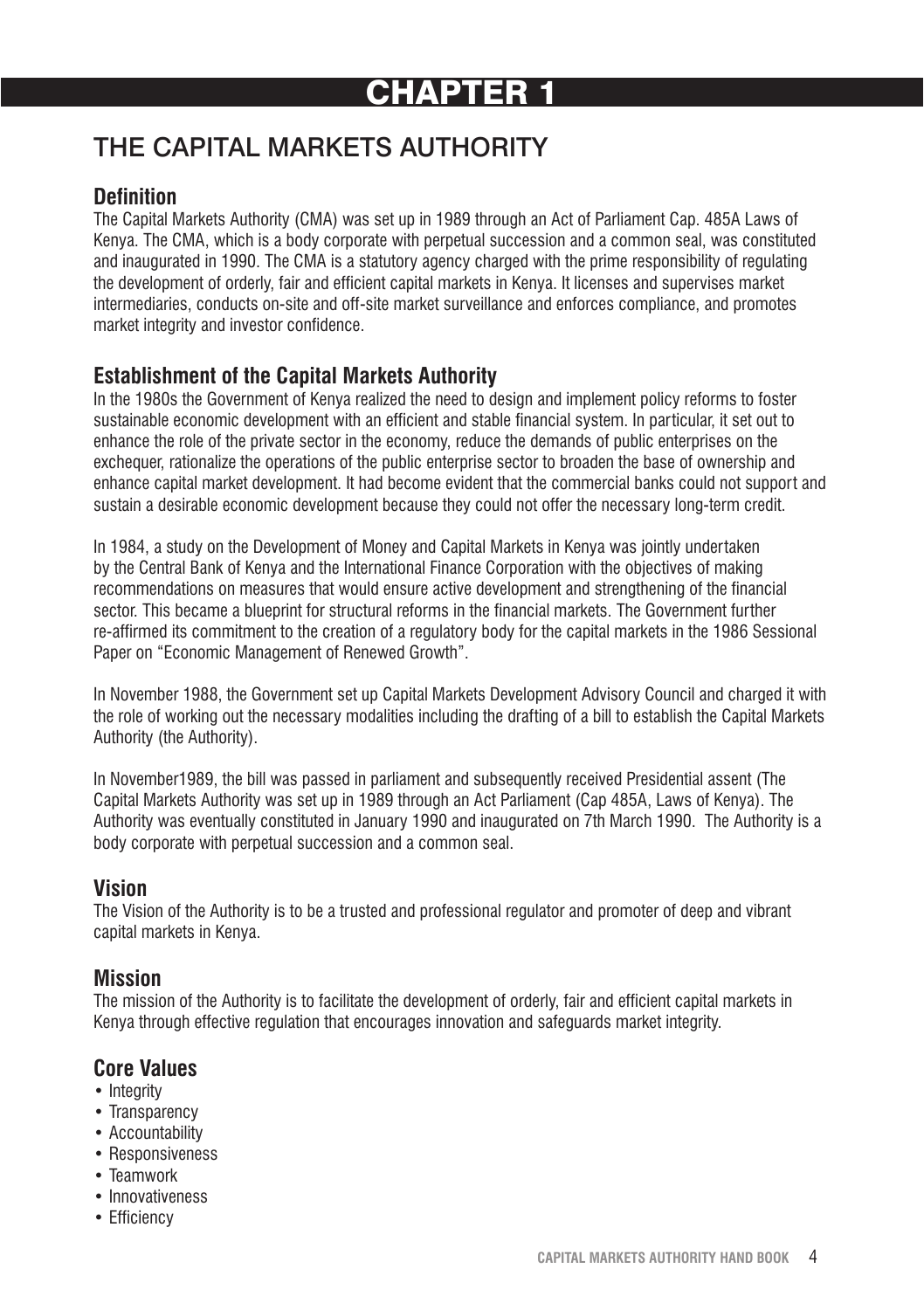#### • Fairness

### **Principle objectives of the Authority**

The principle objectives of the Authority are:

- (a) The development of all aspects of the capital markets with particular emphasis on the removal of impediments to, and the creation of incentives for longer term investments in, productive activities;
- (b) To facilitate the existence of a nationwide system of stock market and brokerage services so as to enable wider participation of the general public in stock market.
- (c) To create, maintain and regulate a market in which securities can be issued and traded in an orderly, fair, and efficient manner, through the implementation of a system in which the market participants regulate themselves to the maximum practicable extent;
- (d) To protect investor interests;
- (e) To operate a compensation fund to protect investors from financial loss arising from the failure of a licensed broker or dealer to meet his contractual obligations; and
- (f) To develop a framework to facilitate the use of electronic commerce for the development of capital markets in Kenya.

### **Composition of the Board**

The board of directors of the Authority consists of -

- (a) A Chairman appointed by the President on the recommendation of the Minister of Finance;
- (b) Six other members appointed by the Minister;
- (c) The Permanent Secretary to the Treasury or a person deputed by him;
- (d) The Governor of the Central Bank of Kenya or a person deputed by him;
- (e) The Attorney General or a person deputed by him;

(f) The Chief Executive of the Authority, who serves for a four-year term and is eligible for re-appointment for four-year term.

The chairman and the six members are persons who have experience and expertise in legal, financial, banking, accounting, economics or insurance matters, serve for a period of three years and are eligible for re-appointment for another three years.]

### **The Enabling Legislation**

- 1. The Capital Markets Authority Act,
- 2. The Central Depositories Act, 2000 (August 2000);
- 1. The Capital Markets (Collective Investment Schemes) Regulations, 2001
- 2. The Capital Markets (Securities) (Public Offers, Listing and Disclosures) Regulations, 2002
- 3. The Capital Markets (Licensing Requirements) (General) Regulations, 2002
- 4. The Capital Markets (Takeovers and Mergers) Regulations, 2002
- 5. The Capital Markets (Foreign Investors) Regulations, 2002
- 6. The Capital Markets Tribunal Rules, 2002
- 7. Guidelines on Corporate Governance Practices by Public Listed Companies
- 8. Guidelines on the Approval and Registration of Credit Rating Agencies

Note: The Authority has also developed Regulations for Asset Backed Securities and Venture Capital Funds.

# **LICENSEES**

### **The Authority licenses the following categories of market players:**

- (a) Securities Exchange (Nairobi Stock Exchange)
- (b) Central Depository (the Central Depository and Settlement Corporation)
- (c) Investment Banks
- (d) Stockbrokers
- (e) Dealers
- (f) Investment Advisers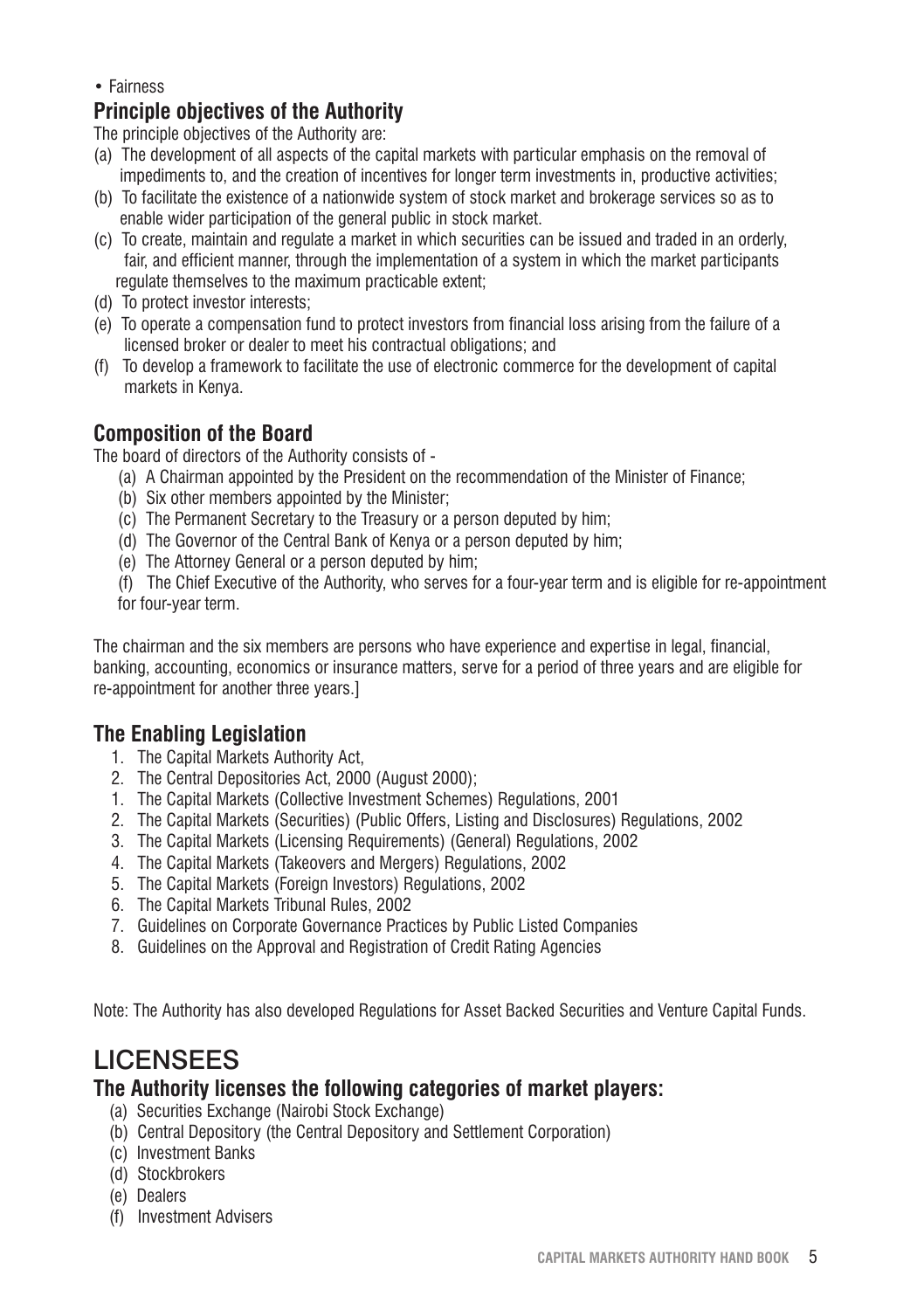- (g) Fund Managers
- (h) Authorized Securities Dealers
- (i) Authorized Depositories
- (j) Credit Rating Agencies
- (k) Venture Capital Fund

### **Existing Incentives in the Capital Markets**

One of the most critical water-way that policymakers use to facilitate advances in innovation and investments is policy incentives both for corporations and individuals. This is in recognition of the fact that the more money that remains in the hands of the private sector, the more there will be available to investors. Indeed there is arguably a strong correlation between a strong economy and good policy incentives.

In particular studies have shown that economies grow fastest when taxes are low. In an economy that is increasingly dependent on the flow and size of the capital stock, a fiscal system that is hostile to economic growth must be changed. Again globalization of capital markets has continuously forced governments to reduce taxes, in bid to create a more hospitable environment for investors, and lure more capital to their country.

Cognizance to the above, the government of Kenya in consultation with the Capital markets Authority and stakeholders has provided a policy framework for the capital markets, which is largely considered conducive for capital markets development. This is manifest in a wide range of fiscal and other incentives to encourage capital markets activities which include but are not limited to the following:

- 1. The Minister exempted from income tax interest income accruing from the cash flows of securitized assets. In this case the cash flows managed by the SPV will be earning interest income prior to payment of interest and principal to securities holders, and such income will be exempt from withholding tax. (2006)
- 2. Minister exempted from income tax interest income accruing from all listed bonds with at least a maturity period of three years. (2006)
- 3. As part of the measures to ensure such investors access their returns in future as and when they resurface in light of the limitation of Actions Act which restricts access to information after seven years and to minimize fraudulent activities arising from such unclaimed dividends, the Minister amended section 18 of the Capital Markets Act so that that unclaimed dividends outstanding in listed companies for more than seven years is paid to Investor Compensation Fund. (2006)
- 4. To encourage employers to set up ESOPs and to make such schemes attractive to employees; The Minister directed that as part of employee benefit to only subject to tax the difference between the subscription price and the market value of securities. In this regard for instance, if company X sets up an ESOP and the subscription price is Ksh 30 while the market price is Ksh 40 at the time of granting the option, and the price at exercising the option is say Ksh 100 the then the benefit to employees is Ksh 10 (40-30). As a result the employee benefit will be subject to tax at the time of exercising the option. (2006)
- 5. To promote listings at the NSE the Minister proposed to extend the deduction of expenditure of a capital nature incurred by a company on legal costs, and other incidental expenses while being processed for listing without raising additional capital. (2006)
- 6. Effective 1 January 2006 the minister increased the mortgage interest deduction limit by 50% to Kshs. 50, 000 per annum. This change is expected to impact on the demand within the mortgage industry which should precipitate demand for mortgage bonds especially so within the environment of the asset backed securities
- 7. As an incentive to encourage more investors at the Nairobi Stock Exchange, the Minister proposed that newly listed companies pay corporation tax at a lower rate of 20%, for a period of 5 years, provided these companies offer at least 40% of their shares to the Kenyan public (2005)
- 8. Securitization based on bankable assets and ability to generate cash has become a viable alternative in most emerging markets, particularly for institutions providing infrastructural services to raise long term capital. In this regard, the Minister proposed to exempt investment income of Special Purpose Vehicles (SPVs) from income tax. This is to encourage institutions providing infrastructural services to set up SPVs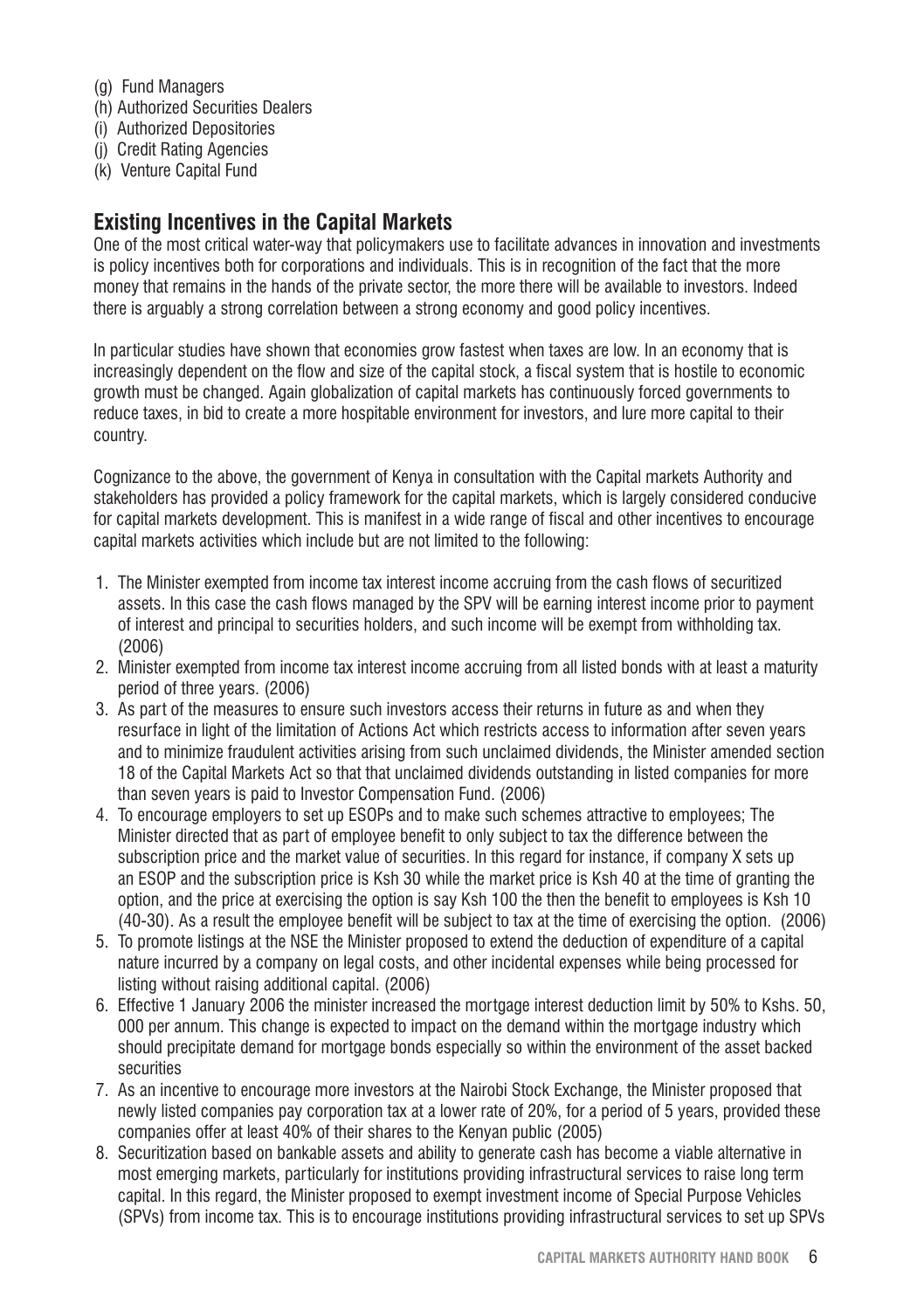for purposes of issuing asset backed securities. (2005)

- 9. Foreign investors can now acquire shares freely in the stock market subject to a minimum reserved ratio of 25% for domestic investors in each listed company. (2002)
- 10.Investment ceiling by retirement benefits schemes in fixed income securities (e.g. bonds and commercial papers) was raised from 15% to 30%. (2002)
- 11.To encourage savings, collective investment schemes set up by employers on behalf of employees to invest in listed shares, will be exempted from income tax. (2002)
- 12.Effective 1 January 2003, newly listed companies are to pay a lower corporation tax of 25% (i.e. 5 percentage points lower than the standard corporation tax of 30%) for a period of 5 years following their listing. The new legislation applies to companies that float at least 30% of their issued share capital to the public.(2002)
- 13.New and expanded share capital by listed companies or those seeking listing exempt from stamp duty (2000/2001)
- 14.Transfers of assets involved in the issuance of asset-backed securities shall be exempt from stamp duty (2000/2001)
- 15.Newly listed companies to be taxed at a lower rate of 27% as compared to the standard rate of 30% for a period of three years following the date of listing. This is also dependent on such companies offering at least 20% of the share capital to the public (2001)
- 16.Companies that apply and are listed shall get a tax amnesty on their past omitted income, provided they make a full disclosure of their assets and liabilities and undertake to pay all their future due taxes (2001)
- 17.Income accruing to registered collective investment schemes tax-free (1999)
- 18.Licensed dealers to enjoy tax benefits, as long as they turn their portfolios within 24 months and according to laid down guidelines (1999)
- 19.To encourage the transfer of technology and skills, foreign investors allowed to acquire up to 49% of local brokerage firms; and up to 70% of local fund management companies (1999)
- 20.Investments by Insurance companies on listed securities exempted from tax arising out of capital gains on sale of shares (1996/97)
- 21.Expenses incurred by companies in having their financial instruments rated by an independent rating agency are tax deductible. (1997/98)
- 22.Registered venture capital funds have been accorded major tax incentives including tax holidays of up to ten years on the funds income (1997/98)
- 23.Policy decision to facilitate the participation of foreign investors in listed securities subject to a maximum of 40% of the share capital in aggregate and 5% for individual investors, or such higher amount held by foreign investors at the time of promulgation of the regulation (1995/96)
- 24.Reduction of withholding tax applicable to dividend income arising from investment on listed securities for both local and foreign investors. Foreign  $10\%$ ; Local  $10\%$  to  $7.5\%$  to  $5\%$ .  $(1995/96/97)$
- 25.Exemption of stamp duty and value added tax on the transfer of listed securities (1995)
- 26.Costs of IPOs were made tax deductible (1995)
- 27.35% Capital Gains Tax introduced in 1975 suspended (1985)

The government of Kenya has therefore yielded to over 20 fiscal and tax incentive measures to address impediments to market growth. In addition, relevant institutional and market infrastructure reforms have been initiated to enable capital markets play a significant role in the economic recovery effort.

The Capital Markets Authority is further committed to continue consulting with the Government to put in place any additional appropriate measures to support the development and deepening of the Capital Markets as a critical pillar for effective long-term resource mobilization and allocation to the productive sectors of the economy.

### **Role of Capital Markets in the economy**

The financial sector reforms initiated in Kenya in 1980s were as a result of the failure of the few development banks to support the development needs of the economy, in a country dominated by the commercial banks whose assets are not available for long term lending. The capital markets has an intricate role to play in mobilizing savings and channeling them into the most efficient investments. Kenya has for many years financed development from foreign institutional loans at high servicing rates. However, at present time of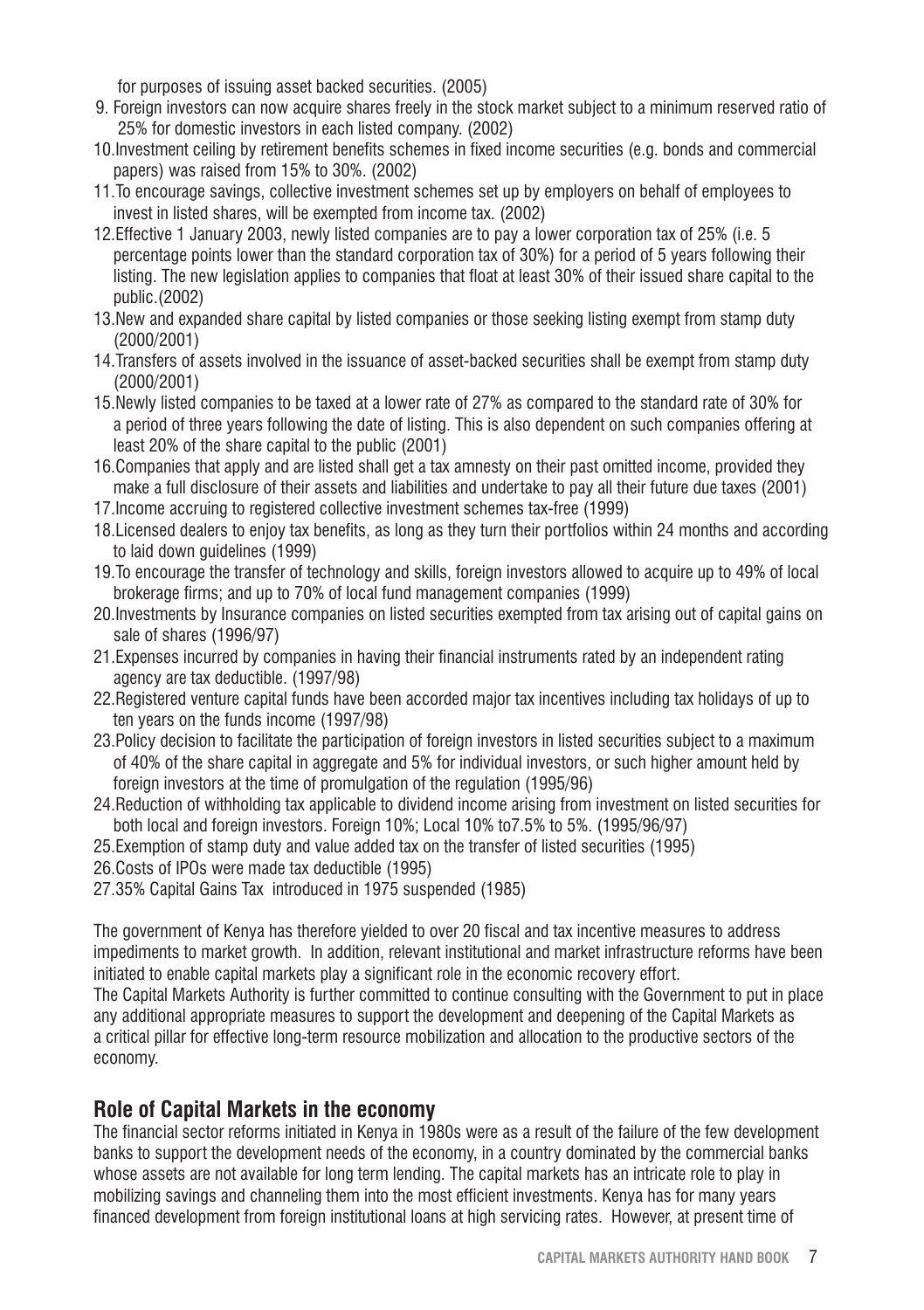tight finance and new economic order, the inflow of capital from the developed world which characterized yester years cannot be expected to remain available unless Kenya develops itself into an attractive investment destination. By developing its capital markets, the very same nations that Kenya has grown accustomed to borrowing from in the past will be contributing to the growth of the country in a more dynamic manner.

It is against this background that the Government Economic Recovery Strategy for Wealth and Employment Creation (ERSWEC) 2003 – 2007 paper recognizes the significant role of a robust financial sector, particularly the capital markets in facilitating the mobilization of resources and allocating the same to productive investments. Therefore, the capitals markets become a fundamental component of the financial sector in achieving a robust and sustaining economic development in the following ways:

- Provides an important alternative source of long-term finance for long-term productive investments. This helps in diffusing stresses on the banking system by matching long-term investments with long-term capital.
- Provides equity capital and infrastructure development capital that has strong socio-economic benefits - roads, water and sewer systems, housing, energy, telecommunications, public transport, etc. - ideal for financing through capital markets via long dated bonds and asset backed securities.
- Provides avenues for investment opportunities that encourage a thrift culture critical in increasing domestic savings and investment ratios that are essential for rapid industrialization. The Savings and investment ratios are too low, below 10% of GDP.
- Encourages broader ownership of productive assets by small savers to enable them benefit from Kenya's economic growth and wealth distribution. Equitable distribution of wealth is a key indicator of poverty reduction.
- Promotes public-private sector partnerships to encourage participation of private sector in productive investments. Pursuit of economic efficiency shifting driving force of economic development from public to private sector to enhance economic productivity has become inevitable as resources continue to diminish.
- Assists the Government to close resource gap, and complement its effort in financing essential socioeconomic development, through raising long-term project based capital.
- Improves the efficiency of capital allocation through competitive pricing mechanism for better utilization of scarce resources for increased economic growth.
- Provides a gateway to Kenya for global and foreign portfolio investors, which is critical in supplementing the low domestic saving ratio.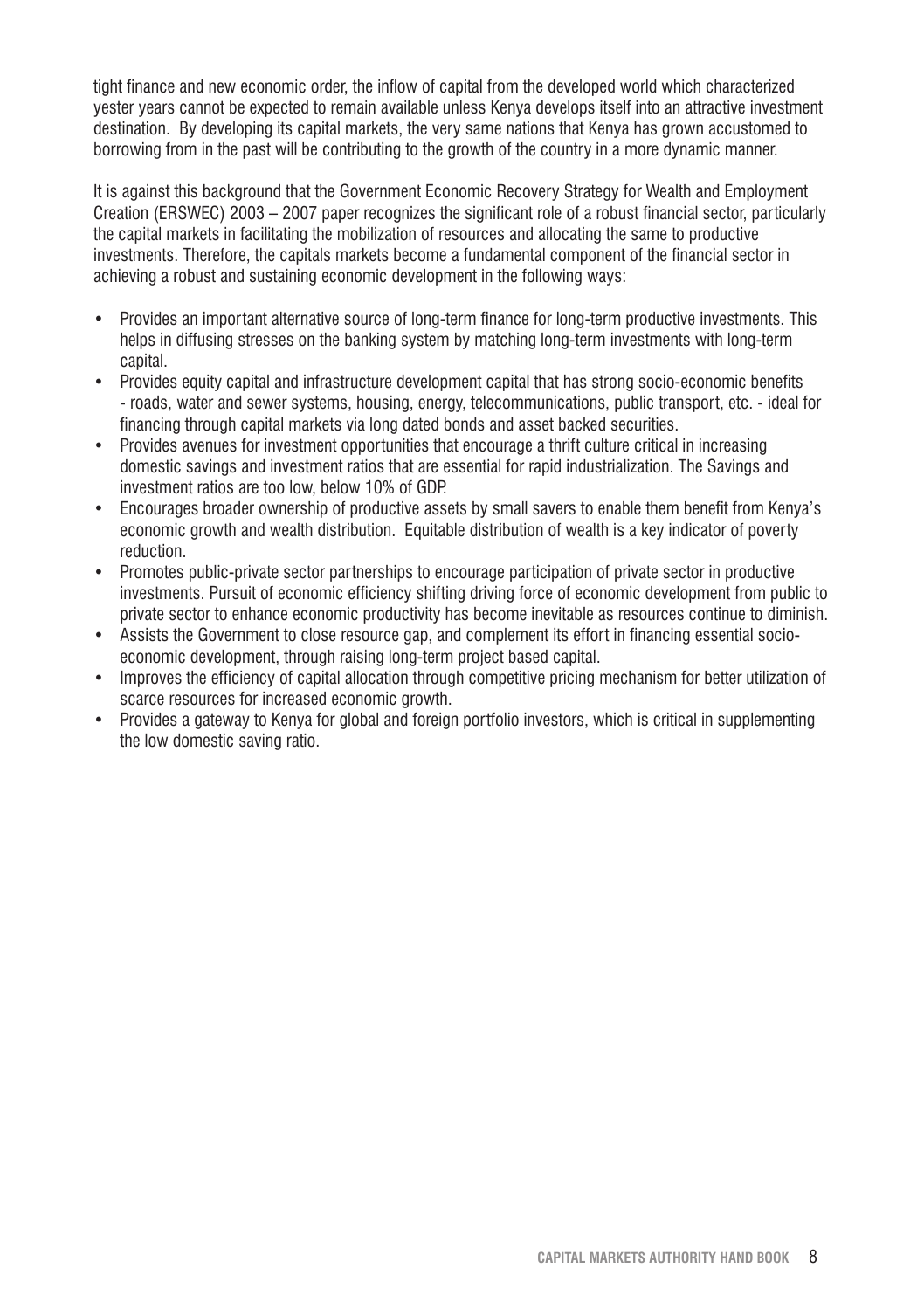# CHAPTER 2

# THE CAPITAL MARKETS PLAYERS LICENSING REQUIREMENTS

### **Introduction**

The objective of this chapter is to prescribe the Licensing Requirements for various Licensees of Capital Markets Authority and their continuous reporting obligations. A more in-depth version of the requirement will be found in the Capital Markets (Licensing Requirements (General) Regulations, 2002

### **The main players in the Kenyan capital market**

The main market intermediaries in the Kenyan capital markets include: Stockbrokers, Stock Dealers, Investment Advisers, Fund Managers, Authorized Securities Dealers, Credit Rating Agencies, Collective Investment Schemes, Custodians and Venture Capital Funds. The roles and the licensing requirements for each of these market intermediaries are as briefly outlined below:

### **A. Stockbroker**

A stockbroker is a market professional who buys and sells securities on behalf of clients at a Stock Exchange in return for a brokerage commission.

Main requirements to be licensed and to continue as a stockbroker include:

- a) Certificate of Incorporation and Memorandum and Articles of Association (must be incorporated as a company).
- b) A detailed business plan.
- c) Lodgment of a security of Kshs 1.5 million or such higher amount with a securities exchange or a central depository (or such other amount as the Authority may determine, taking into account the financial position and settlement record of the applicant) or provide a guarantee in a form acceptable to the Authority from a bank.
- d) Paid up share capital of not less than Kshs 5 million.
- e) The level of shareholders funds shall not be below Kshs 5 million at any time during the licence period.
- f) The minimum paid up share capital shall be unimpaired and shall not be advanced to directors or associates of the stockbroker.
- g) The working capital shall not be below 20% of the prescribed minimum shareholders funds.
- h) Unsecured advances, loans and other amounts to directors or associates shall in aggregate not exceed 10% of prescribed shareholders funds at any time.
- i) The ratio of the stockbroker's bank overdraft to the paid capital shall not exceed 20% at all times.

### **B. Stock Dealer**

A stock dealer is a person who carries on the business of buying, selling, dealing, trading, underwriting or retailing securities as a principal (i.e. on his own behalf).

Main requirements to be licensed and to continue as a stock dealer include:

- a) Certificate of Incorporation and Memorandum and Articles of Association (must be incorporated as a company)
- b) A detailed business plan
- c) Lodgment of a security of Kshs 1.5 million with a Securities Exchange or a Central Depository (or such other amount as the Authority may determined, taking into account the financial position and settlement record of the applicant) or provide a guarantee in a form acceptable to the Authority from a bank.
- d) Must be an institution willing to commit funds for investment as principal in securities dealings?
- e) Paid up share capital of not less than Kshs 20 million.
- f) Set aside investment capital of not less than Kshs 20 million in cash or portfolio of listed securities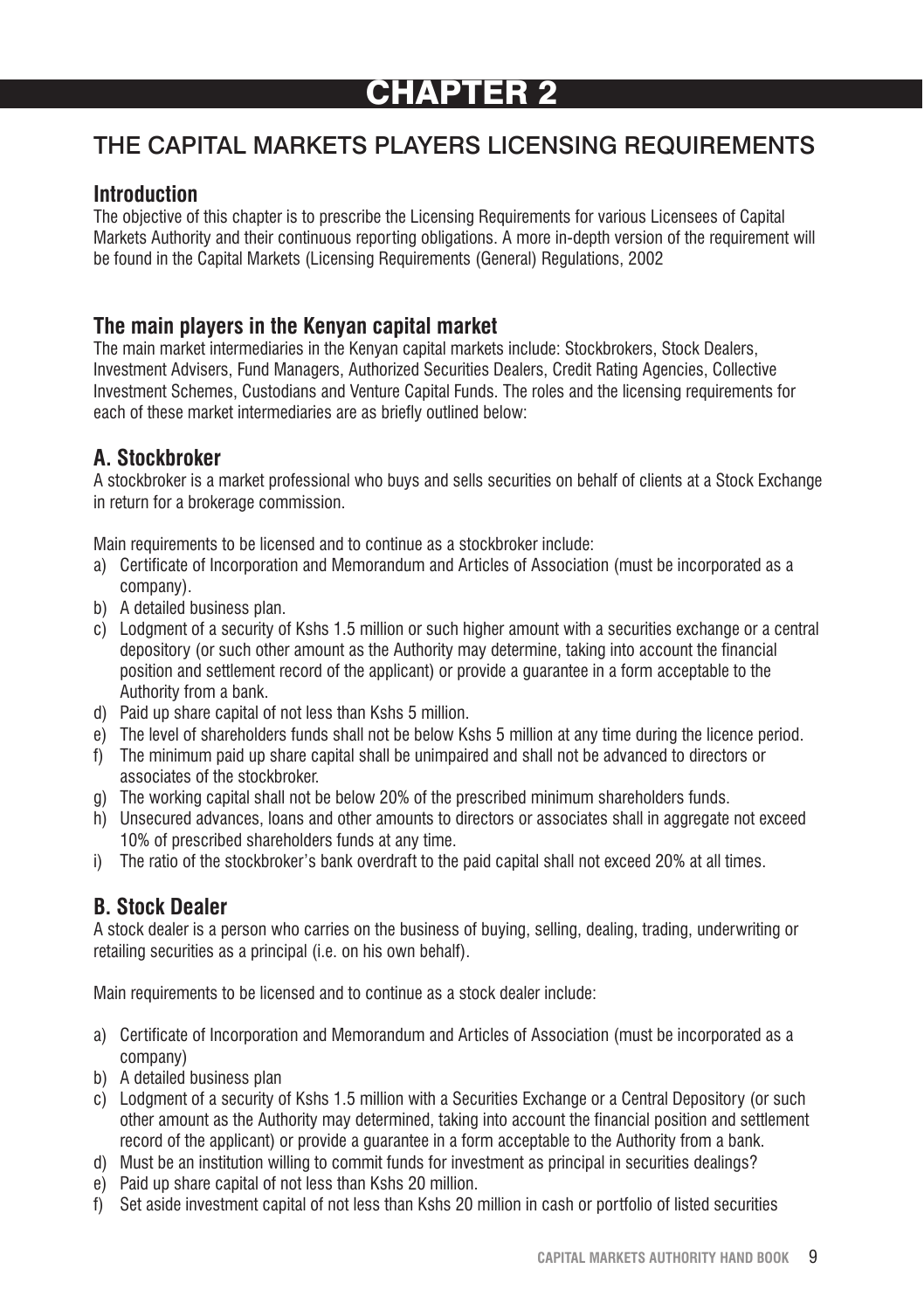(except where a dealer is promoted by a stockbroker through a subsidiary where the minimum investment capital is Kshs 5 million).

- g) The working capital shall not be below 20% of the prescribed minimum shareholders funds (paid up capital and reserves).
- h) Dealer's borrowings, except bank overdrafts, shall be for the purpose of investment in securities and such borrowings shall not exceed 40% of the shareholders funds or market value of the listed securities whichever is higher.
- i) Unsecured advances, loans and other amounts to directors or associates shall be made out of shareholders funds which are in excess of the prescribed minimum provided that such loans shall not exceed 10% of the shareholders funds.
- j) The ratio of the dealer's bank overdraft to the paid up capital shall not exceed 20% at all times.

## **C. Investment Advisers / Fund Managers**

An investment adviser and/or a fund manager are market professionals who promulgate analysis and research on capital markets securities, and advise investors on such securities at a commission. They also manage portfolios of securities on behalf of clients pursuant to a contract.

Main requirements to be licensed and to continue as an Investment adviser/ a fund manager include:

- a) Certificate of Incorporation and Memorandum and Articles of Association (must be incorporated as a company).
- b) A detailed business plan.
- c) Paid up share capital of not less than Kshs 2.5 million for an Investment Adviser and Kshs 10 million for a Fund Manager.
- d) The level of shareholders funds shall not be below Kshs 2.5 million for an Investment Adviser and Kshs 10 million for a fund manager at any time during the licence period.
- e) The minimum paid up share capital shall be unimpaired and shall not be advanced to directors or associates of the investment adviser or fund manager.
- f) The working capital of an investment adviser or a fund manager shall not be below 20% of the prescribed minimum shareholders funds.
- g) Unsecured advances, loans and other amounts to directors or associates shall in aggregate not exceed 10% of prescribed shareholders funds at any time.
- h) The ratio of the investment adviser's or fund manager's bank overdraft to the paid capital shall not exceed 20% at any time.
- i) The aggregate maximum value of all clients' portfolio managed under the investment adviser's licence as prescribed shall not exceed Kshs 10 million and any amount in excess shall be managed under the fund manager's licence.

### **D. Authorized Securities Dealers**

This is a bank licensed under the Banking Act or a financial institution approved by the Authority to deal in fixed-income securities listed on the Fixed Income Securities Market Segment at a stock exchange. Authorized Securities Dealers are also required to act as market makers and dealers in this market segment; facilitate deepening of the fixed income securities market; enhance trading and liquidity in the fixed income securities market; and minimize counter party risk.

The main requirements to be licensed and to continue as an Authorized Securities dealer include:

- a) Certificate of incorporation and Memorandum and Articles of Association (must be incorporated as a company).
- b) A detailed business plan.
- c) Commitment to invest a minimum of Kshs 200 million in FISMS turned over every 6 months either on sale or purchase.
- d) Trade and dealing only in minimum lots of Kshs 5 million. Any trades below this amount shall be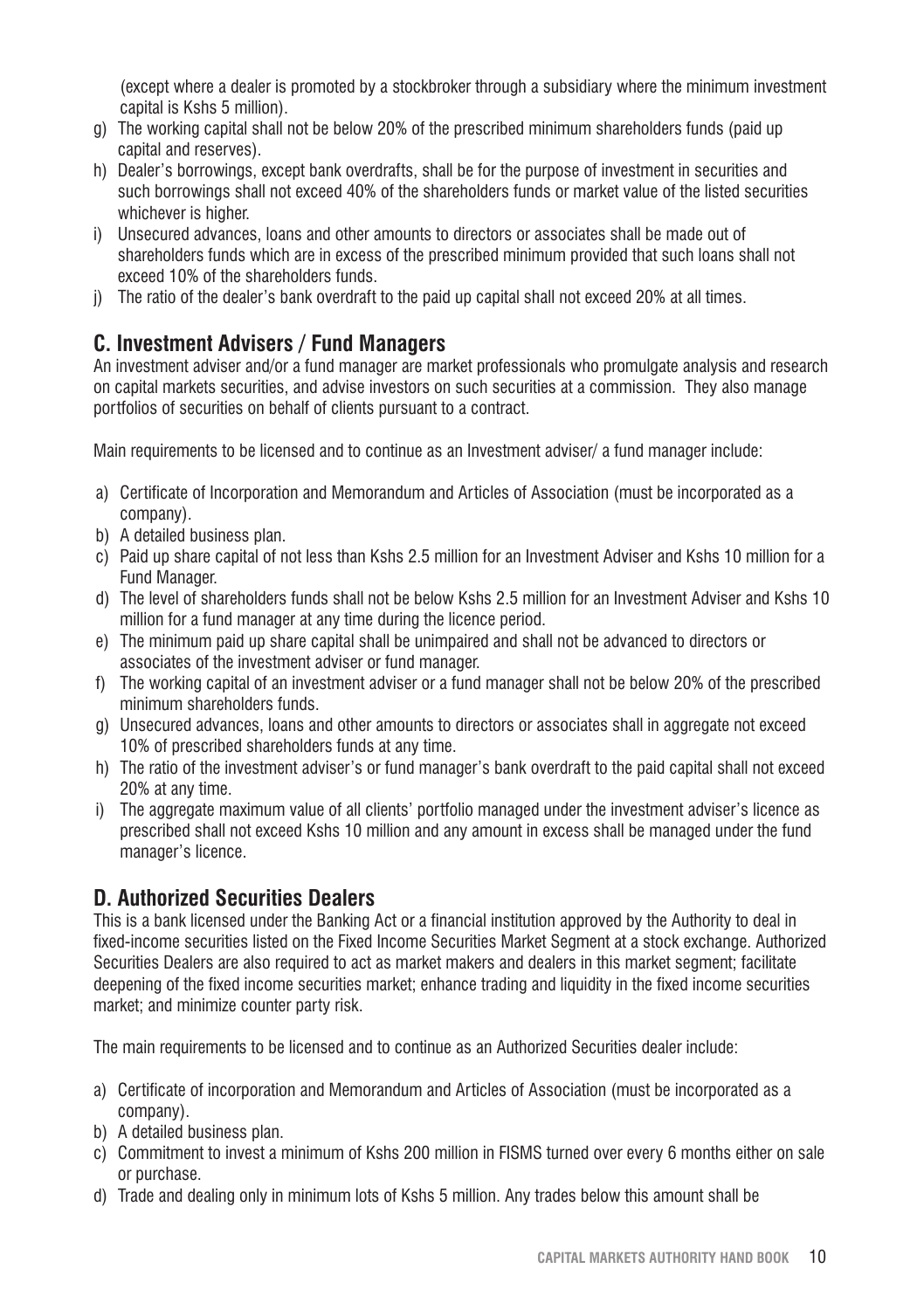transacted through stockbrokers.

### **E. Investment Banks**

These are non-deposit taking institutions that advise on offers of securities to the public or a section of the public, corporate financial restructuring, takeovers, mergers, privatization of companies, underwriting of securities, etc. They can also engage in the business of a stockbroker, a dealer, and fund manager of collective investment schemes and provider of contractual portfolio management services.

Main requirements to be licensed and to continue as an Investment Bank includes:

- a) Certificate of Incorporation and Memorandum and Articles of Association (must be incorporated as a company).
- b) A detailed business plan.
- c) Paid up share capital of not less than Kshs 30 million.
- d) The level of shareholders funds shall not be below Kshs 30 million at any time during the license period.
- e) The minimum paid up share capital shall be unimpaired and shall not be advanced to directors or associates of the Investment Bank.
- f) The net working capital shall not be below 20% of the share capital.
- g) The ratio of the Investment Bank's borrowings, including overdraft facilities, at any time shall not exceed 40% of its shareholders funds and such borrowings shall be for investment in securities.
- h) Unsecured advances, loans and other amounts to directors or associates shall be made out of shareholders funds which are in excess of the prescribed minimum provided that such loans shall not exceed 10% of prescribed shareholders funds at any time.

Currently, there are 11 licensed Investment Banks in Kenya.

### **F. Credit Rating Agencies**

A Credit Rating Agent is a professional whose role is to give an objective and independent opinion on the general creditworthiness of an issuer of a debt instrument, and its ability to meet its obligations in a timely manner over the life of the financial instrument based on relevant risk factors including the ability of the issuer to generate cash in the future.

Main Requirements to be licensed as a Credit Rating Agency include:

- a) Evidence of capacity to perform the role of a rating agency
- b) Have a background and experience as well as professional expertise to provide the service of a rating agency
- c) Demonstrate its independence, objectivity, and demonstrate a proven rating methodology.
- d) Must be a body corporate with a preponderance of an institutional shareholding of repute and its shareholders, board of directors, management and professional analytical staff should be persons of impeccable character
- e) Should partly be owned by an internationally recognized rating agency or have a contractual arrangement with an internationally recognized rating agency that provides technical and strategic support drawn from international experience.
- f) The applicant shall have a stable financial base with a minimum paid up capital of Kshs 12 million.

### **G. Collective Investment Schemes**

These are specialized market players licensed to mobilize savings in financial assets and to enhance access to capital markets by small investors. They include Mutual Funds, Unit Trusts, Investment Trusts and other forms of Specialized Collective Investment Schemes.

Collective Investment Schemes offer a unique opportunity to investors in terms of professional management, economies of scale and diversification of portfolio and risk.

The main requirements to be licensed as Collective Investment Schemes include: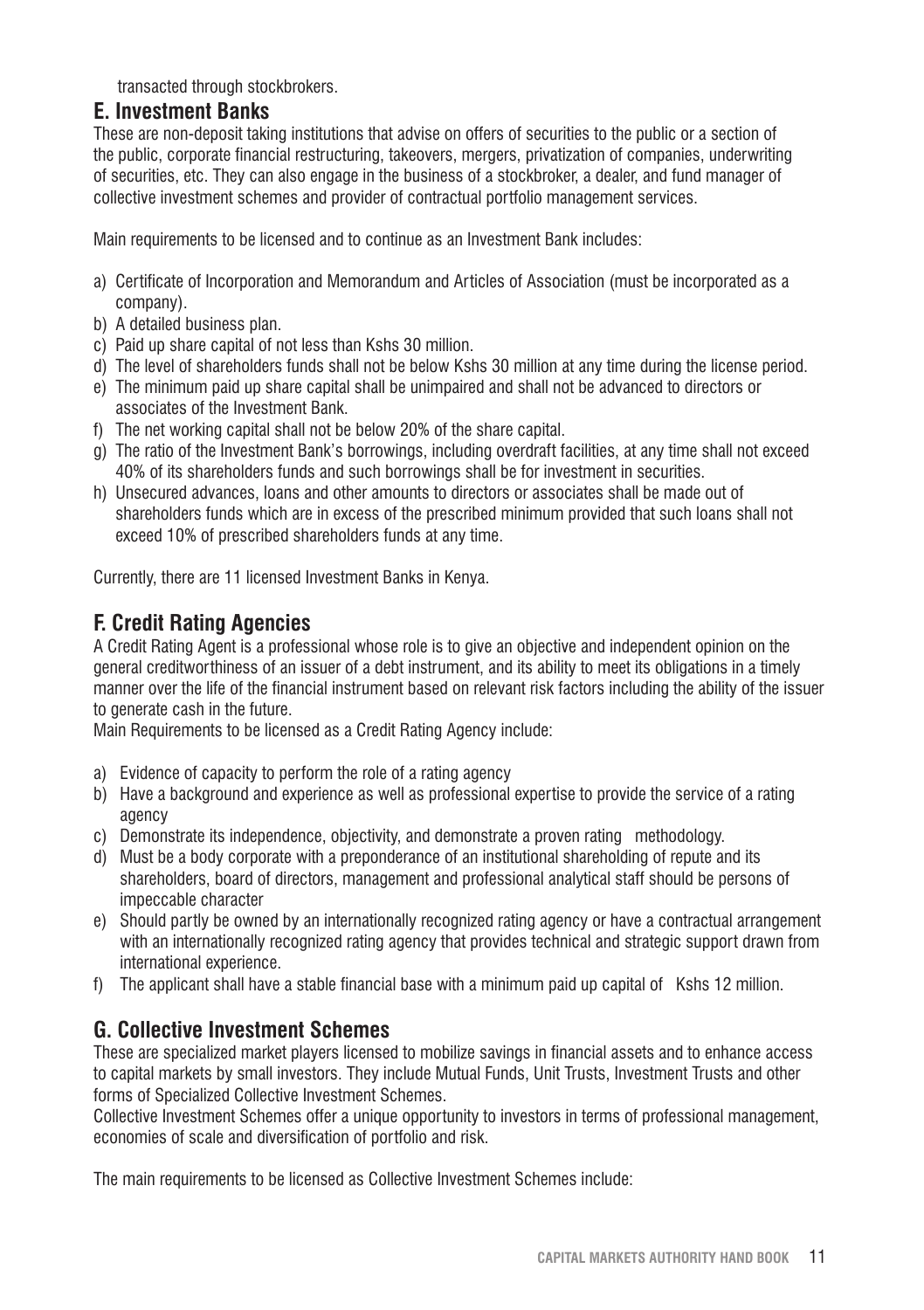- a) Draft incorporation documents of the collective investment scheme; memorandum and articles of association of the promoter; memorandum and articles of association of the proposed fund manager.
- b) A business plan
- c) One bank reference and two professional or business references.
- d) Appointment of a trustee which should be a bank or financial institution approved for that purpose by the Authority.
- e) Appointment of a custodian which should be a bank or financial institution approved for that purpose by the Authority.
- f) A collective investment scheme set up as an investment company must raise a minimum of Kshs 25 million.
- g) An investment company will be registered as a collective investment scheme upon providing proof that it has raised the minimum amount of Kshs 25 million.

### **H. Custodians**

This is a bank licensed under the Banking Act or a financial institution approved by the Authority to hold in custody funds, securities, financial instruments or documents of title to assets registered in the name of local investors, East African investors, or foreign investors or of an investment portfolio. Every investment adviser and fund manager that manages discretionary funds shall appoint a custodian for the assets of the fund.

The main requirements to be licensed as a custodian include:

- 1. Must be licensed to operate as a bank under the Banking Act or as a financial institution or an authorized depository.
- 2. A custodian shall not contract agents to discharge its functions except where a portion of the portfolio is invested in offshore investments (need to engage an overseas sub-custodian).
- 3. Custodian shall render custodial services to the investment portfolio in accordance with the written service agreement between the custodian and the investment adviser or fund manager.

### **I. Venture Capital Funds:**

Theses are companies incorporated for purposes of providing risk capital to small and medium sized business which are new and have a high growth potential, whereby not less than 75% of the funds so invested consist of equity or quasi equity investment in eligible enterprises.

The main requirements to be licensed as a Venture Capital Fund

- a. Must be a company incorporated in Kenya for the purposes of investing in a new or expanding company
- b. Registered by the Commissioner of Insurance
- c. A fund manager manages it.
- d. 75% or more of its portfolio of investible funds is invested in the equity shares of venture companies
- e. The primary activities of the venture company in which it has invested approved activities.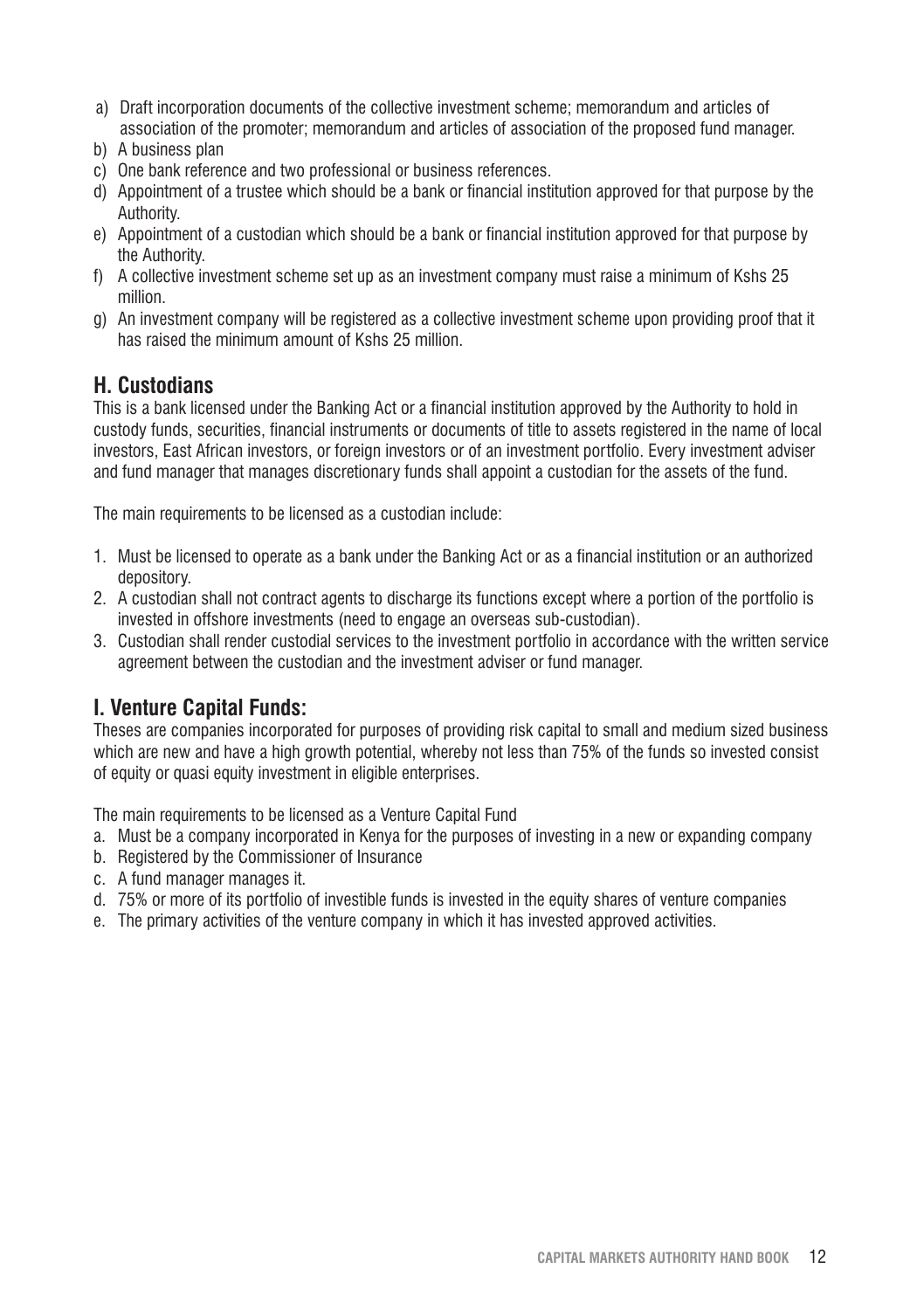## **The continuous reporting obligations of the licensees of the Authority are as follows:**

| Licensees                                                                                                                   | Stock Broker | <b>Stock Dealer</b> | Investment<br>Adviser/<br>Fund Manager | Authorised<br>Securities<br>Dealers | Investment<br><b>Banks</b> | Agencies<br>Credit<br>Rating |                      | Investment<br>Schemes<br>Collective |                                  |
|-----------------------------------------------------------------------------------------------------------------------------|--------------|---------------------|----------------------------------------|-------------------------------------|----------------------------|------------------------------|----------------------|-------------------------------------|----------------------------------|
|                                                                                                                             |              |                     |                                        |                                     |                            |                              | Fund<br>man-<br>ager | Custodians                          | Trustees***                      |
| <b>Continuous Reporting</b><br><b>Obligations</b>                                                                           |              |                     |                                        |                                     |                            |                              |                      |                                     |                                  |
| Submission of<br>quarterly reports and<br>accounts                                                                          | $\checkmark$ | $\checkmark$        | $\checkmark$                           | $\checkmark$                        | √                          | N/A                          | $\checkmark$         | $\checkmark$                        | (Oversight<br>role)<br>$\sqrt{}$ |
| Submission of<br>half-year reports and<br>accounts                                                                          | $\checkmark$ | $\checkmark$        | $\checkmark$                           | $\checkmark$                        | √                          | N/A                          | $\checkmark$         | J                                   | (Oversight<br>role)<br>J         |
| Submission of audited<br>annual reports and<br>accounts                                                                     | $\checkmark$ | $\checkmark$        | $\checkmark$                           | $\checkmark$                        | $\checkmark$               | N/A                          | $\checkmark$         | √                                   | (Oversight<br>role)<br>√         |
| Quarterly, Hal-year<br>and Annual report of<br>the total value of the<br>clients' portfolio under<br>its management         | N/A          | N/A                 | $\checkmark$                           | N/A                                 | $\checkmark$               | N/A                          | N/A                  | N/A                                 | N/A                              |
| General fee structure.<br>downgrades of ratings<br>and ratings of commer-<br>cial paper or corporate<br>bonds as applicable | N/A          | N/A                 | N/A                                    | N/A                                 | N/A                        | $\checkmark$                 | $\checkmark$         | $\checkmark$                        | N/A                              |
| List of all assets of<br>the scheme and a full<br>account of all receipts<br>and payments made (at<br>agreed dates).        | N/A          | N/A                 | N/A                                    | N/A                                 | N/A                        | N/A                          | $\checkmark$         |                                     | N/A                              |
| Annual report on<br>compliance with the<br>Regulations, incorpora-<br>tion documents and<br>rules of the CIS.               | N/A          | N/A                 | N/A                                    | N/A                                 | N/A                        | N/A                          | N/A                  | J                                   | N/A                              |
| Quarterly valuation<br>report, investment per-<br>formance review report<br>and periods investment<br>transactions          | N/A          | N/A                 | N/A                                    | N/A                                 | N/A                        | N/A                          | $\checkmark$         | N/A                                 | N/A                              |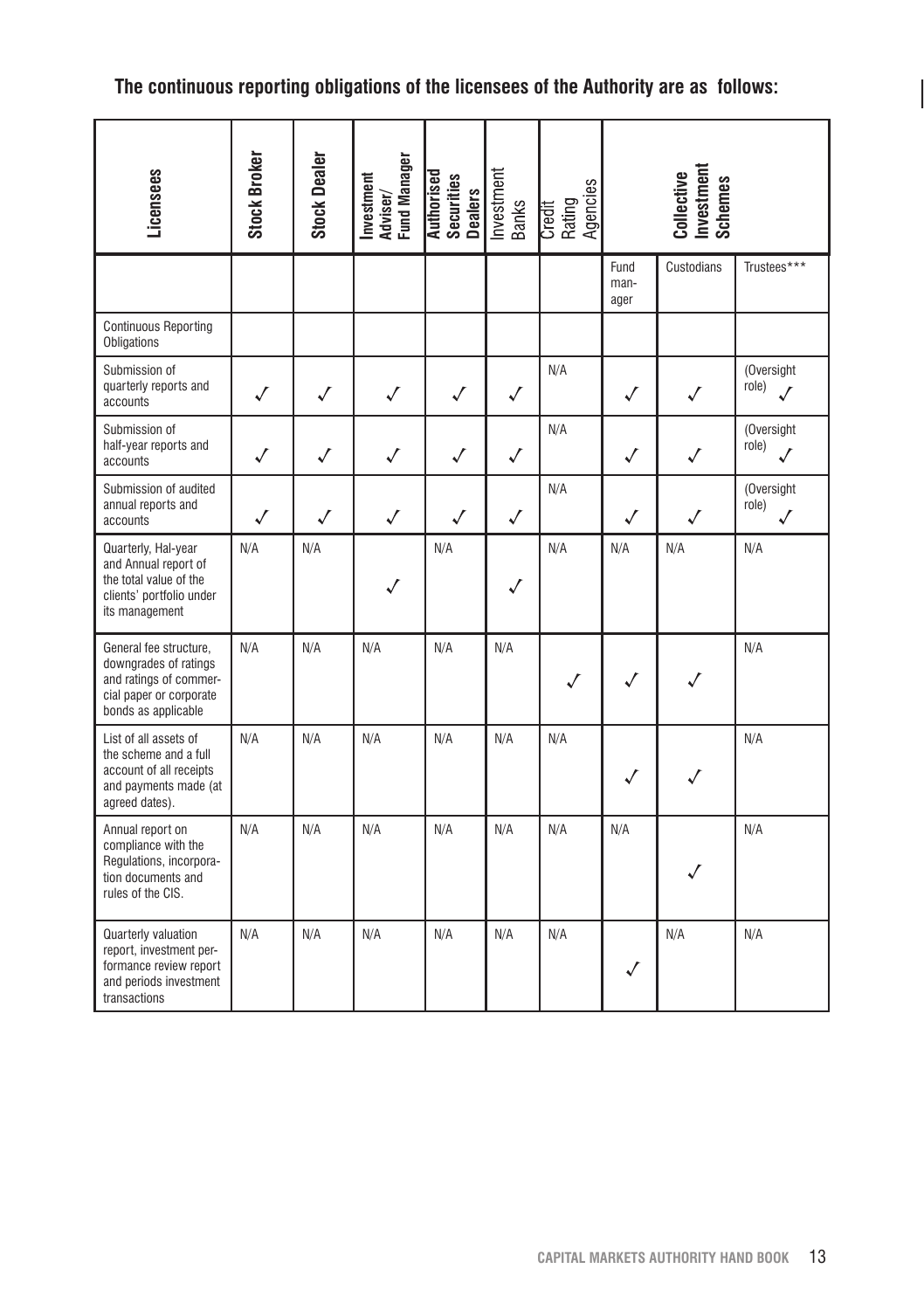# CHAPTER 3

# COLLECTIVE INVESTMENT SCHEMES (CIS)

### **Definitions**

Collective investment schemes are pools of funds that are managed on behalf of investors by a professional money manager. They are arrangements made or offered by any company under which the contributions, or payments made by the investors, are pooled and utilized with a view to receive profits, income, produce or property, and is managed on behalf of the investors.

The manager invests the pooled money in portfolio of securities such as shares, bonds, or other securities according to specific investment objectives that have been established for the scheme. In return for putting money into these funds, the investor receives shares or units that represent his/her pro-rata share of the pool of fund assets. The fund earns income from the investments in the form of dividends, interest income and capital gains. In return for administering the fund and managing its investment portfolio, the fund manager charges a fee based on the value of the fund's assets.

The Capital Markets Authority (CMA) is empowered under section 30 of the Capital Markets Act to approve institutions to promote Collective Investment Schemes and it does this under Capital Markets (Collective Investment Schemes) Regulations, 2001.

### **Various types of Collective Investment schemes**

Collective Investment Schemes can be in the form of Mutual Funds, Unit Trusts, Employer Share Ownership Plans and Special Interest Collective Investment Schemes.

### **A Mutual Fund**

A mutual fund is a public or external company incorporated solely to hold and manage securities or other financial assets. The company accepts funds from investors and uses those funds to buy a portfolio of securities and other financial assets and employs a professional fund manager to manage the investment. The company issues shares, which represent pro-rata share of the pool of fund assets to investors. A mutual fund may either be open-ended or closed-ended.

### **Open-Ended Funds**

These are funds, which stand ready to repurchase their shares from the holders in any quantity and whenever the holder should desire. In addition they sell shares in any quantity to prospective investors at whatever time the investors determine. In other words, open-ended funds stand ready to issue new shares or redeem outstanding shares on a continuous basis. The numbers of shares of the fund, therefore, fluctuates as investors purchase or redeem shares. The price of a share in an open-ended fund is determined by the net asset value per share of the fund, where net asset value per share refers to the total value of the assets in the fund's portfolio, less any fund liabilities, divided by the number of shares outstanding.

### **Closed-End Funds**

These are funds, which issue a fixed number of shares and do not stand ready to repurchase their shares from their shareholders when they decide to sell them. Such funds are listed on a stock exchange to enable shareholders dispose of shares if they so wish.

## **Parties to a CIS**

The main parties involved in the organization and operation of a CIS are:

### i) The CIS itself;

Which can either be a mutual fund or a unit trust or an investment company approved by CMA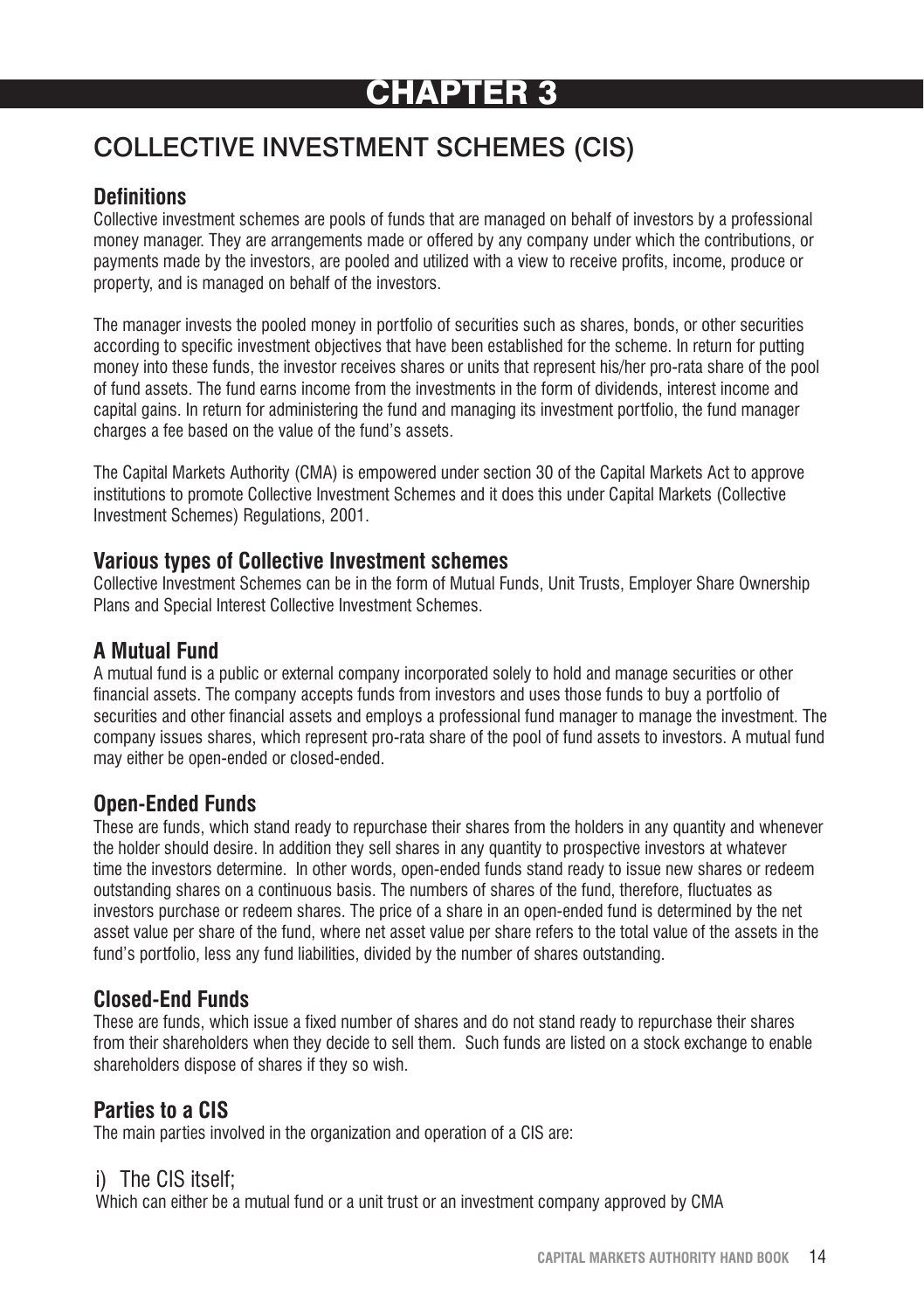## ii)The Fund Manager

A CIS has to appoint in writing a fund manager who has been approved by CMA. The Fund Manager will carry out the administration of the fund including the management of the whole investment in accordance with the direction of the trustees or the board of directors. Some of the principal duties of a fund manager include:

- i) Advising the trustee or board of directors on the assets classes, which are available for investment;
- ii) Formulating investment policy;
- iii) Investing the scheme's assets in accordance with the scheme's investment policy;
- iv) Ensuring pricing of units is in accordance with CIS rules;
- v) Reinvesting any income of the scheme fund which is not required for immediate payments;
- vi) Purchasing at the request of a holder any units held by such holder on the terms and at a price calculated in accordance with the CIS rules;
- vii) Should not sell units other than on the terms and at a price calculated in accordance with the rules of CIS;
- viii)Publishing daily the price of units in at least two daily newspapers of national circulation, in English.

### iii)The Custodian

It is a company appointed by the CIS to keep custody of all the securities owned by the Scheme. The custodian must either be a bank or a financial institution and has to be approved by CMA.

### iv)The Trustee

Every CIS is required to appoint a trustee and such trustee has to be approved by CMA. A trustee has to be either a bank or financial institution. The trustee has to ensure that the custodian takes into custody all the CIS assets, has to ensure CIS is well managed by the fund manager as per agreement of service.

## **A Unit Trust**

A unit trust is an arrangement whereby investors' funds are pooled together and used to invest in a portfolio of securities and other financial assets, with the beneficial interest in the assets of the trust divided into units. A professional manager manages the funds. A unit trust is constituted by a document known as the trust deed. Unit trusts are open-ended funds and their managers stand ready to issue new units or redeem outstanding units on a continuous basis.

### **Employee Share Ownership Plans (ESOPS)**

As provided in the CMA CIS Regulations 2001, a listed company can set up an employee share owner –ship (ESOP) to enable its employees own shares of the listed company. The CMA approves ESOPS and they have to be structured as unit trusts.

The ESOPS Unit Trust is required to have at least three trustees (or a corporation that will serve as sole trustee). For the CMA to approve an ESOP; board of directors and shareholders' resolution and approval of establishment of the ESOP Unit Trust is required.

The ESOP will have scheme rules that govern its operations and define the rights of employees and the pricing and valuation procedures of the units.

### **Special Interest Collective Investment Scheme**

This refers to a CIS established by a promoter for the purposes of facilitating investment by a special group of individuals with a common interest in a listed company, and may include farmers, distributors, suppliers, among others. It's structured as a unit trust with at least three trustees. This scheme has to notify the listed company that it intends to invest in, upon approval by CMA. It will only purchase shares of listed company for which it has been established. The trustees will hold certificates representing the shares of the listed company in the trustees names' and create corresponding units in the same denomination as the listed company and allocate to entitled unit holders.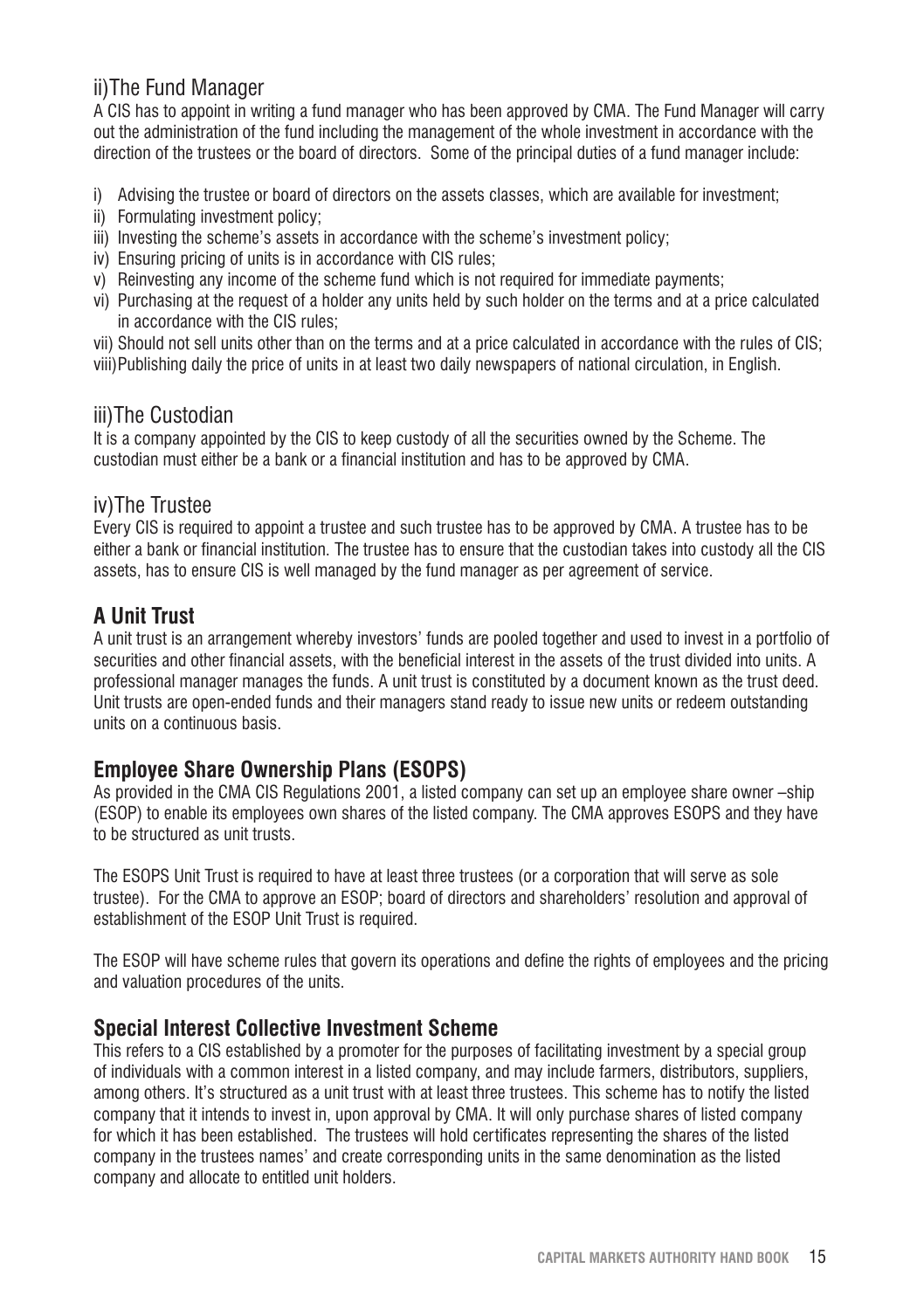## **The Net Asset Value (NAV) of a fund (valuation)**

NAV of the Fund is the market value of all the assets of the Fund subtracting the Liabilities. NAV reflects the Funds that will be available to the shareholders if the Fund is liquidated and all the liabilities are paid. In the Mutual Fund industry NAV refers to Net Asset Value per unit holder, which is NAV of the Fund divided by the outstanding number of units. It shows the performance of the Fund. The fund manager shall value the fund at the end of each business day.

### **Trust deed**

Under CIS, This refers to a trust that governs the unit trust or mutual fund and includes every instrument that affects the powers or functions of the trustee or manager of the unit trust or mutual fund.

### **The Benefits of Collective Investment Schemes to an investor**

### 1.Continuous professional management of the Investments

Collective investment schemes are managed by a team of experienced professionals who manage the fund in a structured and organized manner as opposed to the individual investor who may invest in random fashion. Investment decisions made by the fund managers are based on extensive research, and continuously monitor the portfolio based on researched information. These professionals constantly keep track of the market changes and news, predict the impact they will have on the investments and take quick decisions regarding the adjustments to be made in the portfolio.

### 2.Low costs of Investments

Due to the large amount of funds that the Fund manager manages, very low costs accrue per investor. The Fund achieves economies of scale in research, transactions and investments. It lowers the cost of brokerage, custodial and other charges.

### 3.Diversification

Investors in Unit Trusts can access a broader range of securities than they would when investing on their own. A common investor has limited money, which he can invest only in a few securities, and faces a great risk. But when that sum of money is pooled with that of other investors, it gets spread out over other companies. The loss made by a few counters can be absorbed by the gain made in other counters. The risk is therefore reduced and the investor can further reduce risk by investing in several funds.

### 4.Convenient record keeping and administration

Fund managers take care of all the record keeping including paperwork. It also deals with the problem of bad deliveries, broker's commission etc.

### 5.Various types of Schemes

CIS offer various types of schemes such as regular income plan, growth plan, equity Funds, debt Funds, and balanced Funds. An investor can therefore select a plan according to his needs.

### 6.Liquidity

There is an ease in selling and buying the units compared with investing directly in shares of companies where prices and opportunities to transact depends on the supply and demand at that time.

### 7.Scope for good return

Fund managers invest in various industries and sectors; therefore, the portfolio gets diversified, resulting in CIS generating equitable returns.

### 8.Access to a broader array of financial assets.

Unit Trust Fund Managers can trade in investment products that are normally inaccessible to the individual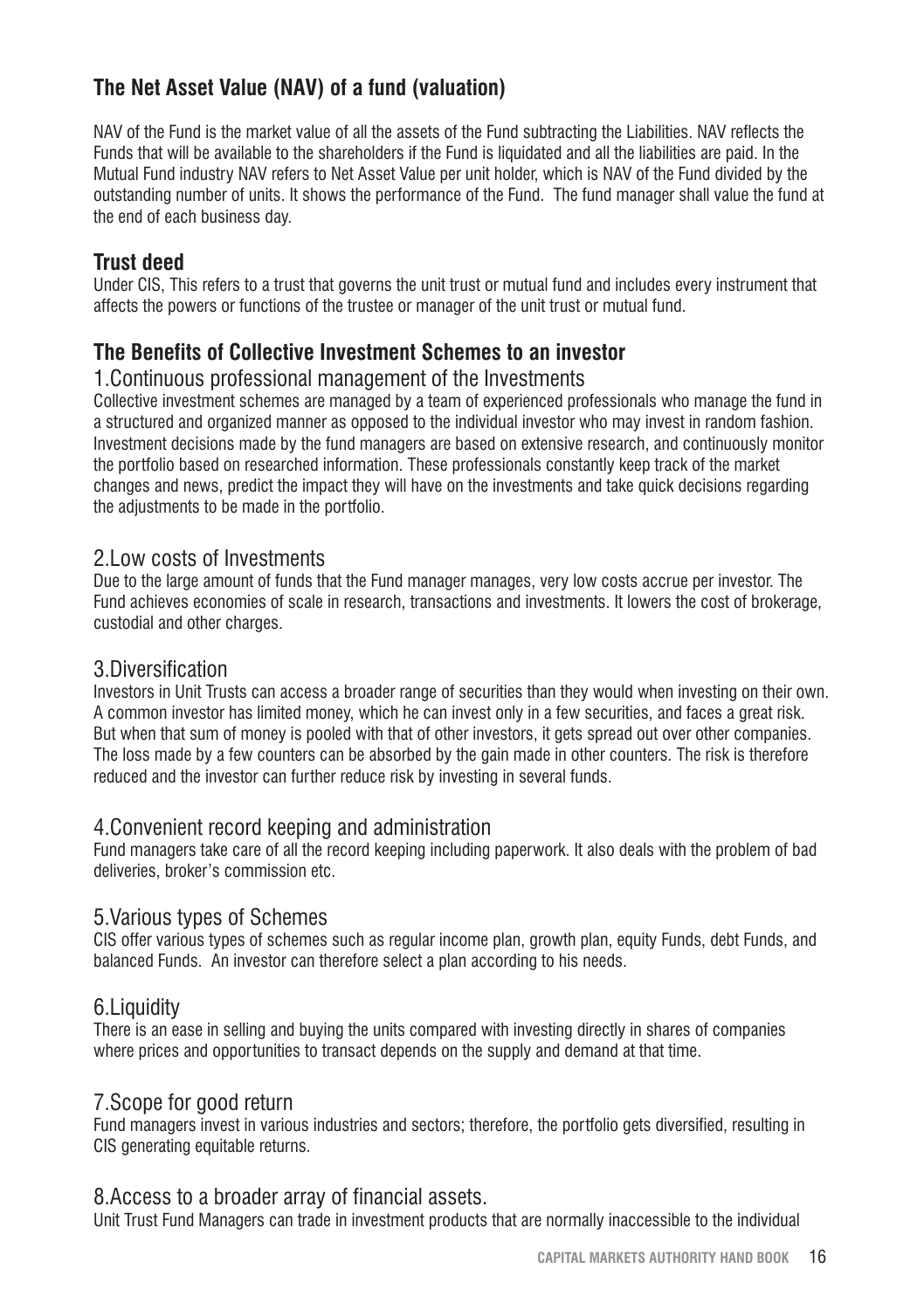investor, such as government bond and corporate bonds, which may be restricted to institutional investors. Some of these products are traded in large a amount, which limits the individual investor even when he has the opportunity.

### 9.Tax Benefits

The CIS income is tax exempt, and this can be extended to unit holders in form of better returns.

### **Categories of Funds**

Mutual Funds/Unit Trust Funds typically have a predetermined investment strategy in order to meet the investment objective of the funds. A management company may invest in different types of instruments to achieve the fund's objectives. It is important you understand the risk associated with the instruments that the management companies invest in, as it depicts the overall risk of the fund. The following are the main category of funds currently available in the market.

- i) Equity Fund: Invest primarily in listed equities.
- ii) Fixed Income Fund: Invest primarily in government securities such as treasury bonds and also corporate bonds.
- iii) Money Market Fund: Invest primarily in short-term instruments such as treasury bills, fixed deposits etc.
- iv) Balanced Fund: Invest primarily in a balanced-mix of both equity and fixed income instruments.

### **Understanding the Risks**

A fundamental principle of investment is the risk reward trade-off associated with every instrument decision made. The higher the risk, the greater the return but the reverse is also true

There are generally, three basic types of investment risk:

- i) General market risk that relates to a broad ranges of investments and is largely dependent on economic conditions and international markets. This form of risk is a tough one to control, short of opting out of the market totally.
- ii) Market sector risk that relates to a particular sector of a market, for example finance stocks will perform better than plantation stocks at a particular period of time. This form of risk can be managed by carefully monitoring the economic scene with a view to identifying the winners and losers.
- iii) Specific risk that relates to the performance of a particular security or property in an investment portfolio for example, the performance of a specific company's share. The specific risk that one investment will not perform, over another can be minimized by carefully investigating and researching before buying and by performing regular ongoing checks.

### **Investing Wisely in a CIS**

Each investor has different goals, needs and constraints. Yet there are a number of general rules that every investor should follow for his or her protection.

- i) Read the prospectus carefully. Make sure you understand where and how your money is to be invested and the risks involved. You should be aware of how a Unit Trust works, the charges and the fees involved and your rights as a unit holder.
- ii) Make sure that you deal only with collective investment schemes licensed by the Capital Markets Authority. By so doing will help the Authority assist you incase of a problem.
- iii) Do not rush into a decision. Take time before deciding whether to invest in the units.
- iv) Keep good records of your investments and check any statements or certificates you receive to make sure they are correct.
- v) Remember, the higher the expected rate of return, the higher the risk. Do not choose a fund just because its performance has been good – it may have achieved that performance by taking on more risk than you might be willing to accept.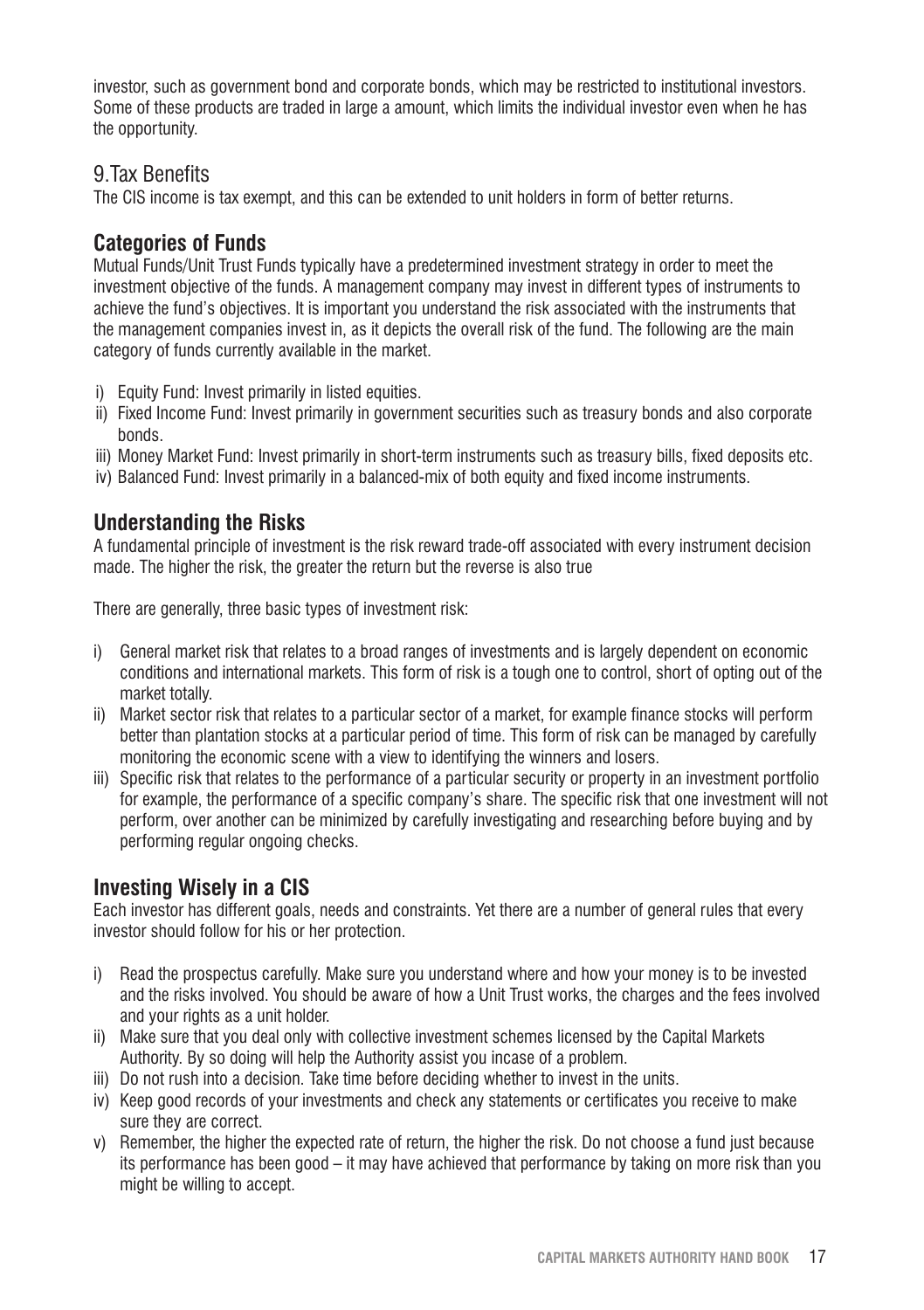# CHAPTER 4

## THE CAPITAL MARKETS REQUIREMENTS FOR ALL OFFERS, AND LISTING OF SECURITIES TO THE PUBLIC IN KENYA

### **Introduction**

The objective of this chapter is to prescribe the requirements for a company to be approved to offer securities to the public, eligibility requirements to be listed at a stock exchange and the reporting and disclosure requirements. A more in-depth version of the requirements will be found in the Capital Markets (Securities)(Public Offers, Listing and Disclosures) Regulations, 2002

### **Public Offer of Shares**

To issue shares to the public, the following information needs to be disclosed to all stakeholders:

### Other parties involved

- 1. Background information of the Promoters of the issue.
- 2. Names and addresses of the issuer's External auditors for the last three years.
- 3. Name and address of the issuer's bankers, legal advisors, sponsors, reporting accountants and any other expert involved.

### Key information on the issuer

- 1. Name and registered office.
- 2. Date and country of incorporation.
- 3. Legislation under which the issuer operates.
- 4. Place and date of registration.
- 5. Issuer's principal business.
- 6. The issuer's authorized and issued share capital.
- 7. Classes and rights of shares in issue.
- 8. The amount, the specific class of shares to be issued and their respective rights.
- 9. A summary of changes in the amount of issued capital in the last three years.
- 10.Names of persons who could exercise control over the issuer.
- 11.Details of ownership structure after the issue.
- 12. Identity of any parent or subsidiary companies.
- 13.A summary of principal contents of material contracts entered into either by the issuer or any party specified in 12 above within the last two years.
- 14.Details of material changes in business in the last five years.
- 15. Legal or arbitration proceedings having significant financial effect
- 16. Full names, age and address of the directors, senior management and founders of the issuer
- 17.Directors' remuneration for the last two years and any interest in the issuer.
- 18.Directors who own directly or indirectly over 3% in the issuer
- 19. Loans to and guarantees provided for the benefit of the issuer's directors.
- 20.Details of any scheme involving staff in the share ownership.
- 21.Amounts due to issuer's directors and details of the existing or proposed service contracts.
- 22.Shareholders with beneficial ownership in excess of 3% in the issuer.
- 23.A statement that the annual accounts have been audited for last five years.
- 24. The Accountant Report on the financial statements.
- 25. Financial statements for at least three preceding years.
- 26. The dividend policy, the amount of dividend, the dividend per share and the dividend cover for each of last three financial years. Indicate time limit for dividend to lapse.
- 27.Audited interim accounts for six months where the last audited accounts are over six months old but less than nine months. If not six months old, append un audited accounts for the period preceding the application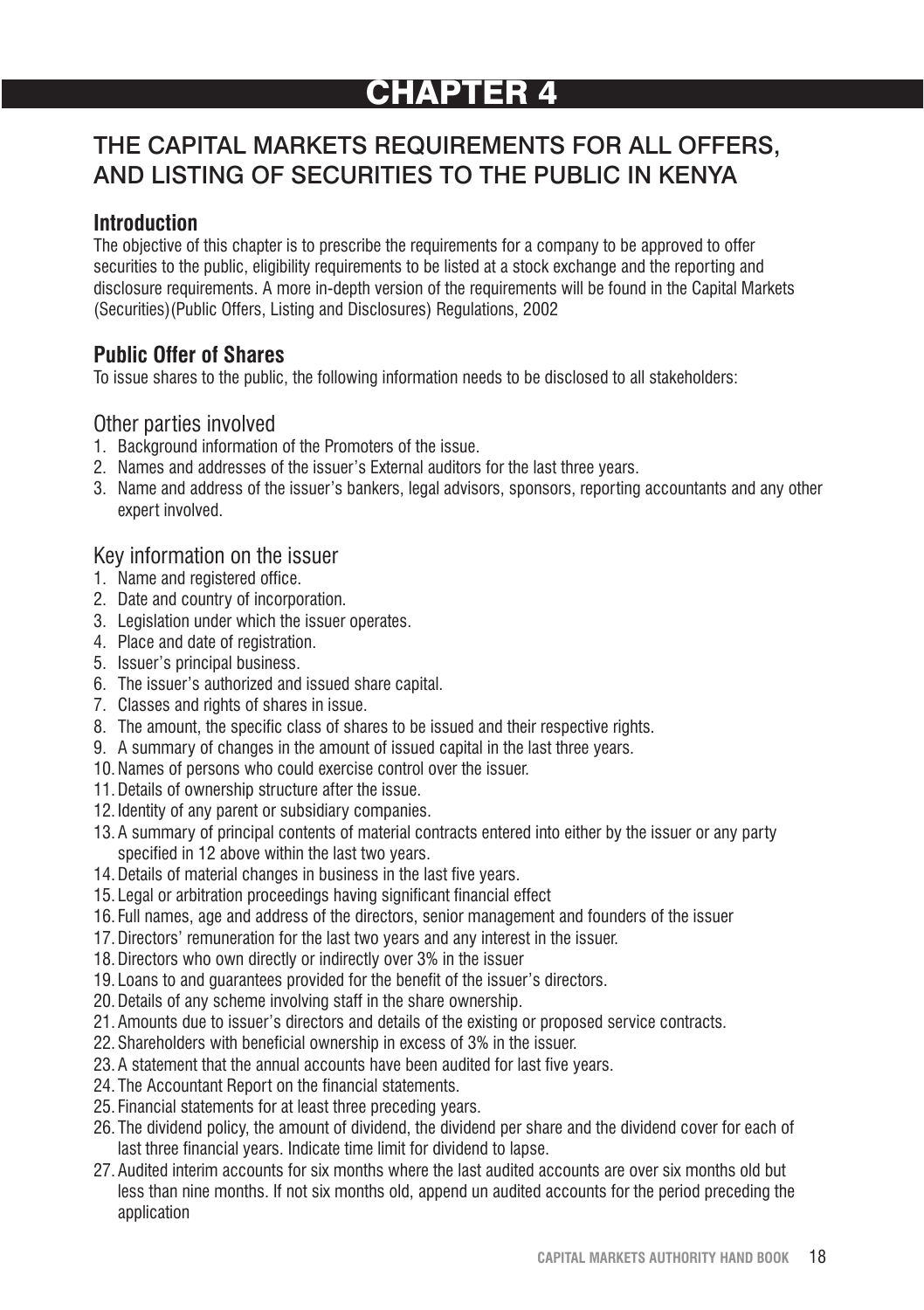- 28. Details of material loans to the issuer.
- 29. Details of any property disposed off in the last five years.
- 30. Name and address of vendor of any asset acquired by the issuer in the preceding five years.
- 31. Any indemnities, guarantees or warranties given by the vendors in (32) above

### **Details of the issue**

- 1. State the total amount of issue.
- 2. The expected issue price and the method of determining the price.
- 3. Number of securities expected to be issued.
- 4. Where and to whom purchase or subscription applications are to be addressed.
- 5. Specify whether purchase period can be extended or shortened.
- 6. Method for paying up for the Securities.
- 7. Method for delivery of securities to subscribers or purchasers.
- 8. Description of how results on distribution of securities are to be made public.
- 9. The manner of refunding excess amounts paid by applicants.
- 10. Transferability of the shares.
- 11.Name and address of the issuer's registrar.
- 12. The minimum amount to be raised by the issue to materialize.
- 13.Allotment criteria to be used.
- 14. Itemize the major categories of expenses to be incurred and give an estimate of the floatation costs.

### **Expected timetable**

The anticipated sequence of activities in the issue procedure should be given, including:

- 1. Submitting the issue prospectus to the Capital Markets Authority, Nairobi Stock Exchange and the Registrar of Companies.
- 2. The period during which the offer will remain open
- 3. Time limits for paying up for the securities.
- 4. Time limits for delivery of securities to subscribers or purchasers.
- 5. When the Capital Markets Authority approves the issue for listing on either the Main or Alternative Investment Market Segments at the Nairobi Stock Exchange.
- 6. The date of listing at the Nairobi Stock Exchange.
- 7. The date of first trading at the Nairobi Stock Exchange.

### **Public Offer of Fixed Income Securities**

To issue fixed income securities (Bonds, commercial paper, notes etc) to the public, the following information needs to be disclosed to all stakeholders:

#### Other parties involved

- 1. Background information of the directors of the issue.
- 2. Names and addresses of the issuer's External auditors for the last three years.
- 3. Name and address of the issuer's bankers, legal advisors, sponsors, reporting accountants and any other expert involved.

Key information on the issuer

- 1. Name and registered office.
- 2. Date and country of incorporation.
- 3. Legislation under which the issuer operates.
- 4. Place and date of registration.
- 5. Issuer's principal business.
- 6. The issuer's authorized and issued share capital.
- 7. Classes and rights of shares in issue.
- 8. Names of persons who could exercise control over the issuer.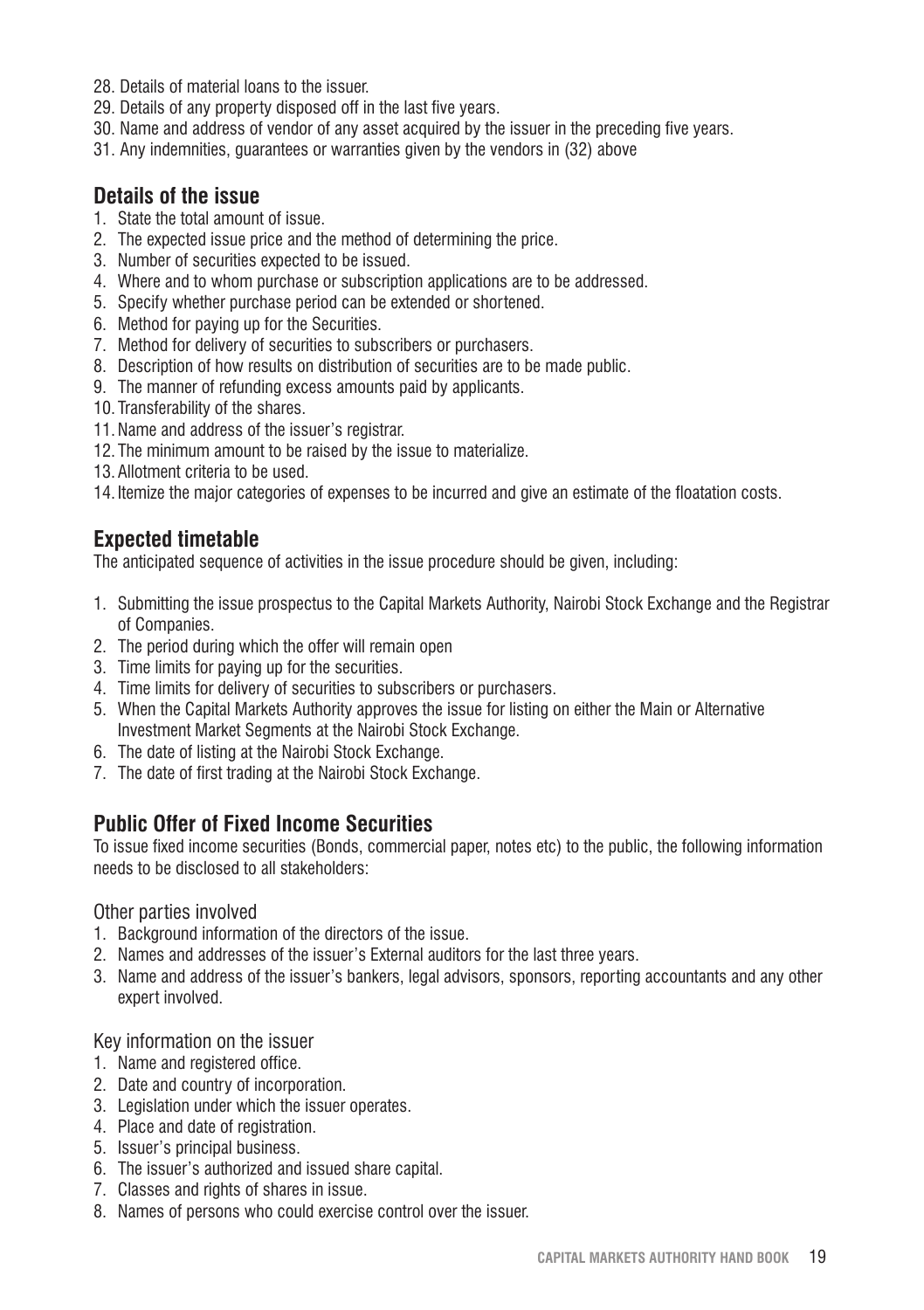- 9. Identity of any parent or subsidiary companies.
- 10.A summary of principal contents of material contracts entered into either by the issuer or any party specified in 9 above within the last two years.
- 11.Details of material changes in business in the last five years.
- 12. Legal or arbitration proceedings having significant financial effect.
- 13.Description of main investments.
- 14.Any occurrence, which could affect the position of the issuer negatively.
- 15.Policy on research and development of new products
- 16.Directors' remuneration for the last two years and any interest in the issuer.
- 17.Directors who own directly or indirectly over 3% in the issuer.
- 18. Loans to and guarantees provided for the benefit of the issuer's directors.
- 19.Details of any scheme involving staff in the share ownership.
- 20.Amounts due to issuer's directors and details of the existing or proposed service contracts.
- 21.Shareholders with beneficial ownership in excess of 3% in the issuer.
- 22.A statement that the annual accounts have been audited for last three years.
- 23. The Accountant Report on the financial statements.
- 24. Financial statements for three preceding years.
- 25.A table showing the changes in financial position of the Group over the last three years.
- 26.Borrowing powers of the issuer.
- 27.Details of material loans to the issuer.
- 28.Details of all off-balance sheet financing by the issuer and any of the subsidiaries.
- 29.Any person other than the Directors who directly or indirectly has interest of 10% or more in the issuer's capital.
- 30.Major ratios:
	- a) Total indebtedness including the new issue not to exceed 400% of the company's net worth as at the latest balance sheet.
	- b) The funds from operations to total debt for the three trading periods preceding the issue to be kept at a weighted average of at least 40%.
	- c) A range of other ratios to be certified by the issuer's external auditors

## **DETAILS OF THE ISSUE**

### **Debt Issue**

- 1. A cautionary statement that the application has been made to the Capital Markets Authority for the securities to be listed (where applicable) in the Fixed Income Securities Market Segment.
- 2. State the total amount of issue.
- 3. The issue, redemption and nominal prices.
- 4. Nature, number and denominations of securities expected to be issued.
- 5. Where and to whom purchase or subscription applications are to be addressed.
- 6. Specify whether purchase period can be extended or shortened.
- 7. Method for paying up for the securities and currency.
- 8. The final repayment date and any earlier repayment dates.
- 9. The date from which interest becomes payable and the due dates for interest.
- 10.Time limit on the validity of claims to interest and repayment of principal.
- 11.The procedure and time limits for delivery of the debt securities.
- 12.Name and address of the issuer's registrar.
- 13.The nature and scope of the guarantees, sureties and commitments intended to ensure that the loan will be serviced.
- 14.Details of any arrangements for transfer of securities and any restriction.
- 15.If underwritten/guaranteed, description of the underwriters/ guarantors and the amounts involved. A letter of no objection to guarantee may be required from the parent regulator of the guarantor.
- 16.Estimated net proceeds and the purpose of the issue.
- 17. Rights conferred upon the holders of the units.
- 18.In case of convertible debt securities disclose the nature of shares offered by way of conversion, exchange or subscription, rights attached and details of the circumstances to conversion.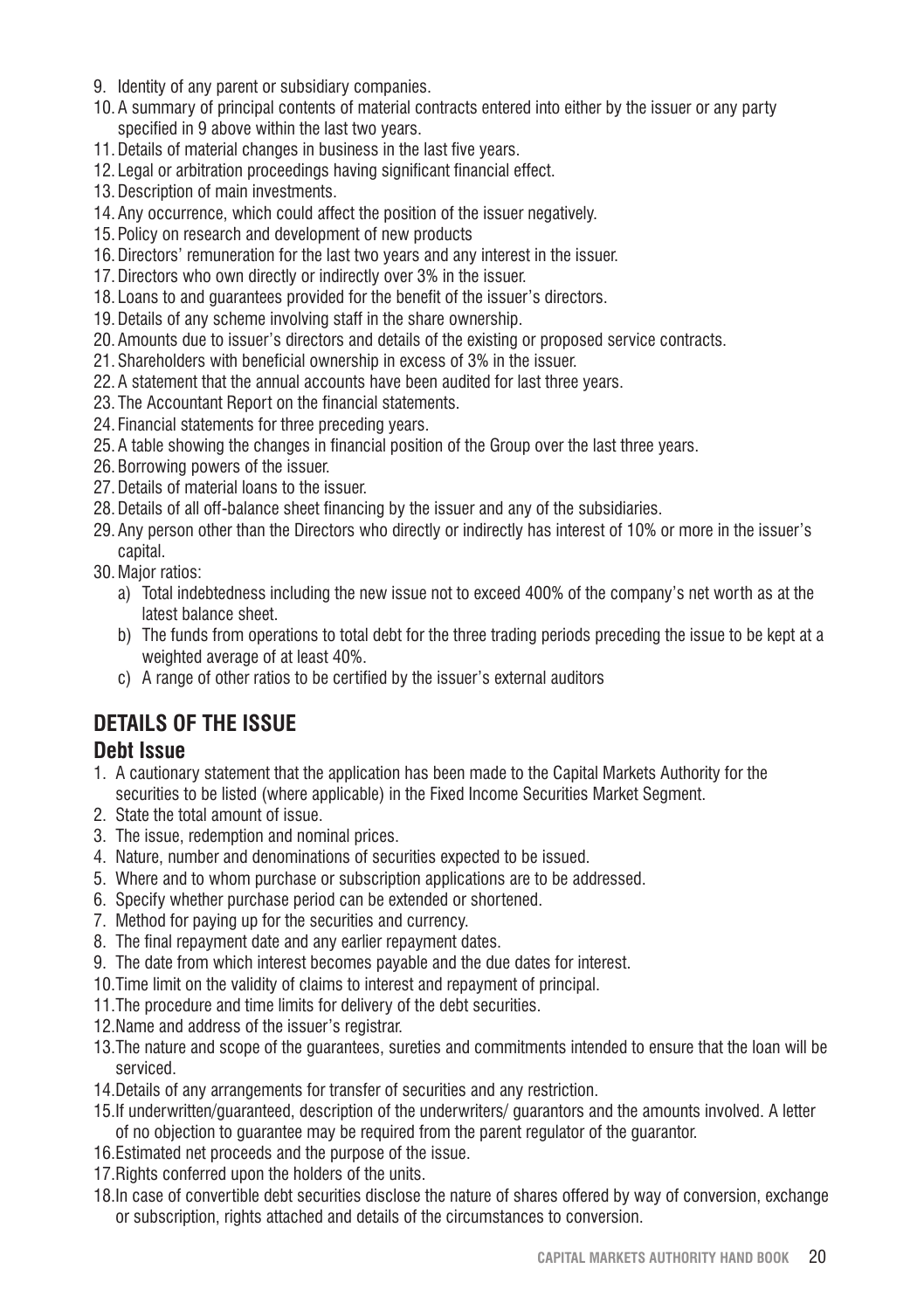## **Expected Timetable**

The anticipated sequence of activities in the issue procedure should be given, including:

- 1. Submitting the issue prospectus to the Capital Markets Authority, Nairobi Stock Exchange and the Registrar of Companies.
- 2. The period during which the offer will remain open
- 3. Time limits for delivery of securities to subscribers or purchasers.
- 4. When the Capital Markets Authority approves the issue for listing on either the Main or Alternative Investment Market Segments at the Nairobi Stock Exchange.
- 5. The date of listing at the Nairobi Stock Exchange.
- 6. The date of first trading at the Nairobi Stock Exchange.

### **What Are The Eligibility Requirements For Listing At The Nairobi Stock Exchange?**

There are three investment market segments boards at the Nairobi Stock Exchange namely:

- Main Investment Market Segment (MIMS):
- Alternative Investment Market Segment (AIMS); and
- Fixed Income Securities Market Segment (FISMS).

To list securities on any of these boards, the following eligibility criteria must be satisfied:

| <b>REQUIREMENT</b>                               | <b>Main Investment Mar-</b><br>ket Segment (MIMS)                                                               | <b>Alternative Invest-</b><br>ment Market Segment<br>(AIMS)                                                     | <b>Fixed Income Market Seg-</b><br>ment<br>(FISMS)                                                                                              |  |
|--------------------------------------------------|-----------------------------------------------------------------------------------------------------------------|-----------------------------------------------------------------------------------------------------------------|-------------------------------------------------------------------------------------------------------------------------------------------------|--|
| <b>Fixed Income Market</b><br>Segment<br>(FISMS) | The issuer must be a public<br>company limited by shares<br>and registered under the<br>Companies Act (Cap 486) | The issuer must be a public<br>company limited by shares<br>and registered under the<br>Companies Act (Cap 486) | The issuer must be a public<br>company limited by shares and<br>registered under the Companies<br>Act (Cap 486) or any other<br>corporate body. |  |
| <b>Share Capital</b>                             | The minimum authorized.<br>issued and fully paid up<br>capital must be Kshs. 50<br>Million.                     | The minimum authorized.<br>issued and fully paid capital<br>should be Kshs 20 Million                           | The minimum authorized, issued<br>and fully paid up capital must be<br>Kshs. 50 Million                                                         |  |
| <b>Net Assets</b>                                | The net assets should not<br>be less than Kshs, 100<br>Million immediately before<br>the public offer.          | Net assets immediately be-<br>fore the public offer should<br>not be less than Kshs.20<br>Million               | The net assets should not be less<br>than Kshs, 100 Million immedi-<br>ately before the offer.                                                  |  |
| Transferability of<br>shares                     | The shares to be listed shall<br>be freely transferable.                                                        | The shares to be listed shall<br>be freely transferable.                                                        | May or may not be transferable.                                                                                                                 |  |
| Financial records.                               | The audited financial state-<br>ments of the issuer for five<br>preceding years be availed.                     | The audited financial state-<br>ments of the issuer for three<br>preceding years be availed.                    | The audited financial statements<br>of the issuer for three preceding<br>years be availed (except for the<br>government)                        |  |
| Directors and Man-<br>agement                    | The directors of the issuer<br>must be competent persons<br>without any legal encum-<br>brances.                | The directors of the issuer<br>must be competent persons<br>without any legal encum-<br>brances.                | The directors of the issuer must<br>be competent persons without any<br>legal encumbrances                                                      |  |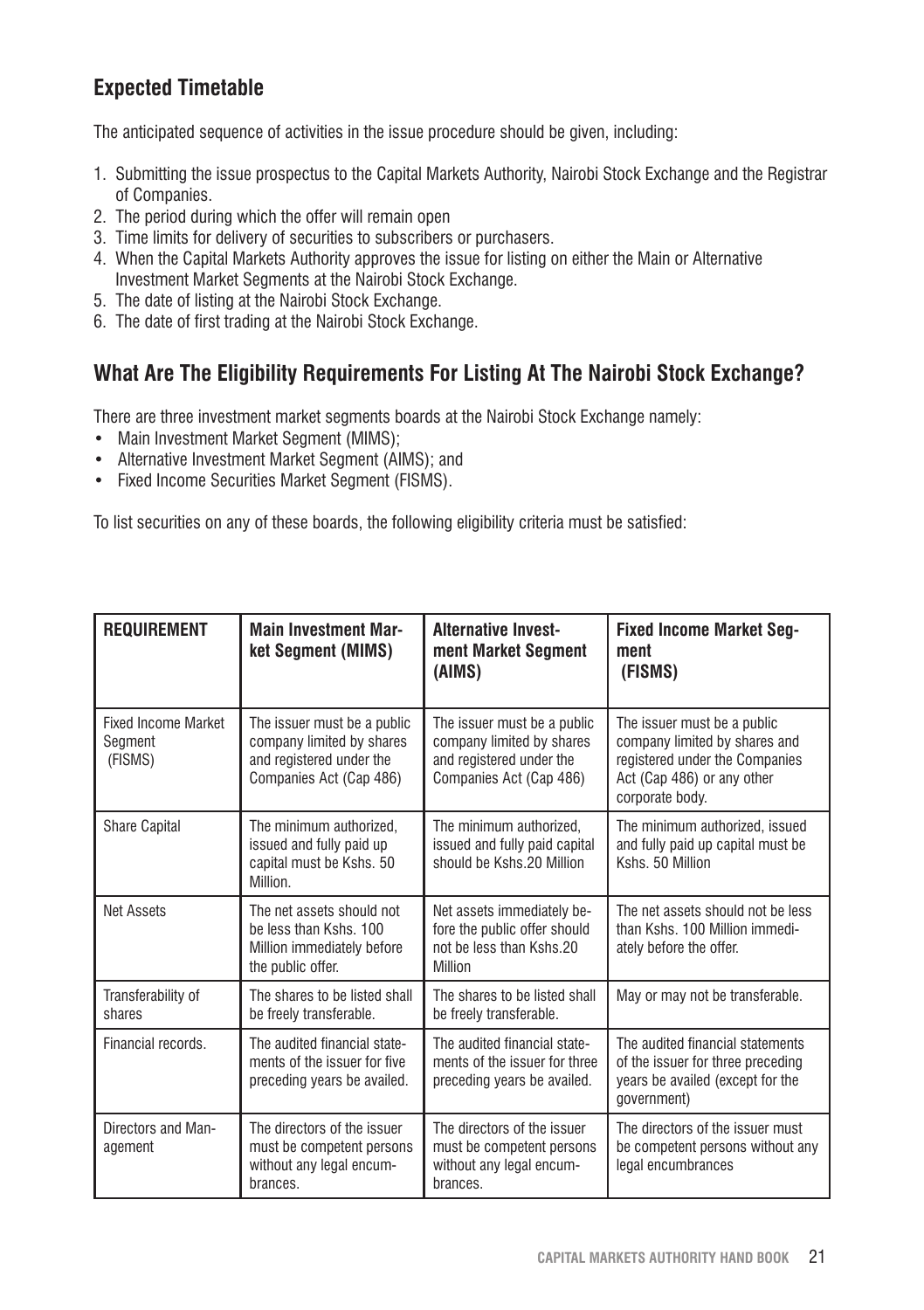| Track record                           | The issuer must have<br>declared positive profits<br>after tax attributable to<br>shareholders in at least<br>three vears within five vears<br>prior to application. | The issuer must have been<br>operating on the same line<br>of business for at least two<br>vears one of which it must<br>have made profit with good<br>growth potential.      | Not a requirement.                                                                                                                                                                                                                                                                                                                                                                                         |
|----------------------------------------|----------------------------------------------------------------------------------------------------------------------------------------------------------------------|-------------------------------------------------------------------------------------------------------------------------------------------------------------------------------|------------------------------------------------------------------------------------------------------------------------------------------------------------------------------------------------------------------------------------------------------------------------------------------------------------------------------------------------------------------------------------------------------------|
| Solvency                               | The issuer should be<br>solvent and have adequate<br>working capital.                                                                                                | The issuer should be<br>solvent and have adequate<br>working capital.                                                                                                         | Not a requirement                                                                                                                                                                                                                                                                                                                                                                                          |
| Share ownership<br>structure           | At least 25% of the shares<br>must be held by not less<br>than 1000 shareholders<br>excluding employees of the<br>issuer.                                            | At least 20% of the shares<br>must be held by not less<br>than 100 shareholders<br>excluding employees of the<br>issuer or family members of<br>the controlling shareholders. | Not a requirement                                                                                                                                                                                                                                                                                                                                                                                          |
| Certificate of comfort                 | May be required from the<br>primary regulator of the<br>issuer if there is one.                                                                                      | May be required from the<br>primary regulator of the<br>issuer if there is one.                                                                                               | May be required from the primary<br>regulator of the issuer if there<br>is one                                                                                                                                                                                                                                                                                                                             |
| Dividend policy                        | The issuer must have a<br>clear future dividend policy                                                                                                               | The issuer must have a<br>clear future dividend policy                                                                                                                        | Not a requirement                                                                                                                                                                                                                                                                                                                                                                                          |
| Debt ratios                            | Not a requirement                                                                                                                                                    | Not a requirement                                                                                                                                                             | Major ratios:<br>1. Total indebtedness including the<br>new issue not to exceed 400% of<br>the company's net worth as at the<br>latest balance sheet.<br>2. The funds from operations to<br>total debt for the three trading<br>periods preceding the issue to be<br>kept at a weighted average of at<br>least 40%.<br>3. A range of other ratios to be<br>certified by the issuer's external<br>auditors. |
| <b>Issue lots</b><br>Not a requirement |                                                                                                                                                                      | Not a requirement                                                                                                                                                             | Minimum issue lot size shall be:<br>1.Kshs. 100,000 for corporate<br>bonds or preference shares<br>2.Kshs. 1,000,000 for commercial<br>paper programme.                                                                                                                                                                                                                                                    |
| Renewal date                           | Not a requirement                                                                                                                                                    | Not a requirement                                                                                                                                                             | Every issuer of commercial paper<br>to apply for renewal at least three<br>months before the expiry of the<br>approved period of twelve months<br>from the date of approval.                                                                                                                                                                                                                               |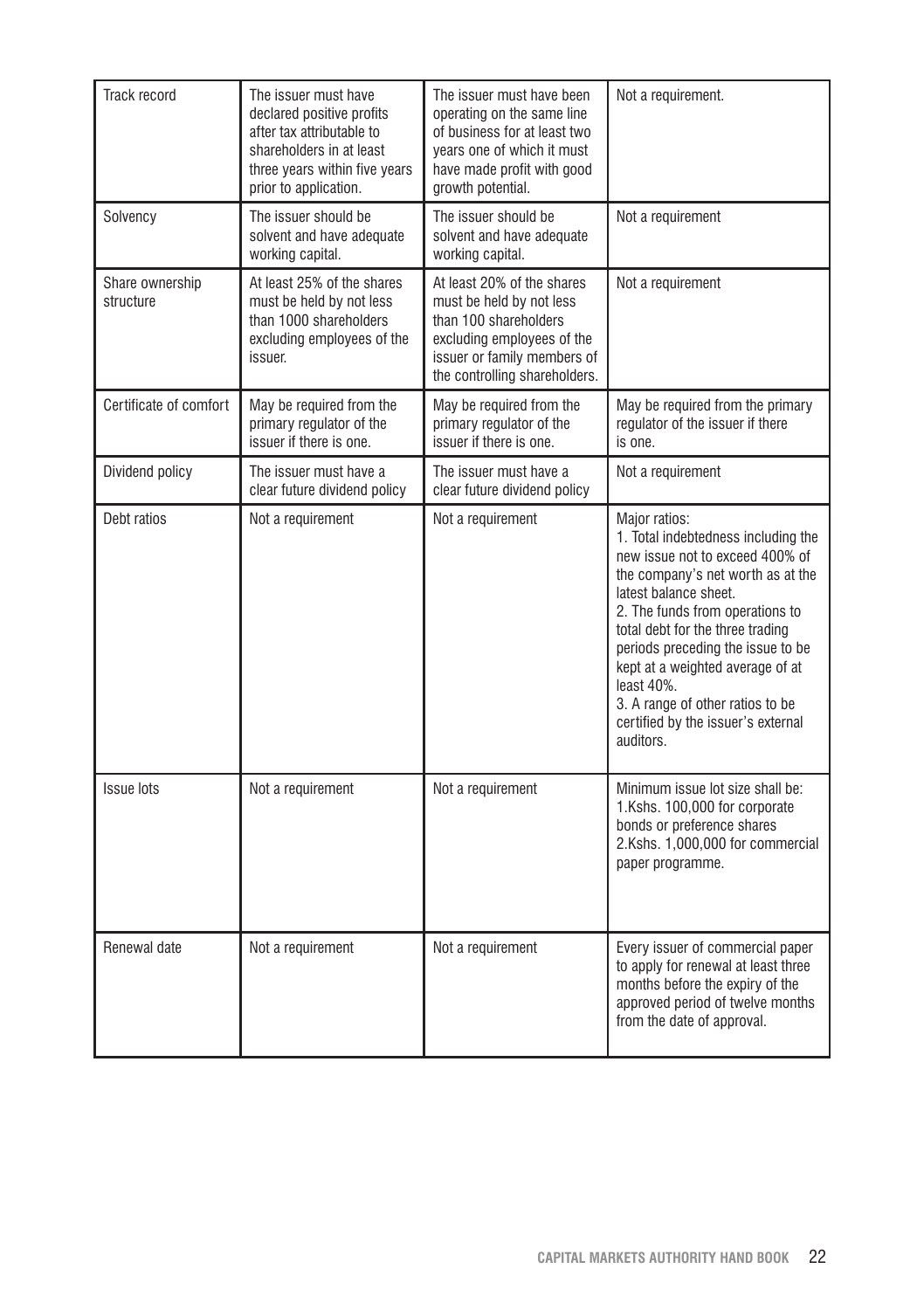# Continuous Reporting Obligations for Listed Companies

### **General Continuous obligations**

To list securities on any of these boards, the following eligibility criteria need to be adhered to

### **Change in activities**

Major developments in an issuer's nature of activities or expectation of performance that may have effect on the financial position or general course of business that in turn may impact substantially on the prices of its securities should be disclosed.

### **Information in strict confidence**

An issuer may give such information to its advisers and persons with whom it is negotiating with a view to effecting a transaction or raising finance. In such case an issuer must advise, preferably in writing, the recipients of such information that it's confidential.

### **Price sensitive information**

- 1. Where it is proposed to announce such information in a meeting of holders' of an issuer's listed security, it should be published to the stock exchange and the market so that the announcement at the meeting comes after it has been published to the market and forwarded to the Capital Markets Authority.
- 2. An issuer must publish, by way of cautionary announcement, information, which could lead to material movement in prices of its securities if confidentiality levels required couldn't be maintained.
- 3. Where an issuer's securities are listed on various stock exchanges, such an issuer should ensure that equivalent information is available at the same time to the market at all such securities exchanges.

# Disclosure of periodic financial information

### **Dividend and interest**

1.Payment should be notified to the Nairobi Stock Exchange, Capital Markets Authority and the securities' holders within twenty-four hours following the board's resolution/recommendation by means of a press announcement. Such resolution/recommendation is required to be at least 21 days prior to book closure date and should state:

- The closing date for determining entitlements:
- Payment date of dividend/interest;
- The cash amount to be paid for dividend/interest
- Where shareholders decline to approve a recommended dividend at an annual general meeting, the board should make an announcement through a notice within 24 hours following the annual general meeting. Interim dividends declared by an issuer should be paid within 90 days of the date of books closure and 90 days of the date of approval by shareholders in the case of final dividend.

2.Intention not to pay dividend should be disclosed in the interim or annual financial statement or by way of a press announcement.

### **Financial reports**

1.Quarterly reports Covers 3 months and issued in the course of the year on a best practice basis.

### 2.Interim reports

Half year financial reports published and issued by every issuer of securities to the public within sixty days of the interim reporting date. Such interim financial reports at minimum should have the following components (not necessarily audited):

- a) Condensed balance sheet;
- b) Condensed income statement;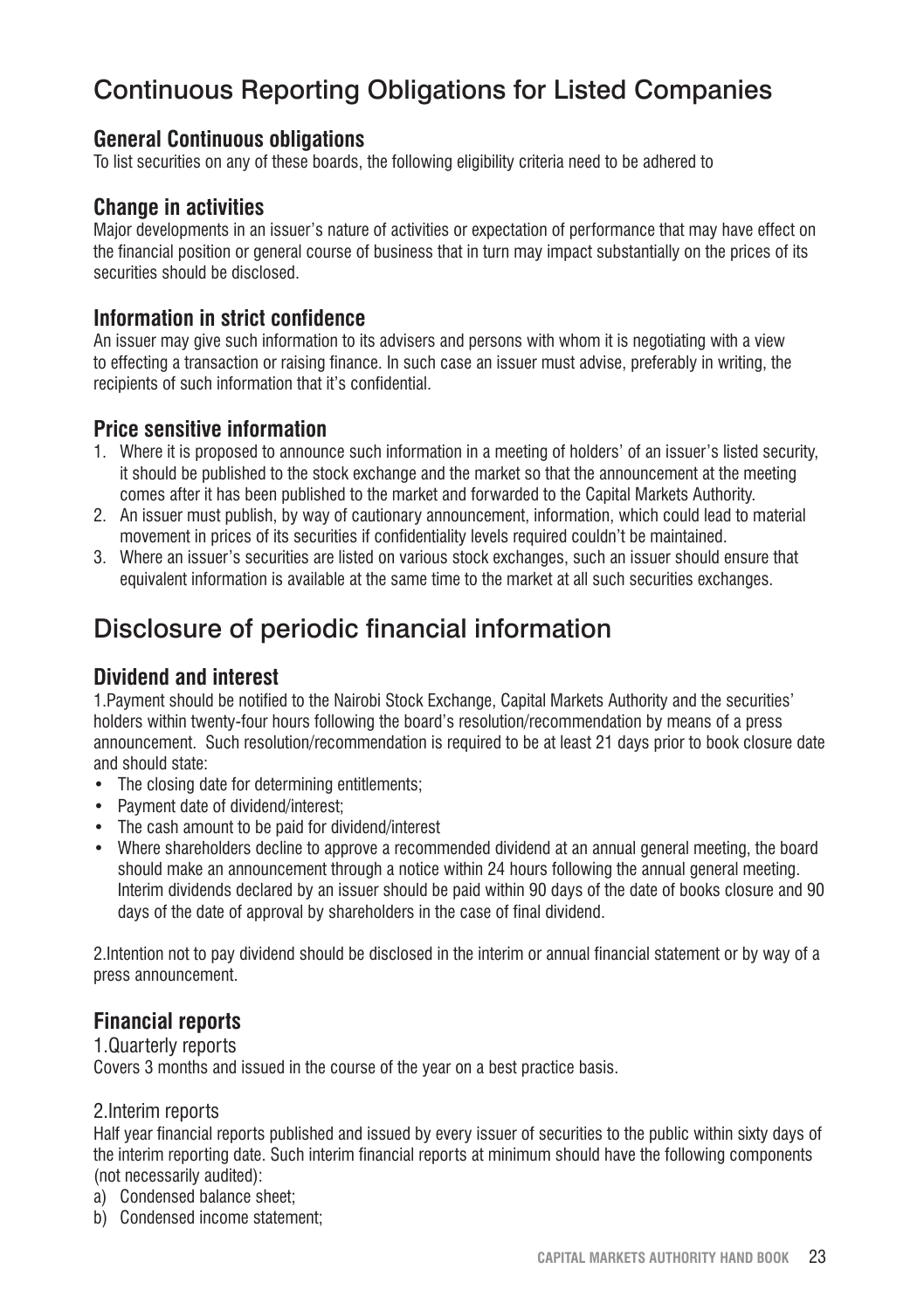- c) Condensed cash flow statement;
- d) Condensed statement of changes in equity;
- e) Selected notes.

The above components should be prepared in full compliance with the International Accounting Standards.

Interim reports should be simultaneously submitted to the Nairobi Stock Exchange and the capital markets Authority at the time of release to the public.

#### 3.Annual Financial Statements (Final reports)

 Every issuer of securities to the public is required to prepare an annual report containing audited annual financial statements within four months of the close of its financial year. The components of such a report include:

- 1. Balance sheet;
- 2. Income statement;
- 3. Cash flow statement;
- 4. Statement of changes in equity;
- 5. Accounting policies and explanatory notes.

The above components should be prepared in full compliance with the International Accounting Standards (IAS).

Every issuer should notify the Nairobi Stock Exchange, the Capital Markets Authority and media of its annual results within 24 hours following approval of the issuer's directors for submission to shareholders.

Every issuer is required within six months after the financial year end, but at least 21 clear days before the annual general meeting date to distribute to all securities' holders

- a) A notice of the annual general meeting and the relevant year's annual financial statements.
- b) The auditor's report on the issuer's financial statements.

### **Notification relating to capital**

An issuer is required to make a public announcement and notify the Nairobi Stock Exchange and also the Capital Markets Authority of the following:

- Alteration to capital structure
- New issues of debt securities
- Changes of rights attached to securities
- Basis of allotment
- Issues affecting conversion rights
- Results of new issues

### **Shareholding**

1.An issuer is required at the end of each calendar quarter to disclose to the Nairobi Stock Exchange every person who holds or acquires 3% or more of the issuer's ordinary shares and publish in the annual report the following key information:

- Distribution of shareholders
- Names of the ten largest shareholders with their respective ownerships
- Name and address of the company secretary

2.An issuer is required to inform the Nairobi Stock Exchange and the Capital Markets Authority in writing when it becomes aware that the proportion of its securities in the hands of the public has fallen below the minimum prescribed of 25%.

### **Communication with shareholders**

1. Any meeting of shareholders (other than adjourned meeting) should be called by a 21-day notice in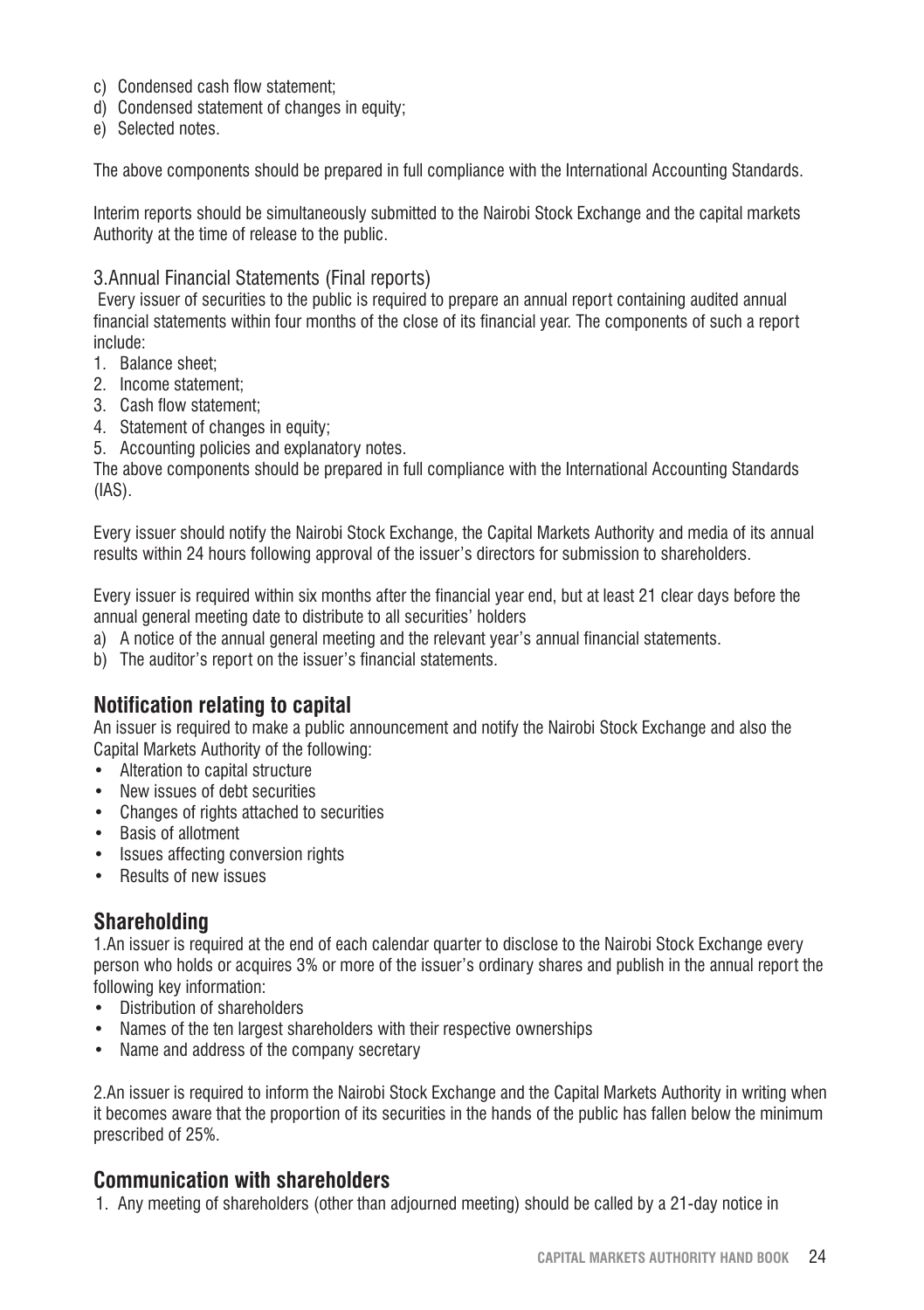writing. All notices convening such meetings should specify the place, hour and agenda of the meeting.

- 2. A proxy form must be sent with the notice convening a meeting of holders of listed securities to each person entitled to vote at the meeting.
- 3. An issuer is required to forward to the Nairobi Stock Exchange and the Capital Markets Authority.
	- a) All circulars, notices, reports, announcements or other documents at the same time as they are issued.
	- b) All resolutions passed by the issuer at any general meeting of holders of listed securities within 10 days after the relevant general meeting.

### **Miscellaneous obligations**

An issuer is required to disclose all material information and make public announcement of:

- i) Any change of address of the registered office or of any other office, which the register of the holders of listed securities is kept.
- ii) Any change in the directors, company secretary or auditors of the issuer
- iii) Any proposed significant alteration of the memorandum and articles of the issuer
- iv) Any application filed in a court of competent jurisdiction to wind up the issuer or any of its subsidiaries.
- v) The appointment or imminent appointment of receiver manager or liquidator of the issuer or any of its subsidiaries
- vi) Any profit warning whether there is a material discrepancy (25% lower) between the projected earnings for the current financial year and the level of earnings in the previous financial year.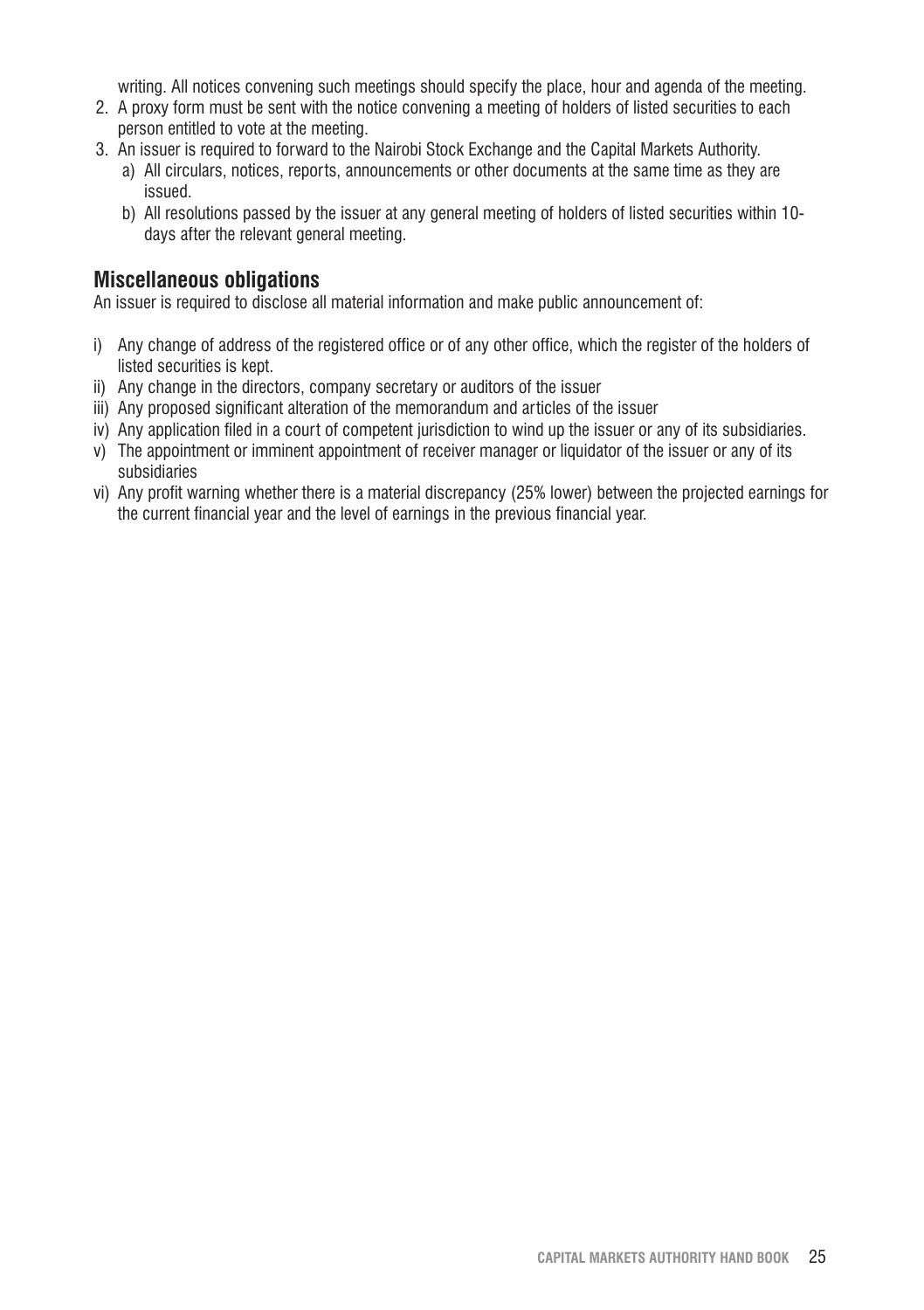# CHAPTER 5

# CORPORATE GOVERNANCE

## **Definition**

Corporate Governance refers to the manner in which the power of a corporation is exercised in the running of the corporation's total portfolio of assets and resources with the objective of maintaining and increasing shareholders' long-term value while taking into account the interest of other stakeholders. Corporate governance seeks to ensure that leaders act in the best interests of the corporation and its stakeholders. Good corporate governance enhances effectiveness, competitiveness and sustainability of the corporation. Arising from the import of good corporate governance the CMA has developed corporate governance guidelines to be practiced by listed companies in Kenya.

### **Objectives of the Guidelines**

The Corporate Governance guidelines set out requirements for corporate governance for public listed companies and issuers of securities in the capital markets and are both prescriptive (the principles) and non prescriptive (best practices).

Main provisions in the guidelines are:

### **A).Chairmanship and Directorship**

Relevant committees such as audit and remuneration committees are to be established. The board should be well remunerated to attract and retain able directors and executive directors to be competitively remunerated subject to performance.

- i) The board should be well balanced to comprise executive and at least a third non-executive and independent directors to benefit from diverse skills and to minimize individuals dominating decision making process.
- ii) The chairman and chief executive roles should be clearly separated.
- iii) The chairman should limit him/herself to a maximum of two companies to effectively participate in the board, the directors to limit themselves to five companies as well, while executive directors are to serve for a contract of five years subject to renewal.
- iv) The board should neither be too large/small to compromise the inter-active discussion during board meeting or to limit inclusion of a wider expertise and skills that are necessary for the board to be effective.

## **B).Audit Committee**

Establishment of an audit committee represents an important step towards promoting good corporate governance.

- Members of this committee should have broad and relevant knowledge to the company.
- The members should comprise of at least three independent and non-executive directors and be chaired by independent and non-executive director.
- They should also be given enough resources to discharge their duties.

### Duties of Audit Committee

- Acts as an effective overseer of the financial reporting process and company's internal controls.
- Reviews and makes recommendations of management programs established to monitor compliance with the code of conduct.
- Considers appointment of external auditors and audit fees
- Meets with external auditor(s) before commencement of audit to review the nature and scope of audit.
- Reviews quarterly, half-yearly, year-end financial statements; particularly on change of accounting policy, major changes arising from the audit, going concern assumption and compliance with international accounting standards.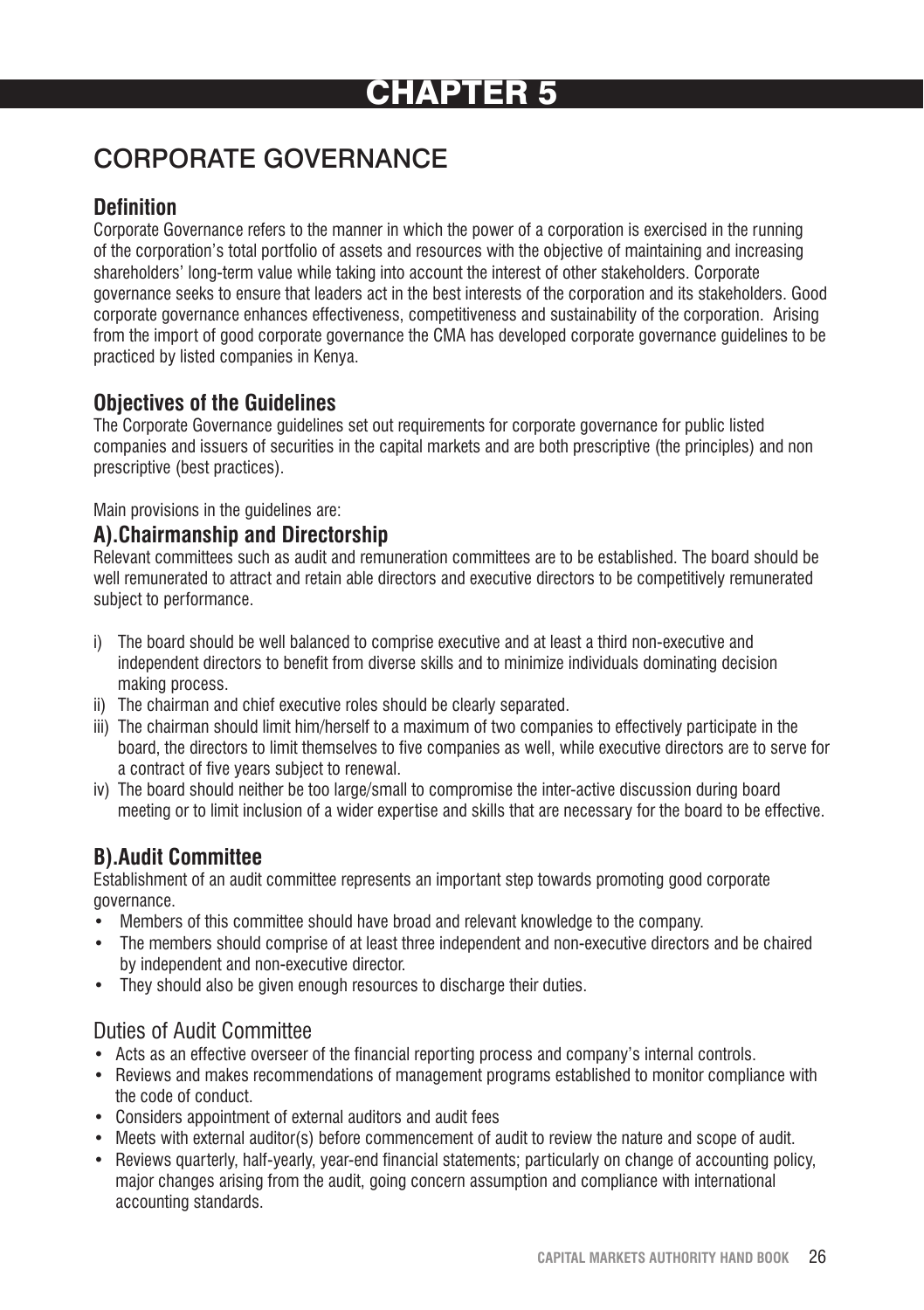- Reviews any communication between external auditors and management.
- It undertakes any other issues as may be directed by the board including regular reviews of the capacity of internal audit function.

The committee should meet at least once a year with the external auditors without the executive board members present, to effectively monitor executives.

## **C).Board Obligations**

The Board of Directors shall exercise all the powers of the company subject only to the limitations contained in the law and articles of incorporation.

In this regard, it is expected that the Board of Directors shall fulfill the following functions:

- Exercise leadership, integrity, and sound judgment in directing the corporation so as to achieve continuing prosperity and to act in the best interests of the enterprise while respecting the principles of transparency;
- Ensure that through a managed and effective process, board appointments are made that provide a mix of proficient directors, each of whom is able to add value and bring independent judgment to bear on the decision-making process;
- Determine the corporation's purpose and values;
- Monitor and evaluate the implementation of strategies, policies, management performance criteria and business plan;
- Serve and balance the interests of the corporation, shareholders and stakeholders;
- Regularly review processes and procedures to ensure the effectiveness of its internal systems of control, so that its decision-making capability and the accuracy of its reporting and financial results are maintained at a high level at all times; and
- Ensure that all technology and systems used in the corporation are adequate to properly run the business and for it to remain effectively competitive.

### **D).Professional membership**

In order to enhance services to shareholders, the persons holding finance manager/director positions should be members of The Institute of Certified Public Accountants of Kenya (ICPAK), while company secretaries should be members of The Institute of Certified Public Secretaries of Kenya (ICPSK).

## **E).Shareholder rights**

It is important that shareholders participate fully in major decisions of the Company. Basic shareholder rights include:

- They should be made aware of procedures governing the acquisition of corporate control in the capital market, and extraordinary transactions such as mergers and sales of substantial portions of corporate assets;
- Obtain relevant information on the corporation including quarterly, half-yearly, year-end financial statements on a timely and regular basis;
- Participate and vote in annual general meetings;
- Entitlement to distributed profit in the form of dividend and other rights for bonus shares, rights issue as applicable in the proportion of shares one holds;
- Right to participate in, and to be sufficiently informed on, decisions concerning fundamental corporate changes e.g. amendments to governing documents of the company, the authorization of additional shares and extra-ordinary transactions that affect results in the sale of the company;
- The annual reports and accounts to shareholders should include highlights of the operations of the company and financial performance;
- Have a duty and are well advised to exercise the supreme authority of the company in general meetings to hold the Board accountable for the stewardship of the company; and
- All shareholders shall be treated equitably.

However, as shareholders exercise their rights at the annual general meeting, they should not act in a manner that will undermine the company's interests.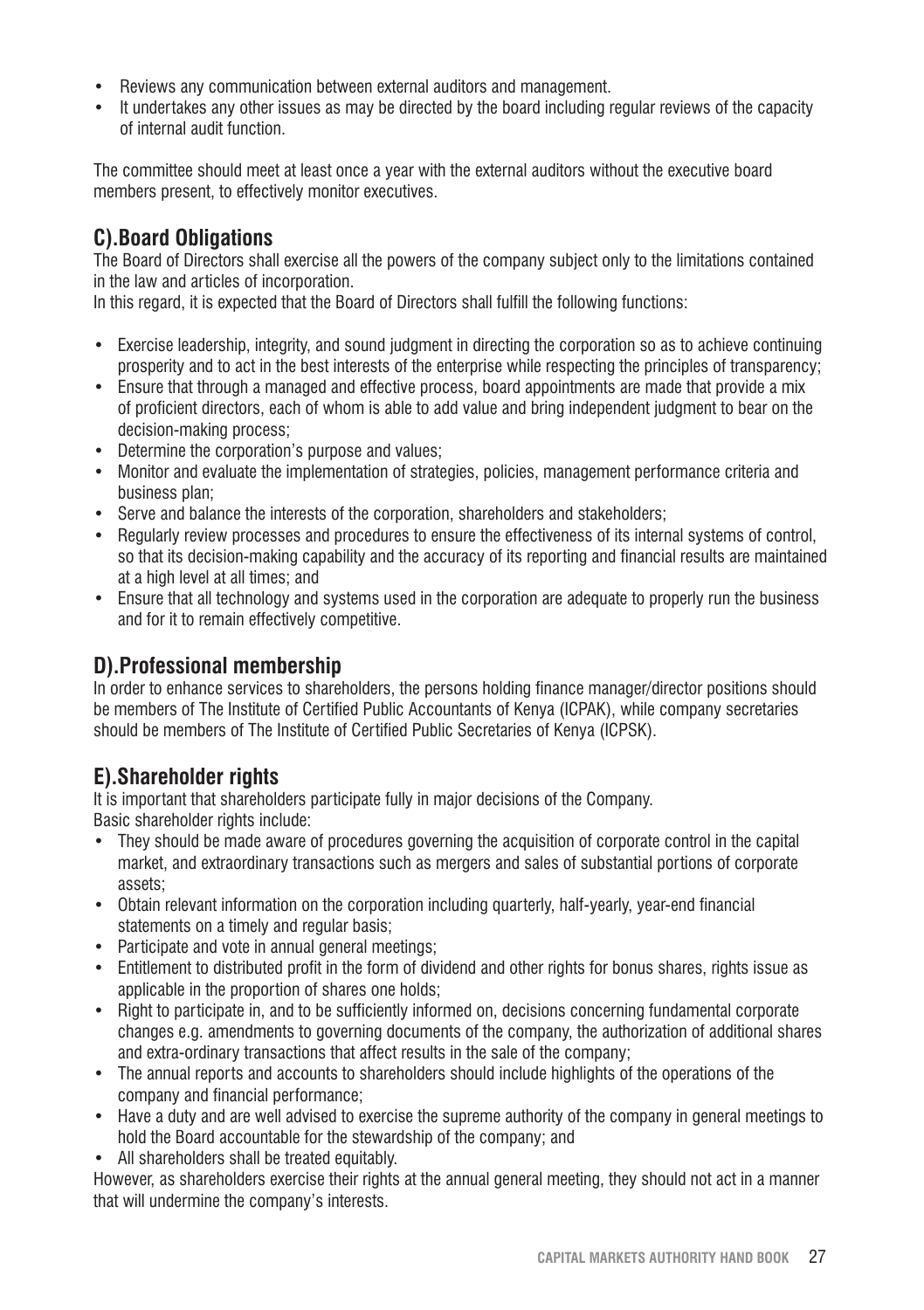## **F).Annual General Meetings of Listed Companies**

- The board should provide to all its shareholders sufficient and timely information concerning the date, location and agenda of the general meeting as well as full and timely information regarding issues to be decided during the general meeting.
- The board should make shareholders expenses and convenience primary criteria when selecting venue and location of annual general meetings.
- The directors should provide sufficient time for shareholders questions on matters pertaining to the company's performance and seek to explain to the shareholders their concern.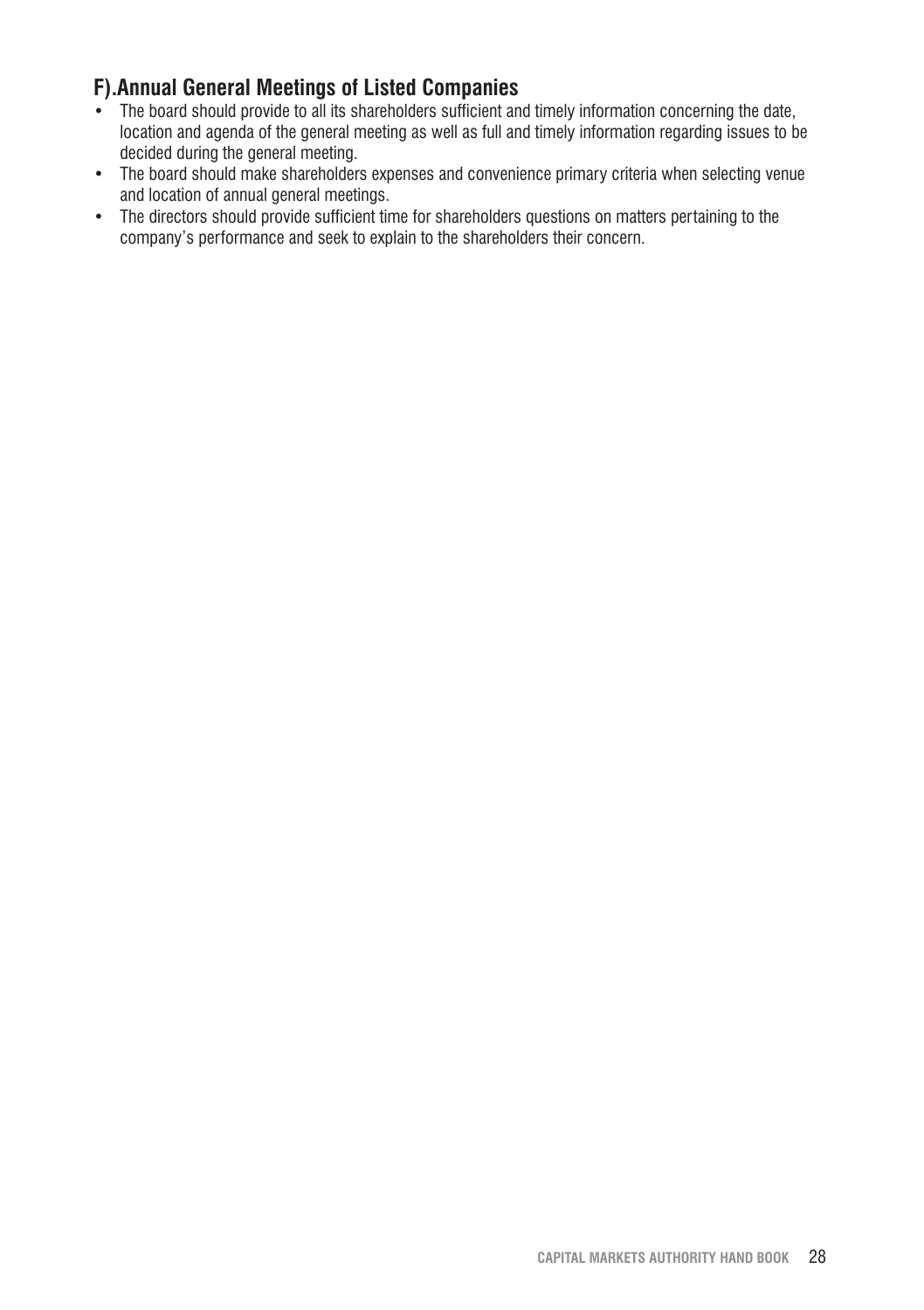# CHAPTER 6

# GLOSSARY OF SOME COMMONLY USED TERMS

#### **Active Securities**

These are securities, which are most frequently traded at the stock exchange both in terms of volumes traded as well as in terms turnover.

#### **Acquisition**

This refers to all business and corporate organization (ownership and management) brought under the control of a new management. It involves the process of acquiring shares with voting rights of another company with a view to obtaining or consolidating the control of that company.

#### **Articles of Association**

A document describing the purpose, place of business, and details of a company.

#### **Agent**

An agent is normally a representative of a stockbroker and does business of buying and selling securities for a return commission through the principal, the stockbroker.

#### **All or None (AON)**

This is a restriction placed on an order to execute the entire size of the order at a time without splitting it into several lots.

#### **Allotment Letter**

A document(s) issued by a company to investors showing the number of shares (securities) allotted to the applicant subscribing for such securities. It also indicates the number and the value of shares.

#### **Annual Report**

It is a document issued annually by a company to its shareholders containing the Chairman's statement, and the financial performance including the assets and liabilities, profit and loss and other relevant information on the company. Publication of an annual report is mandatory for all public companies.

#### **Annual General Meeting (AGM)**

It is a mandatory meeting by law held annually by all public companies and to which all shareholders are invited to attend to discuss the affairs and performance of their companies.

#### **Amalgamation**

Two firms, previously independent, coalesce to form one new business.

#### **Asset (S)**

The term "Assets" refers to all the properties and stock of investments including cash and bank deposits, which a company owns.

#### **Asset-Backed Debt Securities (ABS)**

Asset-backed securities are securities, which are based on pools of underlying assets such as credit card receivables, mortgage loans, and automobile loans. They are said to be "backed" by assets because the performance of asset-backed securities is dependent upon the performance of the underlying assets. Said another way, the cash flows from the underlying assets are the primary source of payments on the asset-backed securities.

#### **At Best Order**

This is an instruction from a client to a broker authorizing the broker to use his discretion and try to execute an order at the best possible price.

#### **Authorized Securities Dealer**

A bank licensed under the Banking Act or a financial institution approved by the Authority to deal in fixed-income securities listed on the Fixed Income Securities Market Segment at a stock exchange. They are required to act as market makers and dealers in this market segment; facilitate deepening of the fixed income securities market;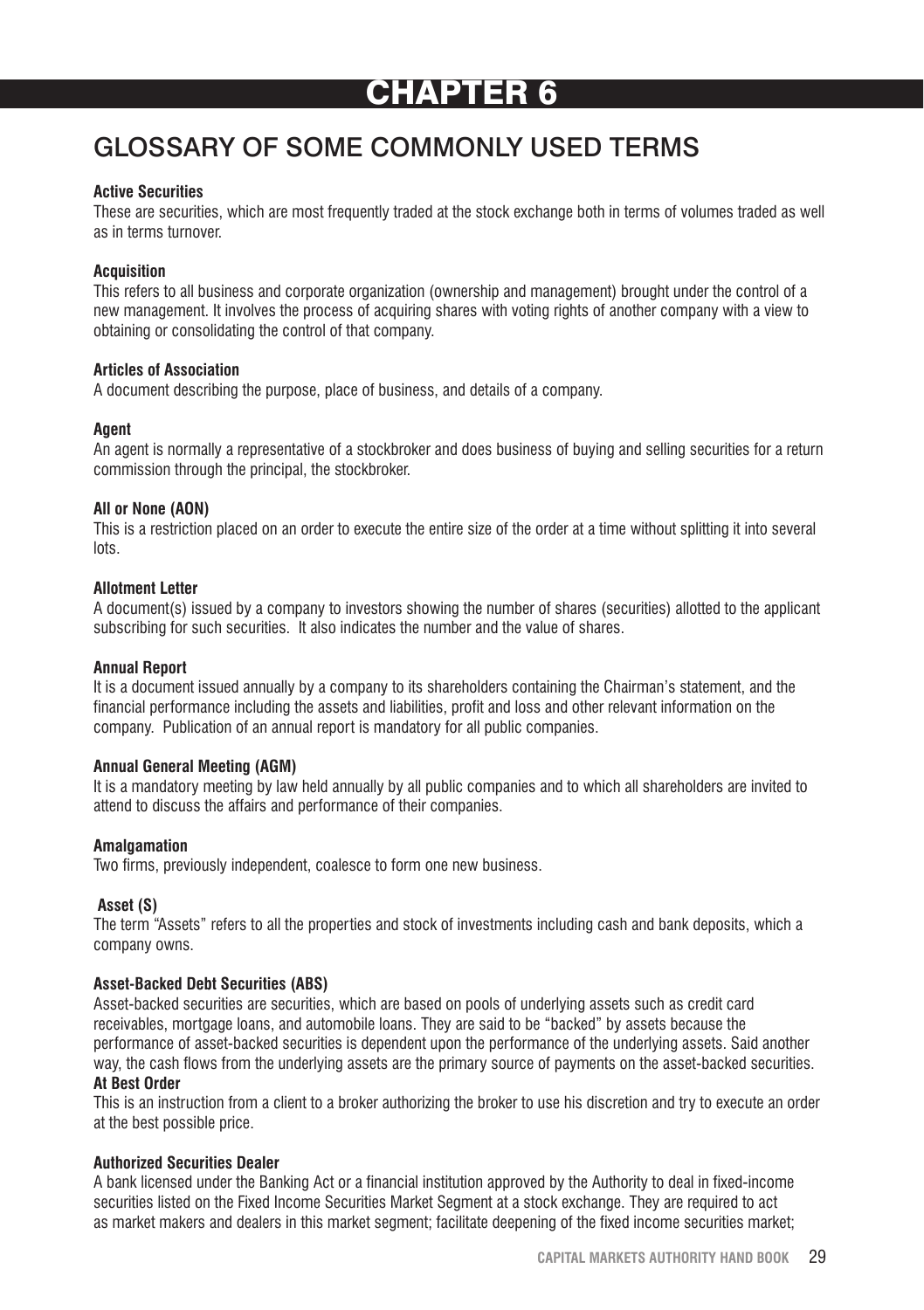enhance trading and liquidity in the fixed income securities market; and minimize counter party risk.

#### **Authorized Share Capital**

This is the company's share capital, which is stated in the memorandum and Articles of Association as required by law. Authorized share capital is given by nominal (par) share value time's total number of shares authorized. To increase the authorized share capital, a resolution must be passed to that effect by the majority of the shareholders and an application made to the registrar of companies for authority to increase the shares.

#### **Automated Trading System**

This refers to a computerized system of trading where trades are executed online. Here stockbrokers and other members of the stock exchange enter their trades both buy and sell orders at their offices without their physical presence at the stock exchange during trading time and the trades are matched online. When this is done trades are concluded and are then ready for settlement by the respective stockbrokers.

#### **Bad Delivery**

The delivery of securities relating to a trade (either client to broker or from broker to broker) is considered "bad" when there are some defects in the share certificate or the transfer deed, or when it is not delivered within the stipulated period.

#### **Bare Trustee**

One who has no beneficial interest in the subject matter of the trust.

#### **Bear**

A market speculator who believes that the market prices will fall hence does sell their securities in anticipation of buying them back at lower prices in the future.

#### **Beneficial Owner**

The true owner of a security, which may, for convenience, be recorded under the name of a nominee.

#### **Bid**

A buy side of the quoted share, which is the highest price a buyer, is willing to pay to purchase a security.

#### **Bonus**

These are additional shares given to existing shareholders at a specified ratio and paid for from the company's normal revenue reserves. Bonus shares are mostly issued in lieu of paying cash dividends although a company can issue both.

#### **Bonds**

These are long term fixed interest securities issued by government and corporate bodies. In effect, they are promissory notes in which the issuer makes an obligation to pay interest at specified times and intervals and to pay back the principal at maturity of the Bond. The holders of bonds get interest even if the issuer does not make a profit. (Also see Treasury bonds)

#### **Broker**

An entity engaged in the business of buying and selling securities for and on behalf of investors at a commission.

#### **Bull**

A market speculator who believes that the market prices will rise hence buys securities in anticipation to sell at a profit in the future.

#### **Call**

The right in options contracts to buy underlying securities at a specified price at a specified time. Also refers to provisions in bond contracts that allow issuers to buy back bonds prior to their stated maturity.

#### **Capital Gain**

Capital gain is an amount realized at the disposal of securities, which is in excess of original cost. For example broker X buys 1000 shares of company Y at say Kshs. 60.00, which is a cost of Kshs. 60,000. He then sells them at Kshs. 70, which comes to Kshs. 70000. The increase of Kshs. 10,000 represents capital gains.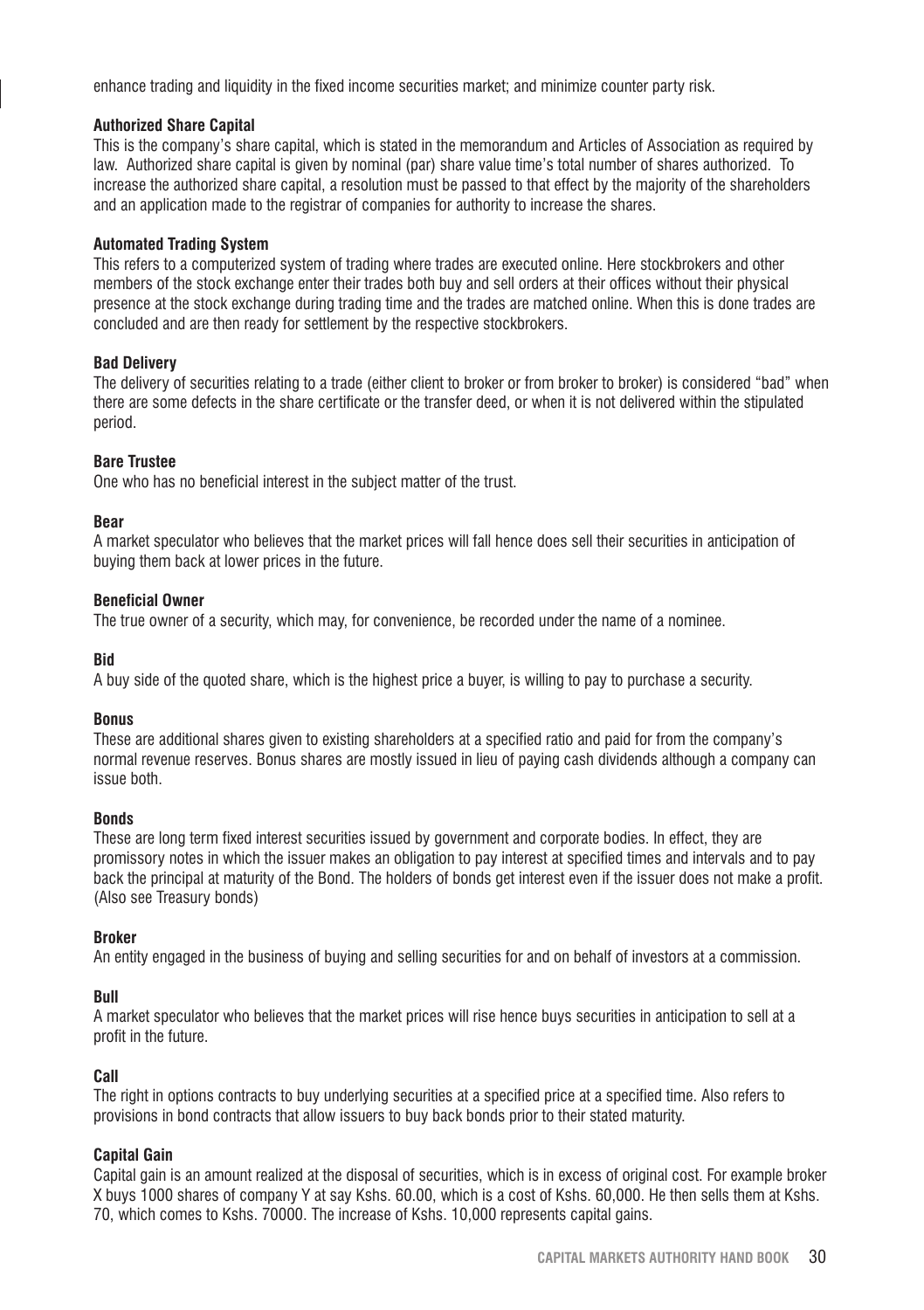#### **Capital Loss**

Capital loss is a loss realized at the disposal of securities at a sale price below the initial purchase price. For example broker A purchases 1500 shares of company B at a price Kshs. 40 which comes to a cost Kshs. 60,000. He then sells them at a reduced price of Kshs. 35, which comes to Kshs. 52,500. The difference of Kshs. 7,500 i.e. between Kshs.60, 000 and Kshs. 52,500 represents capital loss.

#### **Capital Markets**

Refer to the aspect of financial markets, which provides long-term capital for investments. Capital markets foster the mobilization of savings into productive investments by providing an outlet for accumulated capital (savings) and allocating the capital to investments that bring the greatest value to the economy.

#### **Capital Reserves**

It is part of the company's earnings that is normally not distributed as cash dividends and is made up of revaluation of assets and share premium. It may be distributed as bonus shares to shareholders.

#### **Capital Structure**

It is the various components of a company's long-term capital e.g. debentures, ordinary shares, preference shares etc.

#### **Central Depository & Settlement Corporation (CDSC)**

A Company approved by the Authority under section 5 of The Central Depositories Act to establish and operate a central depository system for the central handling of securities. Here all securities are immobilized or dematerialized and the dealings in respect of those securities are effected by means of entries in securities accounts without the physical necessity of certificates. The CDS permits or facilitates the settlement or registration of securities transactions without the physical necessity of certificates.

#### **Central Depository Agent**

This is a person appointed by a central depository to be an agent of the central depository.

#### **Closed –Ended Fund**

A type of investment company whose securities are traded on the open market rather than being redeemed by the issuing company.

#### **Commission**

The fee charged by a broker/investment bank for services performed in buying or selling securities on behalf of a customer/investor.

#### **Closing Date of Offer**

The last day on which an offer made for subscriptions in the primary market or sale in the secondary market may be accepted.

#### **Closing Price**

The last price of the day at which a particular security was traded at the end of a trading session. This closing price is normally the opening price for that particular security on the following day's trading session.

#### **Convertible Bond**

A bond, which may be converted under specified conditions into a specified number of ordinary shares of the issuer.

#### **Collective Investment Schemes (CIS)**

Collective investment schemes are pools of funds that are managed on behalf of investors by a professional money manager who buy shares, bonds, or other securities according to specific investment objectives established for the scheme. CIS's take the following forms:

a) A mutual fund: A public or external company incorporated solely to hold and manage securities or other financial assets. The company accepts funds from investors and uses those funds to buy a portfolio of securities and other financial assets and employs a professional fund manager to manage the investment. The company issues shares, which represent pro-rata share of the pool of fund assets to investors. A mutual fund is either open ended or closed ended.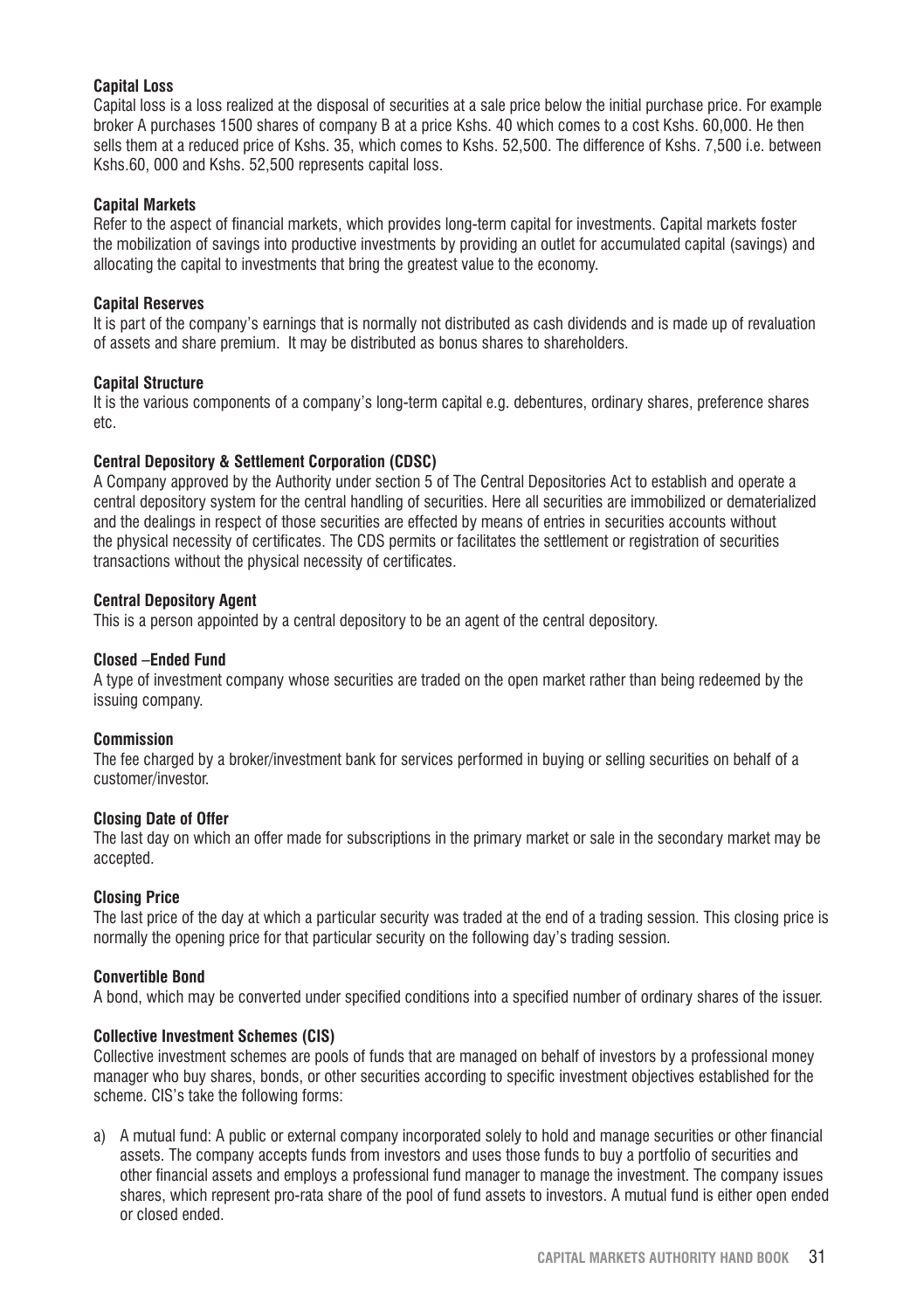- i) Open -end funds -funds, which stand ready to repurchase their shares from the holders in any quantity and whenever the holder should desire. They also sell shares in any quantity to prospective investors at whatever time the investors determine
- ii) Closed- end funds funds which issue a fixed number of shares and do not stand ready to repurchase their shares from their shareholders when they decide to sell them. The Law requires that closed ended funds be listed on an exchange in order to provide liquidity to the shareholders. These shares are traded at prices determined by the forces of supply and demand.
- b) Unit Trust (s): These are collective investment vehicles that pool funds together from small investors by issuing units (specified absolute minimum lots of shares of the trust). These investors normally share the same financial objective.

A unit trust is constituted by a document known as the trust deed and a professional manager manages the funds.

#### **Corporate Governance**

Corporate Governance refers to the manner in which the power of a corporation is exercised in the running of the corporation's total portfolio of assets and resources with the objective of maintaining and increasing shareholder value with the satisfaction of other stakeholders in the context of its corporate mission.

#### **Credit Rating Agency**

A professional whose role is to give an objective and independent opinion on the general creditworthiness of an issuer of a debt instrument, and its ability to meet its obligations in a timely manner over the life of the financial instrument based on relevant risk factors including the ability of the issuer to generate cash in the future.

#### **Cum-All**

This terms means "with dividend", "with bonus" or "with rights". The buyer of the security is entitled to a dividend, bonus declared or rightly to subscribe for further shares.

#### **Cum-Dividend**

This term means "with dividend". The buyer of such security is entitled not only to the share but also to a dividend that has been declared but has not been paid yet.

#### **Custodian**

A company approved by the Authority to hold in custody funds, securities, financial instruments or documents of title to assets registered in the name of a collective investment scheme, local investors, East African investors, or foreign investors. Every investment adviser and fund manager that manages discretionary funds shall appoint a custodian for the assets of the fund.

#### **Dealing**

This means the act of buying, selling or agreeing to buy or sell or trade shares by either a fund manager or stock dealer.

#### **Debenture Stocks**

A debenture is an acknowledgement of debt by a company. Debentures may be secured against certain specific properties of the company. However, debentures may also be unsecured or may be convertible to equity at a future date, to be exchanged for the company's ordinary shares at the holders' option depending on the agreement. Interest on debentures is payable on specified dates whether or not there are sufficient profits.

#### **Debt Securities**

Debt securities are fixed income securities with a fixed rate of return and are guaranteed, no voting rights and no benefits from exceptional performance by a company. They include bonds, debentures, notes, or other similar instruments representing or evidencing indebtedness whether secured or otherwise

#### **Delisting**

This refers to the process of removing a company from the official list of the stock exchange as a result of inaction or poor performance, failure to fulfill the exchange rules or failure to meet the listing requirements or the financial specifications.

#### **Dematerialized Securities**

A book-entry security that has been prescribed by the central depository whereby the physical certificate is no longer recognized.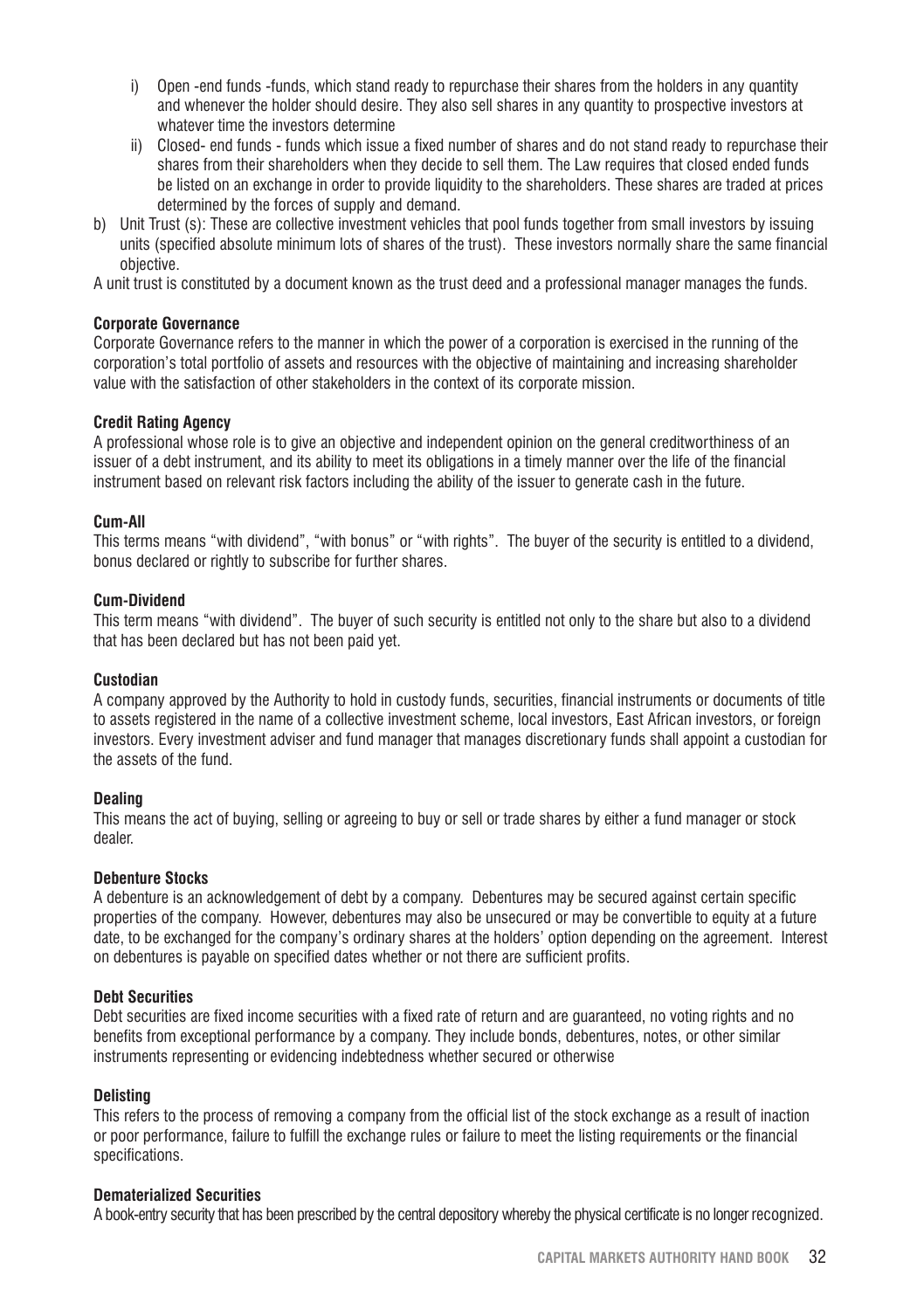#### **Derivative Instruments**

Financial assets whose value is dependent on the value of an underlying asset such as ordinary shares, bonds, currencies or commodities. They include forwards, futures, options and swaps. They are used for risk management or hedging in anticipation of future markets directions.

#### **Dilution**

It refers to an increase in the number of shares of a company's stock, causing the value of each share to decrease.

The number of shares increases when the company offers new stock to the public to raise cash; or when employees exercise their stock options; or when holders of convertible bonds convert their bonds to stock; or after the issue of a bonus. Companies that can afford to will frequently buy back issues of stock to fight dilution.

A Collective Investments Scheme may suffer reduction in the value of its portfolio due to factors like dealing costs incurred in dealing in its underlying investments and of any spread between the buying and selling prices of such investments.

#### **Discretionary Account**

A type of account with a broker/investment bank in which the investor authorizes the broker to buy and sell securities, selected by the broker, at a price, amount, and time the broker believes to be best.

#### **Dividends**

It is part of a company's profits, which is distributed to shareholders as cash after it has been declared and approved in an annual general meeting (AGM). The amount of profits not distributed is retained as reserves of the company.

#### **Dividend per Share**

It is the total dividends paid divide by the total number of issued and fully paid shares. It is therefore the amount of dividends paid for each share.

#### **Dividend Yield**

It is the return (yield) on every shilling invested in securities normally expressed as a percentage. It is the dividend per share expressed as a percentage of the market price per share.

#### **Earnings per Share (EPS)**

This is the monetary value of profit after tax on each ordinary share derived by dividing net income by the number of ordinary shares outstanding. It is a measure of a company's profitability.

#### **Eligible Securities**

A security, which has been prescribed by a security exchange to be immobilized with a central depository

#### **Equity Financing**

Equity finance refers to risk capital or funds raised from the capital markets by issuing securities such as shares. It is the financing of the companies' activities using shareholders funds.

#### **ESOP (Unit Trust)**

Employee Share Ownership Plans or Employee Stock Option Plan

An ESOP is an option to buy a company's share at a certain price. This price can be the market price or some other price. Normally, to make an ESOP attractive, the option price is lower than the market price. The company has the freedom to specify how many shares an employee gets, which employees get them, and when the ownership is actually transferred.

It is a Collective Investment Scheme (CIS) in the form of a unit trust. Stock options are the instruments that are offered to employees, allowing them to buy a certain number of shares in the company at a specific price. This price could either be lower than the current market-price of scrip-in which case their gains are immediate-or the same, whereupon future jumps in the share-price will show up as profits for them.

#### **Ex-Dividend**

This is the opposite of "cum-dividend". The purchaser of a security, which has been declared as "ex-div", will not be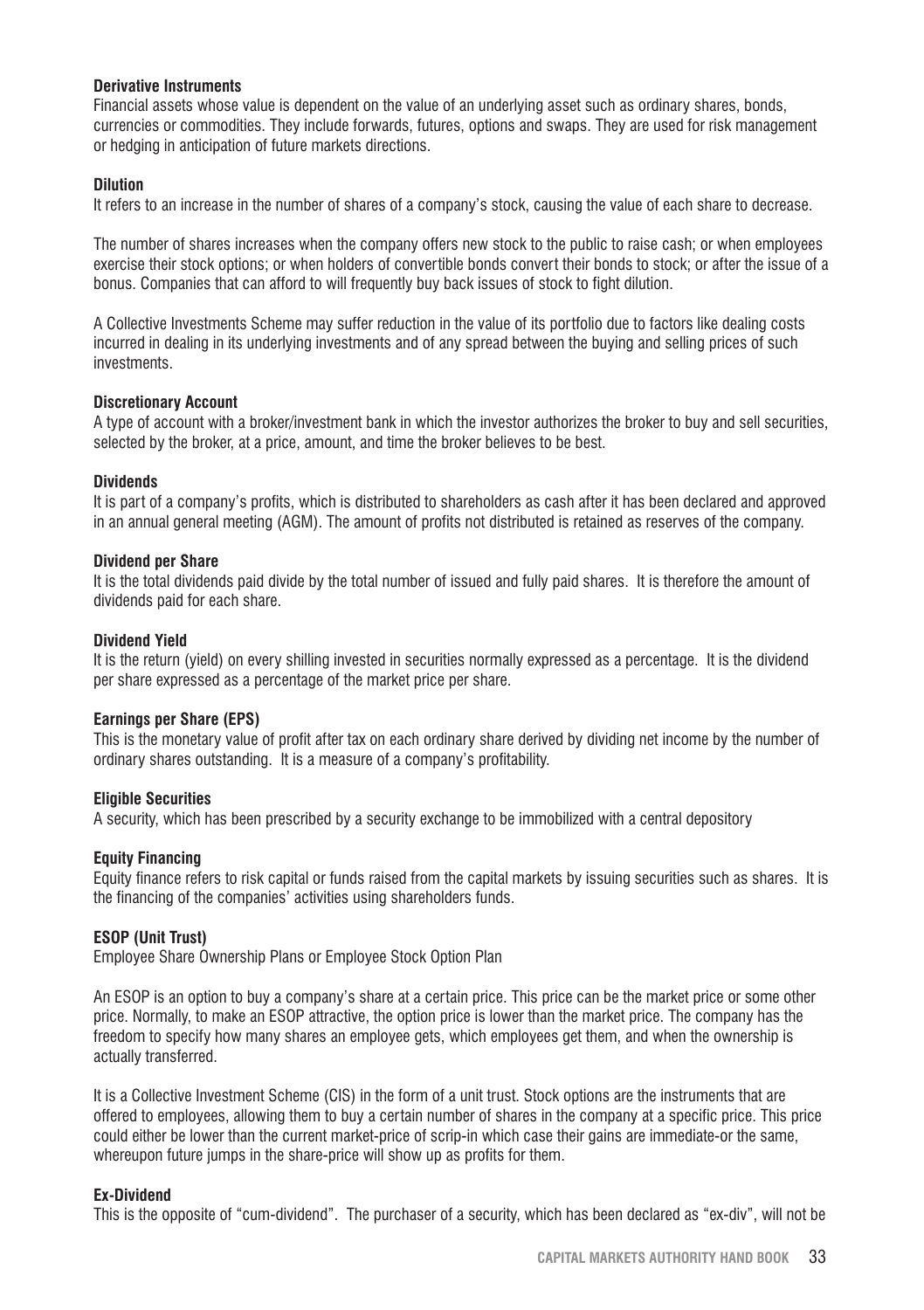entitled to dividends when it is paid. The security exchange marks this "XD" beside the security on the daily official trading list. Normally, the price is adjusted to reflect the dividend payment.

#### **Ex-All**

This terms means "without dividend", "with out bonus" or "without rights". The buyer of a security, which has been declared as "ex-all", will not be entitled to dividends when it is paid, bonus shares and rights issues when declared and issued.

#### **Face Value**

The amount of money, which the issuer of a bond promises to repay to the bondholder on or before the maturity date.

#### **Financial Instrument**

Any contract that gives rise to both a financial asset of one enterprise and a financial liability or equity instrument of another enterprise.

#### **Financial Markets**

Refers to money markets and capital markets, which constitute the financial system. The money market refers to the short-term aspect of the financial markets, whereas the capital markets refer to the long-term aspects, the cut-off point being the duration of one year.

#### **Financial Plan**

An ongoing process where an investor relates his financial position to his Investment objectives within a constantly changing financial environment.

#### **Fund Manager**

This is a market professional who manages a portfolio of securities for and on behalf of investors. They do this by promulgating research and analysis on the stock market and use this to make investment decisions at a fee. Investors pool together their investments so that they can be managed as collective which then reduces the cost of managing the portfolio of securities.

#### **Futures Contract**

An obligation to buy or sell a commodity or a financial instrument on a date in the future at a fixed price.

#### **Guaranteed Bond**

A bond guaranteed as to the interest and principal by a third party, usually a larger, better known, or more credit worthy than the issuer of the bond.

#### **Hedge**

This means reducing exposure to risk of loss resulting from fluctuations in exchange rates, commodity prices, interest rates etc.

#### **Immobilization**

This refers to the process whereby physical share certificates are deposited with the central depository with the view to having them eventually having them entered into electronic form ready for trading.

#### **Immobilized Securities**

Securities where the underlying physical certificates have been deposited with and are held by a central depository.

#### **Indenture**

A contract underlying a bond issue. The issuer of the bond and the trustee acting for the bondholders or the bondholders themselves sign the contract and it sets the rights and responsibilities of the issuer, trustee and bondholders, and the terms of the security issue.

#### **Index**

Statistical composition that measures changes in the economy or the financial markets, normally stated as a percentage from a base year. An index measures the up and down of the prices of such items as consumer goods and services market, shares and bonds market, and commodities market.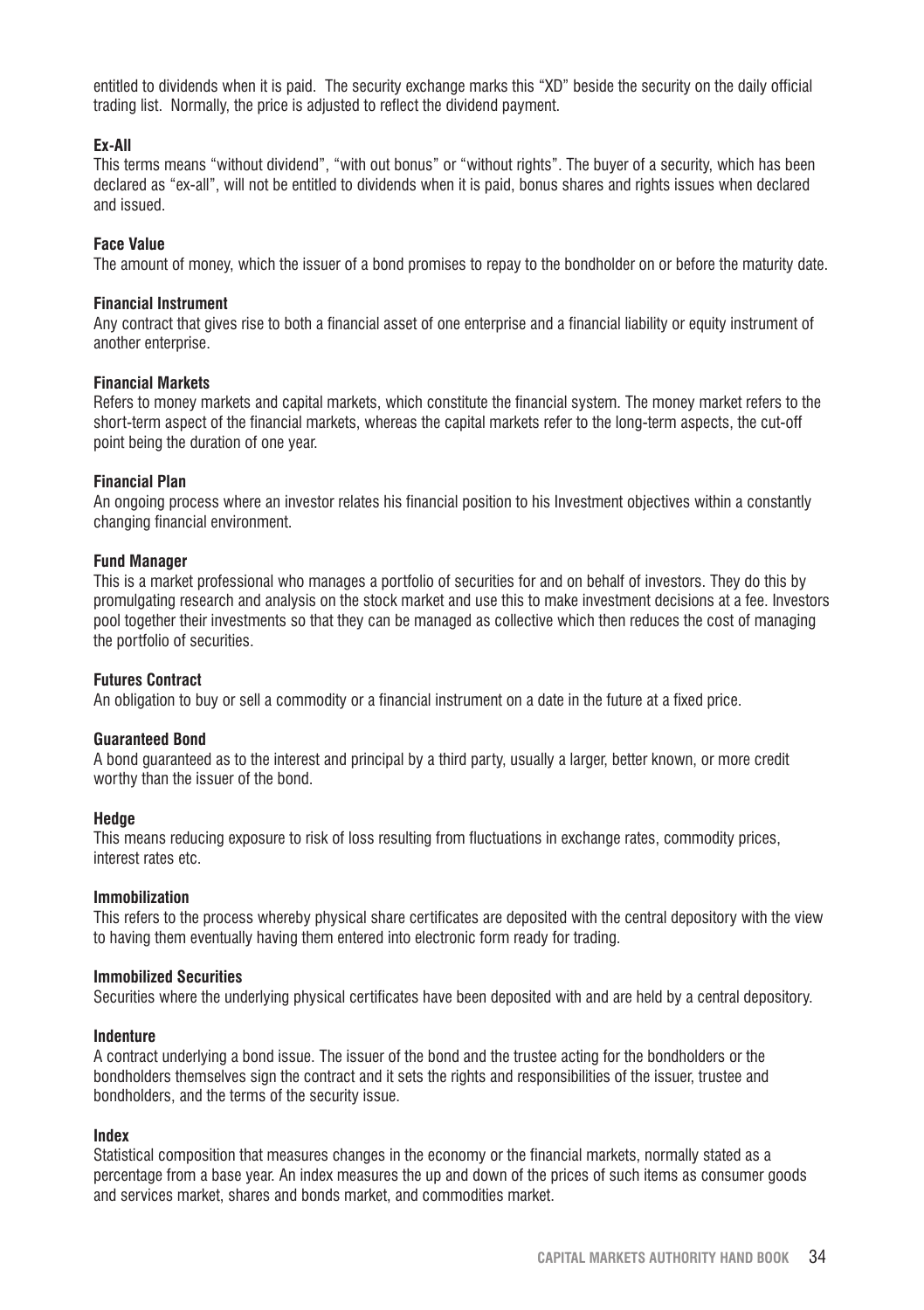#### **Information Memorandum**

This means any prospectus or document, notice, circular, advertisement, or other invitation in the print and electronic form containing information on a company or other legal person authorized to issue securities.

#### **Initial Public Offering (IPO)**

An IPO is an offer made to the public to subscribe for securities by an issuer for the first time. An IPO is also termed as "going public."

#### **Insider**

This means any person who, is or was connected with a company or is deemed to have been connected with a company, and who is reasonably expected to have access, by virtue of such connection to unpublished information which if made generally available would be likely to materially affect the price or the value of the securities of the company, or who has received or had access to such published information.

#### **Issuer**

This refers to a company, corporation, government or body corporate offering (or having already offered) securities for sale to investors or to the public.

#### **Interest**

The payment a corporate or governmental issuer makes to bondholders in return for the loan of money.

#### **Investor**

A person or an institution that uses his savings or borrowings to buy securities.

#### **Investor Compensation Fund**

A fund to compensate investors who suffer loss resulting from the failure of a licensed broker or dealer to meet its contractual obligations.

#### **Investment**

An Investment is a commitment of funds to one or more assets that will be held over some future time period, in the hope that it will generate more income. The assets could be tangible like real estate properties or intangible monetary assets like securities. Investments are based on financial goals and objectives.

#### **Investment Adviser**

Licensed person(s), who engage in the business of advising their clients as to the value of securities and whether it is advisable to invest, purchase or sell securities. Investment advisers also carry out analysis or reports concerning securities and can manage portfolios of investment under a contract or an agreement with investors.

#### **Investment Bank (s)**

Non-deposit taking institutions that advise on offers of securities to the public or a section of the public, corporate financial restructuring, takeovers, mergers, privatization of companies, underwriting of securities, etc. They can also engage in the business of a stockbroker, a dealer, and fund manager of collective investment schemes and provider of contractual portfolio management services.

#### **Investment Company**

A company engaged primarily in the business of investing in securities.

#### **Issuer**

The term "Issuer" refers to any company or other legal entities whose securities are the subject of an application for listing in Kenya or have been listed.

#### **Issued Share Capital**

This is the amount of capital, which has been subscribed to and fully paid out of the authorized share capital of a company.

#### **Last Day to Register or Books Closing Date**

The day by which securities must be lodged with the company's office to qualify for dividends, rights or bonus shares.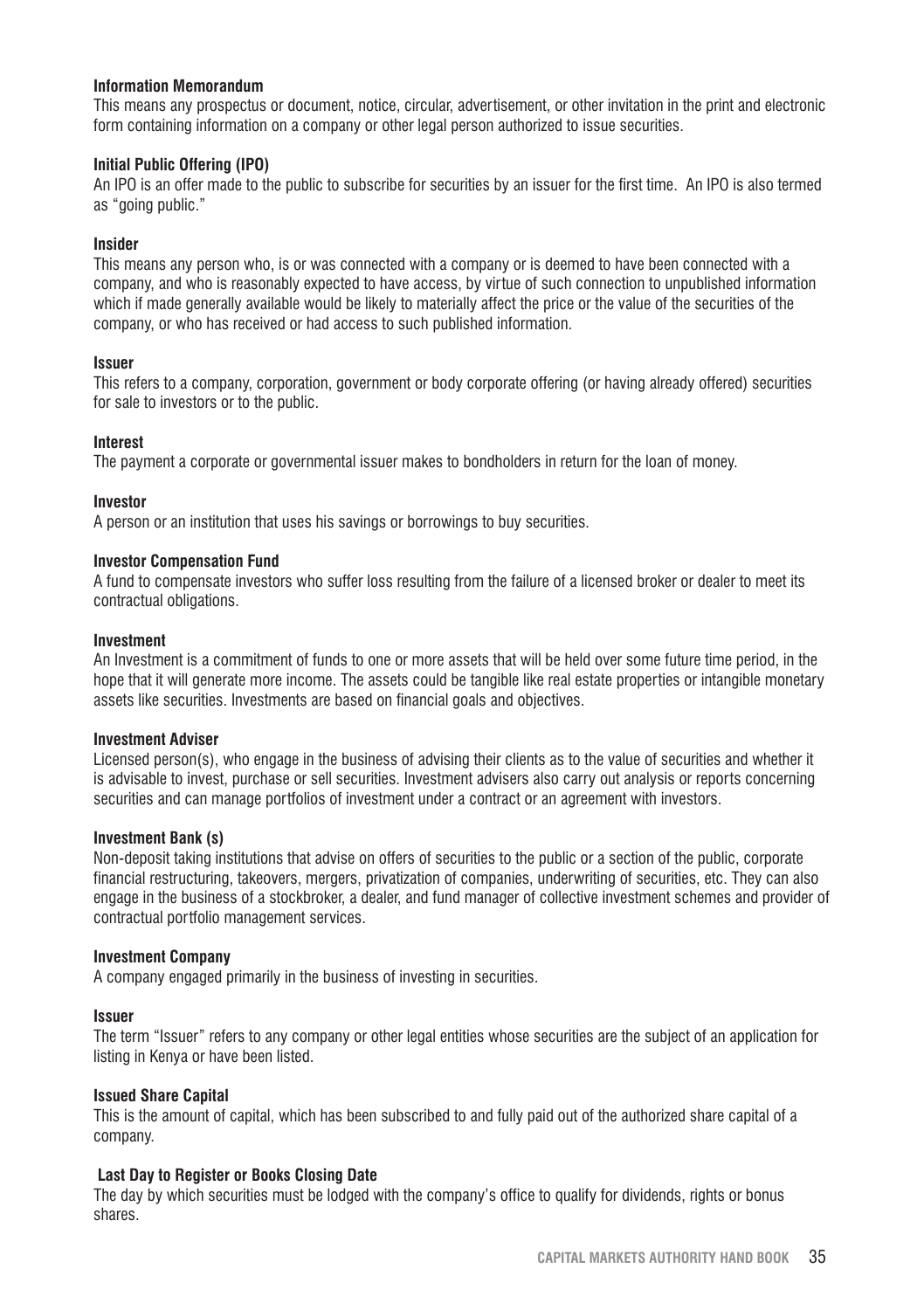#### **Limit Order**

An order placed by a customer with a broker stipulating a limit as to the price at which shares are to be bought or sold.

#### **Margin Account**

A type of account with a broker-dealer, in which the broker agrees to lend the customer part of the amount of due for the purchase of securities.

#### **Market Capitalization**

This is the estimated worth of the company derived by multiplying the current market price by the number of shares issued and outstanding at a specified period.

#### **Market Price**

The market price refers to the ruling price of shares on the trading floor of the exchange at any given time. The market price of share is normally a indicator of the level of demand of that security.

#### **Material Information**

This means any information that may affect the price of an issuer's securities of influence investment decisions and includes; a merger, acquisition or joint venture, a block split or stock dividend, earnings and dividend of an unusual nature, a significant law suit against the issuer etc.

#### **Maturity Date**

The date specified in a commercial paper, note, bond, or other evidence of debt on which the debt is due and payable. Maturity depends on the terms of the debt.

#### **Merger**

The combining of two or more firms into one firm where the shareholders of the combining firms retain their powers, rights and benefits in the new firm. It is also called uniting of interests. There is potentially no acquirer nor acquiree and the combining entities are almost of equal size.

#### **Money Market**

This is market for short-term debt securities with maturity of one year or less. They include treasury bills, certificates of deposits, commercial paper, and repurchase agreements (REPOS)

#### **Money Market Fund**

Generally, a mutual fund/unit trust which typically invests in short-term debt securities such as government securities, commercial paper, and certificates of deposits of banks.

#### **Mutual Fund**

A pool of stocks, bonds, or other securities purchased by a group of investors and managed by a professional/ registered investment company. The investment company itself is also commonly referred to as a mutual fund.

#### **Net Asset Value**

The value of one share of a unit trust / mutual fund at a given point in time, which is calculated by adding up the value of all the unit trust / mutual fund portfolio and dividing by the number of outstanding shares.

#### **Odd Lots**

This is a lot which is less than the stipulated Board Lot. For example a Board Lot at the Nairobi Stock Exchange comprises a trade of more than 200 shares or more than Kshs 3,000 in value and anything less than this is an Odd Lot.

#### **Offer**

This is the opposite of a bid. It is the lowest price at which a stockbroker or dealer is willing to sell a security on behalf of a client or as a principal respectively. Sometimes referred to as the "Ask".

#### **Offer Period**

This refers to the period during which an offer for subscription or sale of securities to the public remains.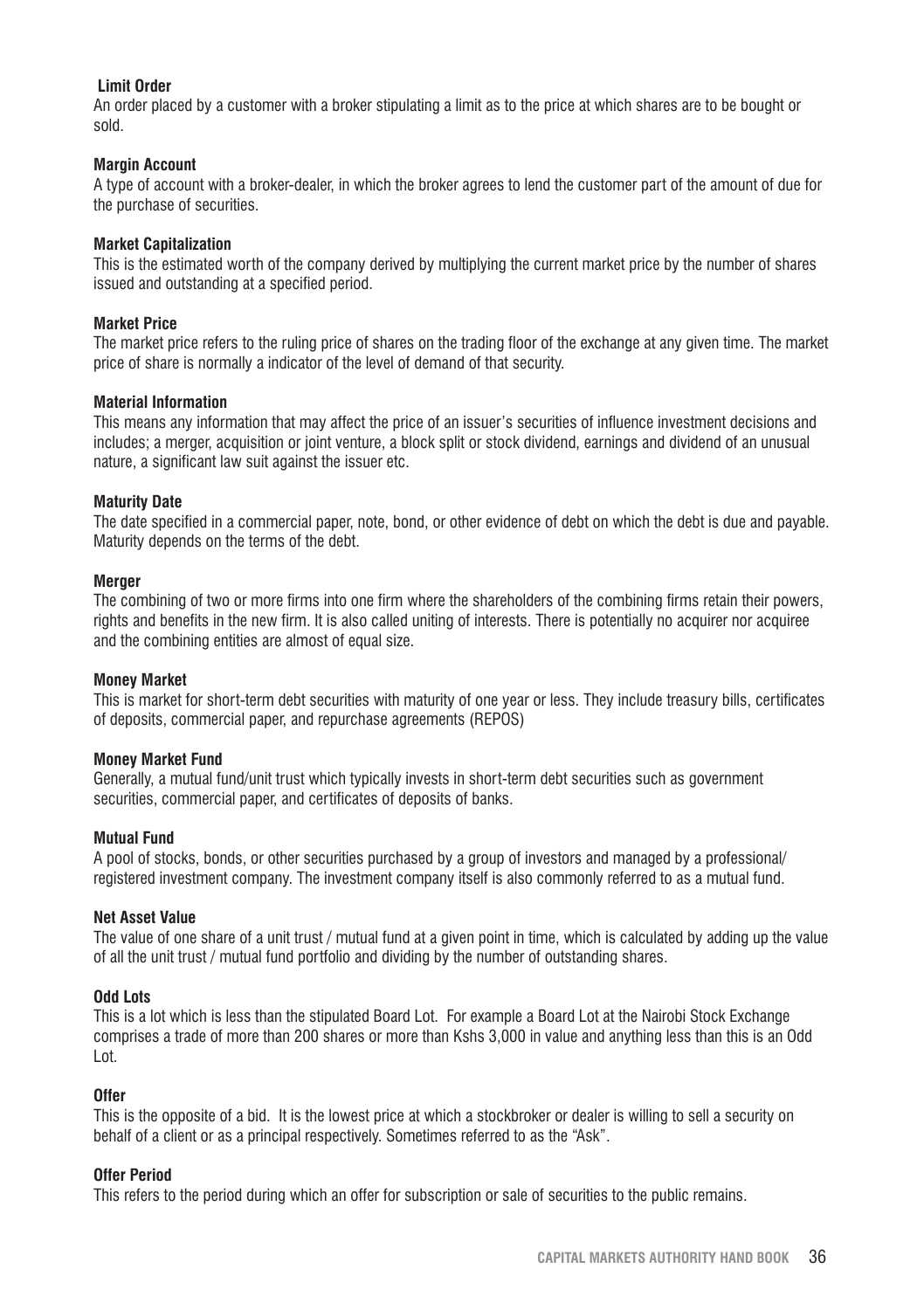#### **Offer for Sale**

This refers to the process whereby a company announces its intention to issue new shares at a certain price and therefore invites the public to apply for them through a prospectus.

#### **Open Outcry**

"Open outcry system" refers to a system of trading at the stock exchange floor whereby brokers shout their bids and offers of securities on behalf of their clients.

#### **Option**

This is a contract between a dealer and a buyer, which gives the latter the right to buy, call option, or sell, put option, a given number of shares at a fixed price within a given period.

a. Call Option

An option that that gives the owner a right to buy a security at a set price (strike price) for a predetermined period of time

b. Put Option

This is an option allowing the holder the right to sell a security at a specific price within a specific time period.

#### **Over-The–Counter (OTC) Market**

This is a market for buying and selling stocks through a network of telephone and telecommunications system rather than going through the stock exchange. It is sometimes referred as "off-board" trading.

Over The Counter (OTC) markets operate parallel to organized securities exchanges and generally involve trading in securities not listed on the securities exchange. As suggested by the phrase "Over the Counter", the market entails the display of securities over the counter by traders on behalf of sellers. They are not advertised or displayed formally but are brought to the attention of prospective buyers or investors only upon request.

#### **Paid Up Capital**

Paid up Capital refers to the amount of money paid by shareholders of the company and is a total of all shares issued multiplied by the par value for each share.

#### **Par Value**

The face value or principal or maturity value of a security appearing on the face of the security instrument. For a traded security, the par value is for bookkeeping purposes only. It is the value given to shares when they are created and has very little relevance to the real value (market price). Dividends are expressed as a percentage of this value.

#### **Portfolio**

The entire set of security holdings of an individual or institution, or a group of securities in which members of the public are invited to acquire shares pursuant to a Collective Investment Scheme (CIS). A portfolio may include preference shares, ordinary shares and bonds of various companies.

#### **Potential Ordinary Share**

A financial instrument or other contract that give the holder the right to purchase ordinary shares. Warrants and options are examples of financial instruments that give the holders the right to purchase ordinary shares.

#### **Privatization**

This is the act of transferring government owned assets (i.e. state owned enterprises) into private hands or general public, either through public offering, tender or private contract. The act is also referred to as divestiture since it entails divestment by the government.

#### **Proxy**

An authorization by a shareholder of a company transferring his/her right to vote to another person through written instructions.

#### **Prospectus**

A document, notice, circular, advertisement or any other invitation offering to the public for subscription (or purchase) any shares or securities of a company or a mutual fund. It must explain the offer, including the terms, issuer,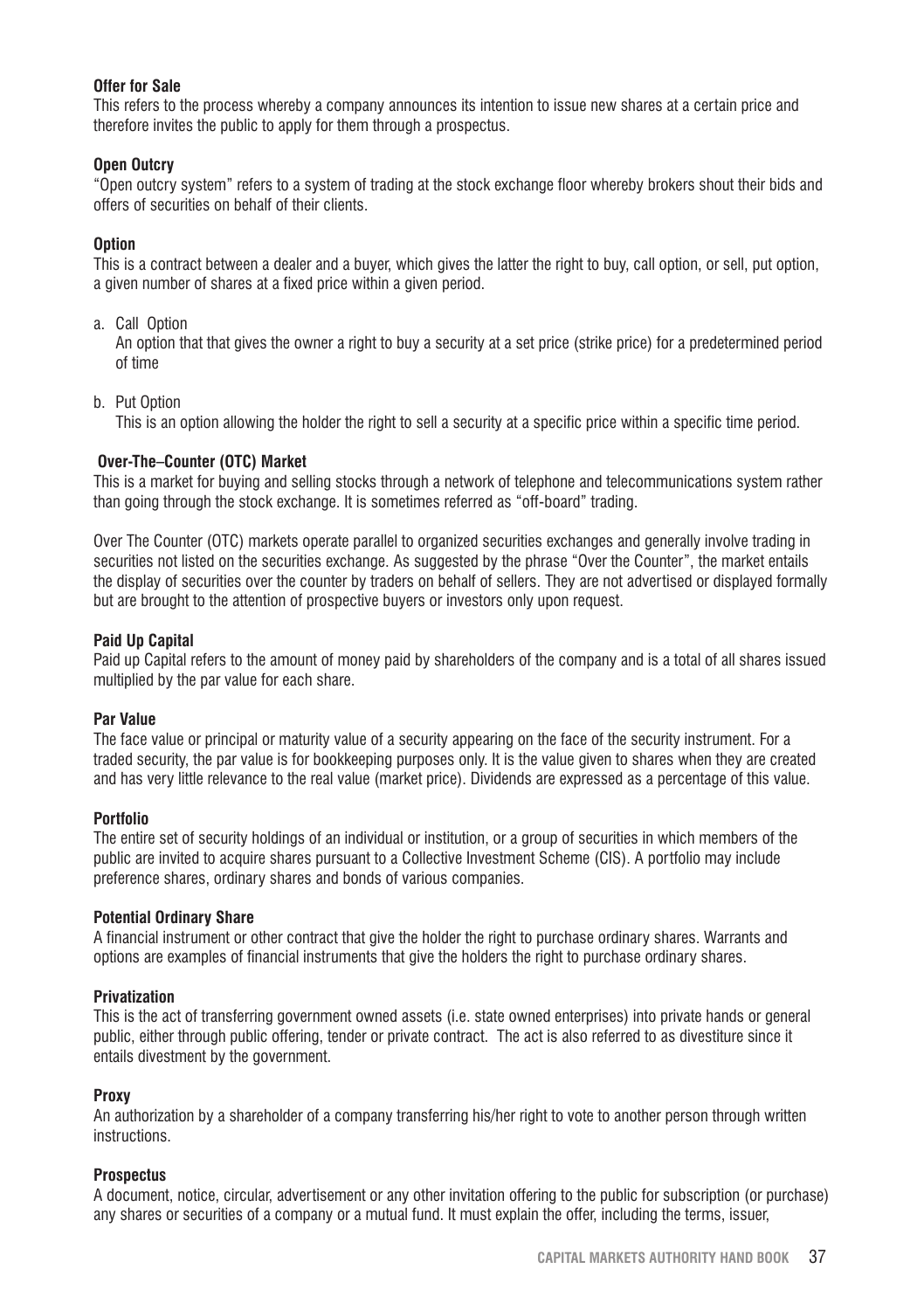objectives (if mutual fund) or planned use of the money (if securities), historical financial statements, and other information that could help an individual decide whether the investment is appropriate for him/her. It is also called offering circular or circular.

#### **Public Offer**

A public offer is an offer made by a company to the public to subscribe to new or existing shares being offered for sale to the public as in the privatization exercise.

#### **Price Earning Ratio (P/E)**

The P/E ratio refers to the number of times it takes a shareholder to recoup his investment in a share. It is given by the market price of a share over its earnings per share. It is the pay back period of a share.

#### **Primary Market**

This refers to the initial offering of a security as well as the activities of investors subscribing to securities being offered by the issuer. In the primary market, the investors buy the securities directly from the issuer as opposed to the secondary market.

#### **Private Placement**

The sale of securities directly to institutional investors, such as banks, mutual funds, insurance companies, pension funds, and foundations. Does not require CMA registration, provided the securities are bought for investment purposes rather than resale, as specified in the investment letter.

#### **Promoter**

This means a person acting alone or in conjunction with others directly or indirectly who takes the initiative in forming or organizing the business of a collective investment scheme but does not include an underwriter commission without taking part in the founding of the collective investment scheme.

#### **Prompt Lots**

These are transactions in securities, which must be delivered by 3 o'clock of the same trading day.

#### **Public Company**

A public company is a limited liability company, which is not a private company. A public company, which is listed, may not have any restriction on the transfer of shares.

#### **Quotation (Quote)**

This is the price at which a security may be bought or sold at any given time at the stock exchange. The quoted prices of security vary from time to time depending on demand and supply of the security.

#### **Registration**

Registration refers to the act of entering into a company's register the names and addresses of all shareholders. Thereafter, a shareholder receives a share certificate made out in his name and receives reports, circulars and dividends issued by the company.

#### **Rights Issue**

This is an offer to the existing shareholders to subscribe for a new issue, usually at a preferential price, in proportion to their existing shareholdings. When doing a Secondary Market Offering of shares to raise money, a company can opt to do a rights issue to raise equity. With the issued rights, existing shareholders have the privilege to buy a specified number of new shares from the firm at a specified attractive price within a specified time.

#### **Revenue Reserves**

This is part of the company's retained earnings that is distributed to shareholders as bonus or dividends in the future or may be used for company expansion.

#### **Retained Earnings**

Amounts that a company has re-invested in the business over the years and is usually a cumulative figure. Retained earnings are increased by net income and decreased by loses and the declaration of bonus.

#### **Scrip**

The term Scrip refers to share certificates.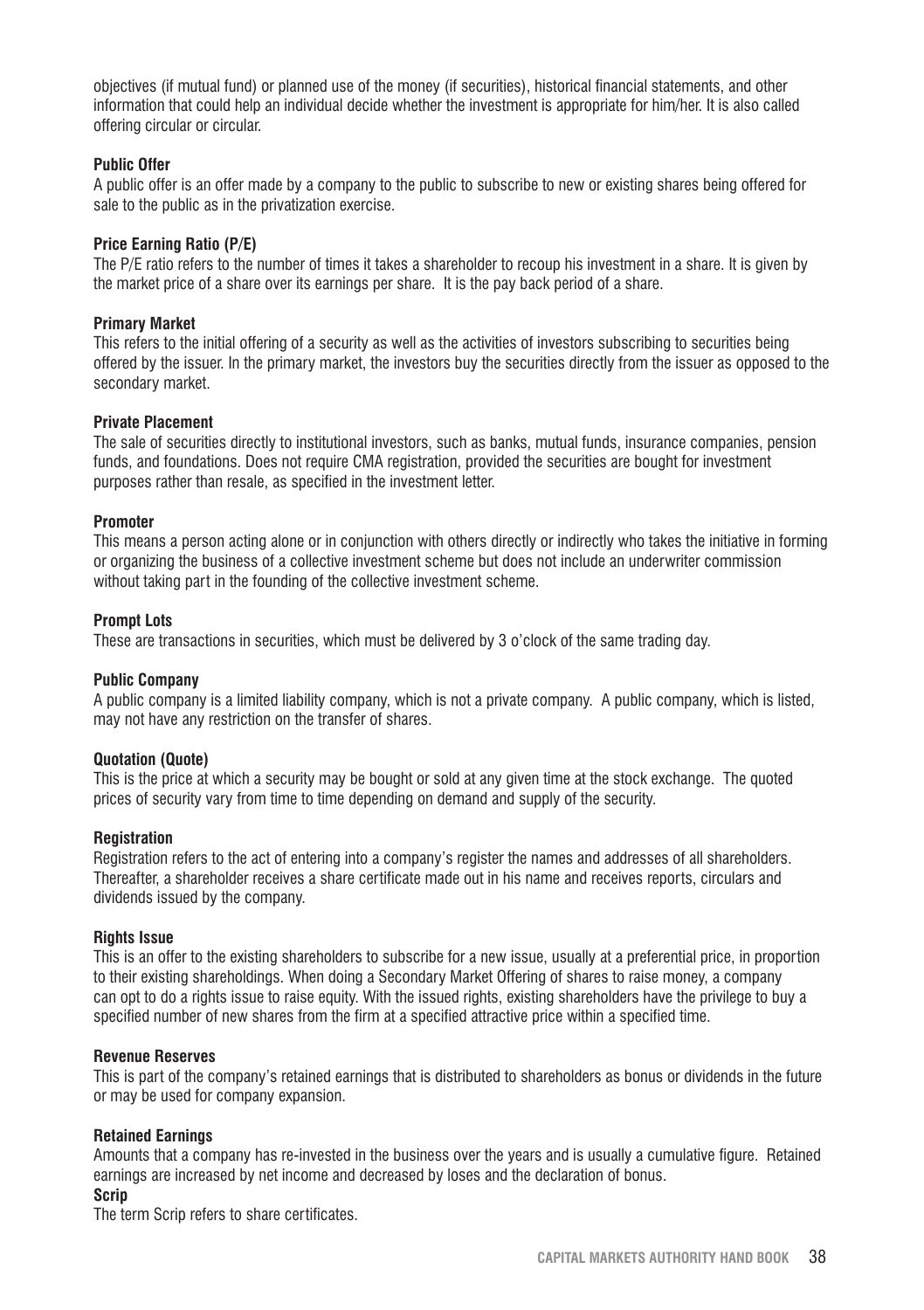#### **Scrip or Stock Dividend**

This refers to a share that is issued to existing shareholders in lieu of dividend.

#### **Secondary Market**

The market in which securities are traded after their primary offering. An organized stock exchange and over the counter market are examples of secondary markets.

#### **Securities**

Financial instruments or legal documents signifying either an ownership position in a company (i.e. shares) or a creditor relationship with a company or Government (i.e. stocks and bonds)

#### **Securitization**

Securitization of assets is a process by which loans, leases, receivables and other relatively illiquid assets with common features are packaged into interest bearing securities with marketable investment characteristics and put in the secondary market.

It is an arrangement, which involves the transfer of assets or risks to a third party where such transfer is funded by the issuance of debt securities to investors. Payments to investors in respect of the debt securities are primarily derived, directly or indirectly, from the cash flows of the assets or revenue streams generated by the entity regularly.

#### **Settlement Period**

The time prescribed with reference to the date of trade (T) within which brokers are required to deliver the security and pay for the trade through the Nairobi Stock Exchange.

#### **Shares**

A share is a unit of ownership. It is also referred as equity. When one purchases a share in a company he/she becomes a part owner in that company. He/she will be entitled to certain rights e.g. dividend, voting etc. There are different types and they include the following:

Ordinary shares– shares that give the shareholder part ownership of the company in proportion to the number of shares held and entitle him to dividends. It is the risk capital that is entitled to residual claim assets in the event if liquidation.

Preference shares - shares bearing a fixed annual rate of dividend with a prior right over all ordinary shares in the distribution of dividends from annual profits and have a prior claim to repayment of capital on winding up of the company.

Redeemable preference shares – preference shares that can be redeemed by the company either at fixed dates and prices, or on certain specified terms at the discretion of the board.

Convertible preference shares – preference shares, which may be converted under specified conditions into a specified number of ordinary shares of the issuer.

#### **Share Certificate**

This is a document, which shows ownership of shares. It can be used as collateral in acquiring a loan.

#### **Short Sale**

This is the sale of securities, which are not owned. The short seller borrows the securities with the intent to return them at a later date when he hopes to buy them back at a lower price hence making a profit.

#### **Special Purpose Vehicle**

This is an entity, which issues asset-backed debt securities and must satisfy certain criteria stipulated under the guidelines for issue of asset-backed debt securities. Its operations are limited to the acquisition and financing of specific assets. The SPV is usually a subsidiary company with an asset/liability structure and legal status that makes its obligations secure even if the parent company goes bankrupt. A corporation can use such a vehicle to finance a large project without putting the entire firm at risk.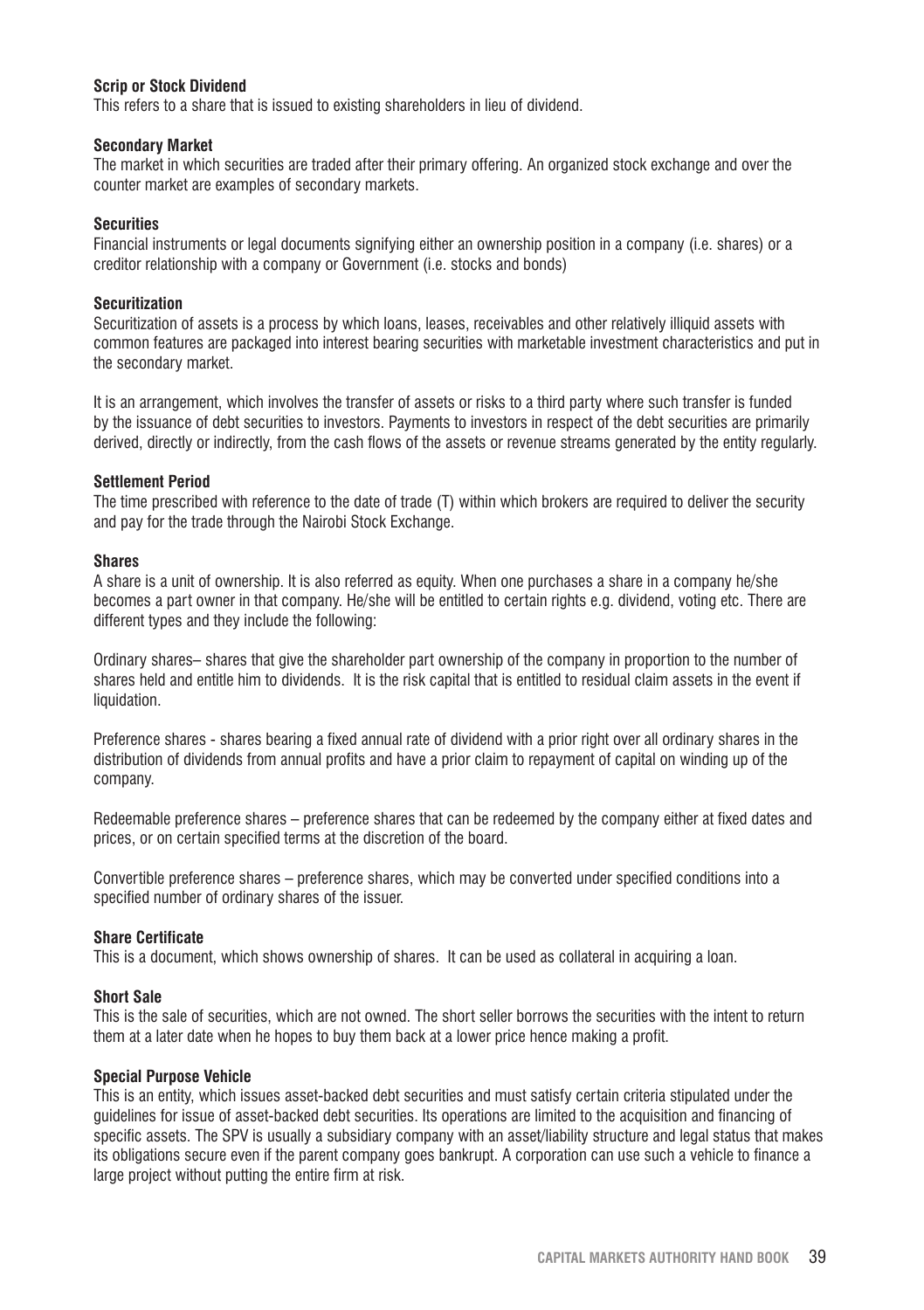#### **Spread**

This means the difference between the bid and the offer prices of a security. It is normally categorized according to the price of the particular securities. It is usually used as a threshold within which trades are concluded.

#### **Sponsoring Broker**

This refers to a stockbroker who is appointed by an issuer seeking listing to liaise between the company, CMA and the stock exchange in the process of ensuring that the issue is successful.

#### **Stock Market Index**

The Index is a measure of stock market trends and performance. The index may be used as an indicator of the movement (up and down) of the stock market prices. An upward movement in the index shows that on the average, the shares are appreciating. The index is therefore a weighted average of the market performance (see also Index).

#### **Stockbroker**

A market professional who buys and sells securities on behalf of clients at a Stock Exchange in return for a brokerage commission.

#### **Stock Dealer**

A person who carries on the business of buying, selling, dealing, trading, underwriting or retailing securities as a principal (i.e. on his own account).

#### **Stock Exchange**

This is an organized and licensed market for the buying and selling of listed securities (shares, stocks and bonds). On this market, individuals and companies can buy shares of companies through Licensed Stockbrokers and dealers hence become part-owners lenders to or creditors of the listed companies or the Government. Currently, the Nairobi Stock Exchange (NSE) is the only licensed exchange in Kenya.

#### **Stop Order**

An order with an instruction to either buy or sell once a specified price has been reached. A buy stop order is entered above the current market price whereas a sell stop order is entered below the current market price.

#### **Stop Limit Order**

An order to buy or sell only at a designated price once the market reaches a specific level. The stop and limit price can be the same or can be different. For a sell stop limit order, the price is placed below the prevailing market level whereas for a buy stop limit order, the price is placed above the prevailing market level.

#### **Trade Volume**

The total number of shares traded in a single security during a given period. Also refers to the total number of shares traded on an exchange during a given time period.

#### **Trading Floor**

The arena or area of a stock exchange where trading takes place.

#### **Treasury bill**

A non-interest bearing obligation with a maturity of one year or less, fully guaranteed by the Kenyan Government, payable to the bearer. Treasury bills offer the government short-term financing and are sold on a discount basis so that the yield is the difference between the purchase price and the face value thereof.

#### **Trade Volume**

The total number of shares traded in a single security during a given period. Also refers to the total number of shares traded on an exchange during a given time period.

#### **Trading Floor**

The arena or area of a stock exchange where trading takes place.

#### **Treasury bill**

A non-interest bearing obligation with a maturity of one year or less, fully guaranteed by the Kenyan Government, payable to the bearer. Treasury bills offer the government short-term financing and are sold on a discount basis so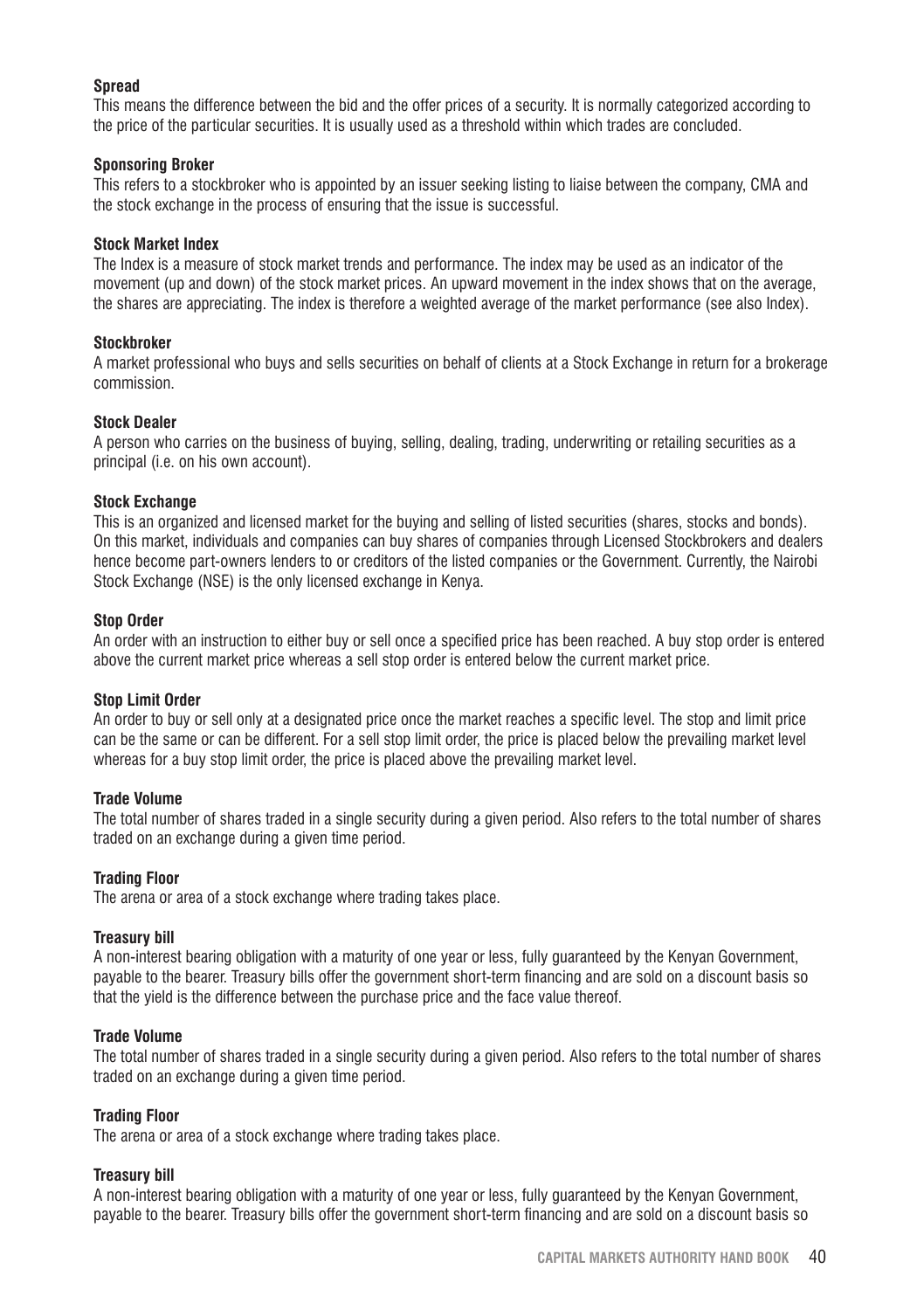that the yield is the difference between the purchase price and the face value thereof.

#### **Treasury Bond**

This is a fixed interest security issued by Government as source of long-term funds and are issued with a maturity of more than one year.

#### **Trust**

A legal arrangement in which an individual (the trustor) gives fiduciary control of property to a person or institution (the trustee) for the benefit of beneficiaries

#### **Trustee**

An individual or organization, which holds or manages and invests assets for the benefit of another. The trustee is legally obliged to make all trust-related decisions with the trustee's interests in mind, and may be liable for damages in the event of not doing so. Trustees may be entitled to a payment for their services, if specified in the trust deed. In the specific case of the bond market, a trustee administers a bond issue for a borrower, and ensures that the issuer meets all the terms and conditions associated with the borrowing In relation to a unit trust means a trustee in which are invested the money, investments or other CIS portfolio that are subjected to trusts governing the unit trust

#### **Trust Deed**

The trust deed that sets out the trusts governing the unit trust or mutual fund every instrument that varies those trusts and their operations

#### **Underwriters**

These are specialized advisers who undertake the risk of the success or the failure of a public floatation. There are basically three types of underwriting agreements:

- a) Firm contracts the underwriting firm purchases the issue as a block for a commission and agrees to pay the issuer the full value of the security on or before the closing date of the issue, whether it is fully subscribed or not.
- b) Stand by contract the underwriter is obliged to mop all issues, which the issuer could not sell through some, other distributive channels.
- c) Best effort contract the underwriter agrees to sell as much of the securities as he can at an established price but with no responsibility for unsold proportion.

#### **Venture Capital Fund**

 A company incorporated for purposes of providing risk capital to small and medium sized business, which are new and have a high growth potential but without ready access to markets, whereby not less than 80% of the funds so invested consist of equity or quasi equity investment in eligible enterprises. This is often accompanied by managerial support and board administration. This capital can take the form of ordinary shares, preference shares, convertible loans or other equity or quasi equity instruments. Very simply defined, Venture capital is capital invested in a project where there is a substantial element of risk, especially money in a new venture or an expanding business in exchange for shares in the business. It is not a loan.

#### **Warrant**

A Corporation instrument which offers the holder the right, not an obligation, to subscribe for new ordinary shares at a predetermined exercise price within a stipulated exercise period. Warrants become worthless after the expiry of the exercise period.